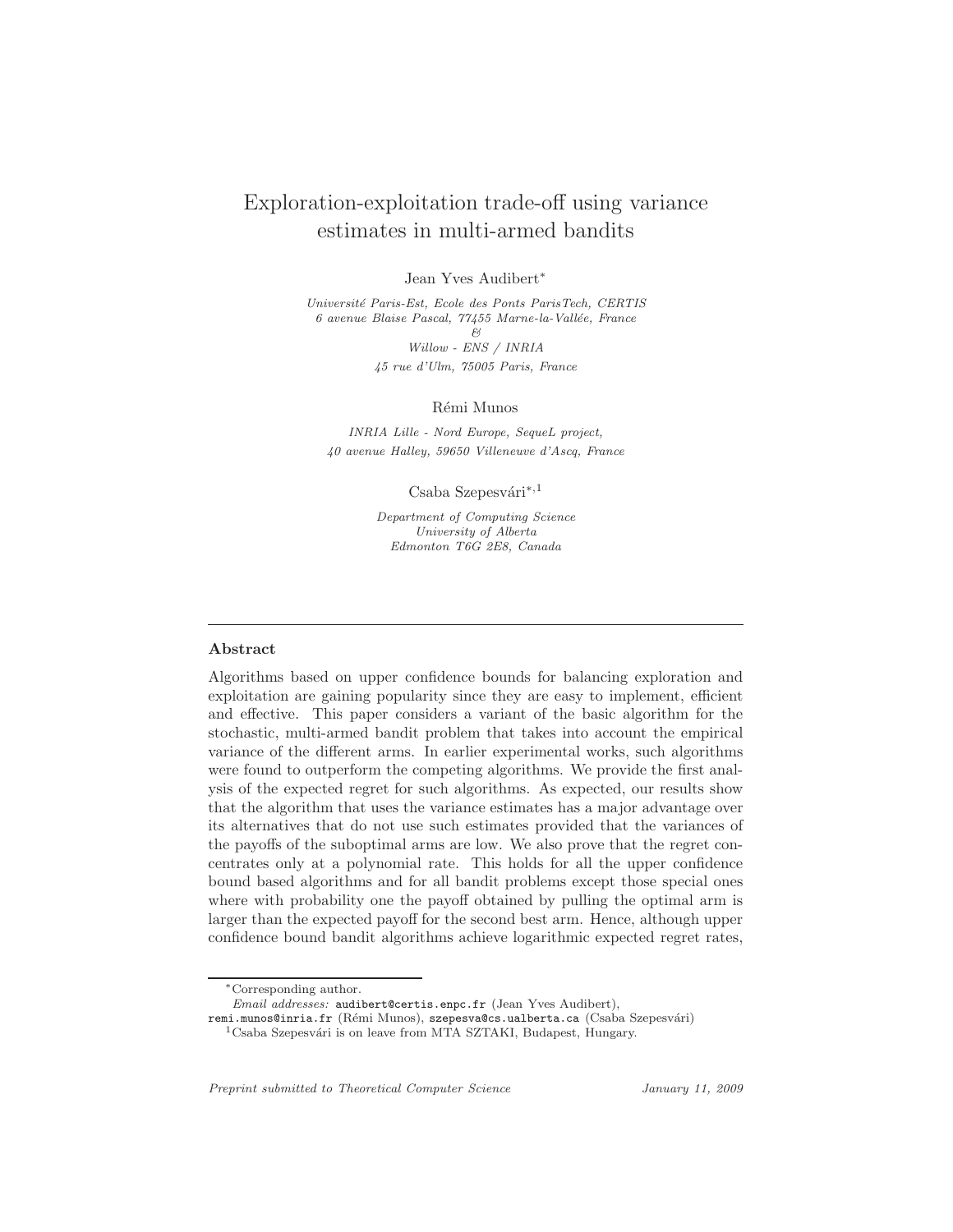they might not be suitable for a risk-averse decision maker. We illustrate some of the results by computer simulations.

*Key words:* exploration-exploitation tradeoff, multi-armed bandits, Bernstein inequality, high probability bound, risk analysis

# 1. Introduction and notations

In this paper we consider algorithms for *stochastic multi-armed bandit problems*. Bandit problems illustrate the fundamental difficulty of decision making in the face of uncertainty: A decision maker must choose between following what seems to be the best choice ("exploit") or to test ("explore") some alternative, hoping to discover a choice that beats the current best choice.

The classical example of a bandit problem is deciding what treatment to give each patient in a clinical trial when the effectiveness of the treatments are initially unknown and the patients arrive sequentially [\[13\]](#page-41-0). These bandit problems became popular with the seminal paper of Robbins [\[12](#page-41-1)], after which they have found applications in diverse fields, such as control, economics, statistics, or learning theory.

Formally, a K-armed bandit problem  $(K \geq 2)$  is specified by K real-valued distributions,  $\nu_1, \ldots, \nu_K$ . In each time step a decision maker can select one of the distributions to obtain a sample from it. The samples obtained are considered as rewards. The distributions are initially unknown to the decision maker, whose goal is to maximize the sum of the rewards received, or equivalently, to minimize the *regret* which is defined as the loss compared to the total payoff that can be achieved given full knowledge of the problem, i.e., when the arm giving the highest expected reward is pulled all the time.

The name 'bandit' comes from imagining a gambler playing with  $K$  slot machines. The gambler can pull the arm of any of the machines, which produces a random payoff as a result: When  $arm k$  is pulled the random payoff is drawn from  $\nu_k$ . The payoffs are assumed to be independent of all previous payoffs. Independence also holds across the arms. We will denote the payoff received when the k-th arm is pulled the t-th time by  $X_{k,t}$ .

Since the payoff distributions are initially unknown, the gambler must use exploratory actions to learn the utility of the individual arms. However, exploration has to be carefully controlled since excessive exploration may lead to unnecessary losses. Hence, to play well the gambler must carefully balance *exploration and exploitation*.

A gambler learning about the distributions of the arms' payoffs can use all past information to decide about his next action. Thus, designing a strategy for the gambler means that we pick a mapping ("policy") that maps the space of possible histories that collects the sequences of decisions and outcomes,  $\cup_{t\in\mathbb{N}^+}\{1,\ldots,K\}^t\times\mathbb{R}^t$ , into the set  $\{1,\ldots,K\}$  (indexing the arms).

Let us state the goal of this design problem formally. Let  $\mu_k = \mathbb{E}[X_{k,1}]$ denote the expected reward of arm k. By definition, an *optimal arm* is an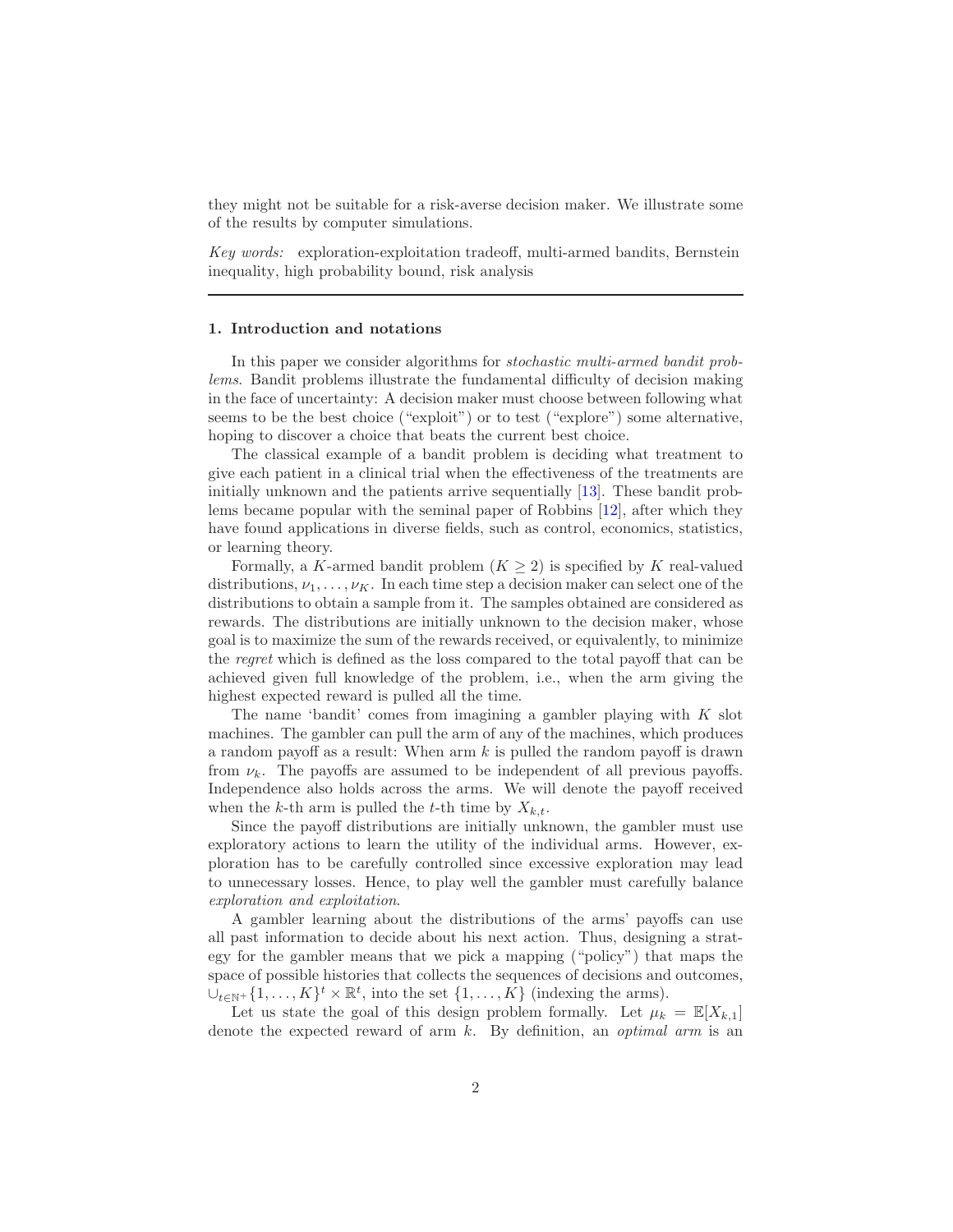arm having the largest expected reward. The expected payoff of such an arm is the optimal expected reward:  $\mu^* = \max_{1 \leq k \leq K} \mu_k$ . Let  $T_k(t)$  denote the number of times arm  $k$  is chosen by the policy during the first  $t$  plays and let  $I_t \in {1, \ldots, K}$  be the index of the arm played at time t. The *(cumulative) regret of the gambler's strategy up to time* n is defined by

$$
\hat{R}_n \triangleq \sum_{t=1}^n X_{k^*,t} - \sum_{t=1}^n X_{I_t,T_{I_t}(t)},
$$

where  $k^*$  is the index of an optimal arm (when multiple optimal arms exist we pick one such arm arbitrarily). The goal is to design a policy whose *expected* (*cumulative*) regret,  $\mathbb{E}[\hat{R}_n]$ , is as small as possible. (Clearly, this is equivalent to maximizing the total expected reward achieved up to time  $n$ .) Wald's equation implies that the expected regret satisfies

$$
\mathbb{E}[\hat{R}_n] \triangleq \sum_{k=1}^K \mathbb{E}[T_k(n)] \Delta_k,
$$

where  $\Delta_k = \mu^* - \mu_k$  is the expected loss of playing arm k. Hence, a policy that aims at minimizing the expected regret should minimize the expected sampling times of suboptimal arms.

Early papers studied stochastic bandit problems under Bayesian assumptions (e.g., Gittins [\[7\]](#page-41-2)). Lai and Robbins [\[10](#page-41-3)] studied bandit problems with parametric uncertainties in a minimax framework. They introduced an algorithm that follows what is now called the "optimism in the face of uncertainty principle". Their algorithm works by computing *upper confidence bounds* for all the arms and then choosing the arm with the highest such bound. The upper confidence bound of an algorithm is obtained by maximizing the expected payoff when the parameters are varied within an appropriate confidence set. They proved that the expected regret of their algorithm increases at most at a logarithmic rate with the number of trials and that the algorithm achieves the smallest possible regret up to some sub-logarithmic factor (for the considered family of distributions). Agrawal [\[1](#page-40-0)] has shown how to construct upper confidence bound algorithms that use the sample-means of the arms. More recently, Auer et al. [\[3\]](#page-41-4) considered the non-parametric case when all the knowledge the decision maker has is that the rewards have bounded range, say they belong to  $[0, b]$ . They have studied several policies, most notably UCB1 which constructs the Upper Confidence Bound (UCB) for arm k at time t by adding the *bias factor*

<span id="page-2-1"></span>
$$
\sqrt{\frac{2b^2\log t}{T_k(t-1)}}\tag{1}
$$

to its sample-mean. They proved that the expected regret of this algorithm satisfies

<span id="page-2-0"></span>
$$
\mathbb{E}[\hat{R}_n] \le 8 \left( \sum_{k:\mu_k < \mu^*} \frac{b^2}{\Delta_k} \right) \log(n) + O(1). \tag{2}
$$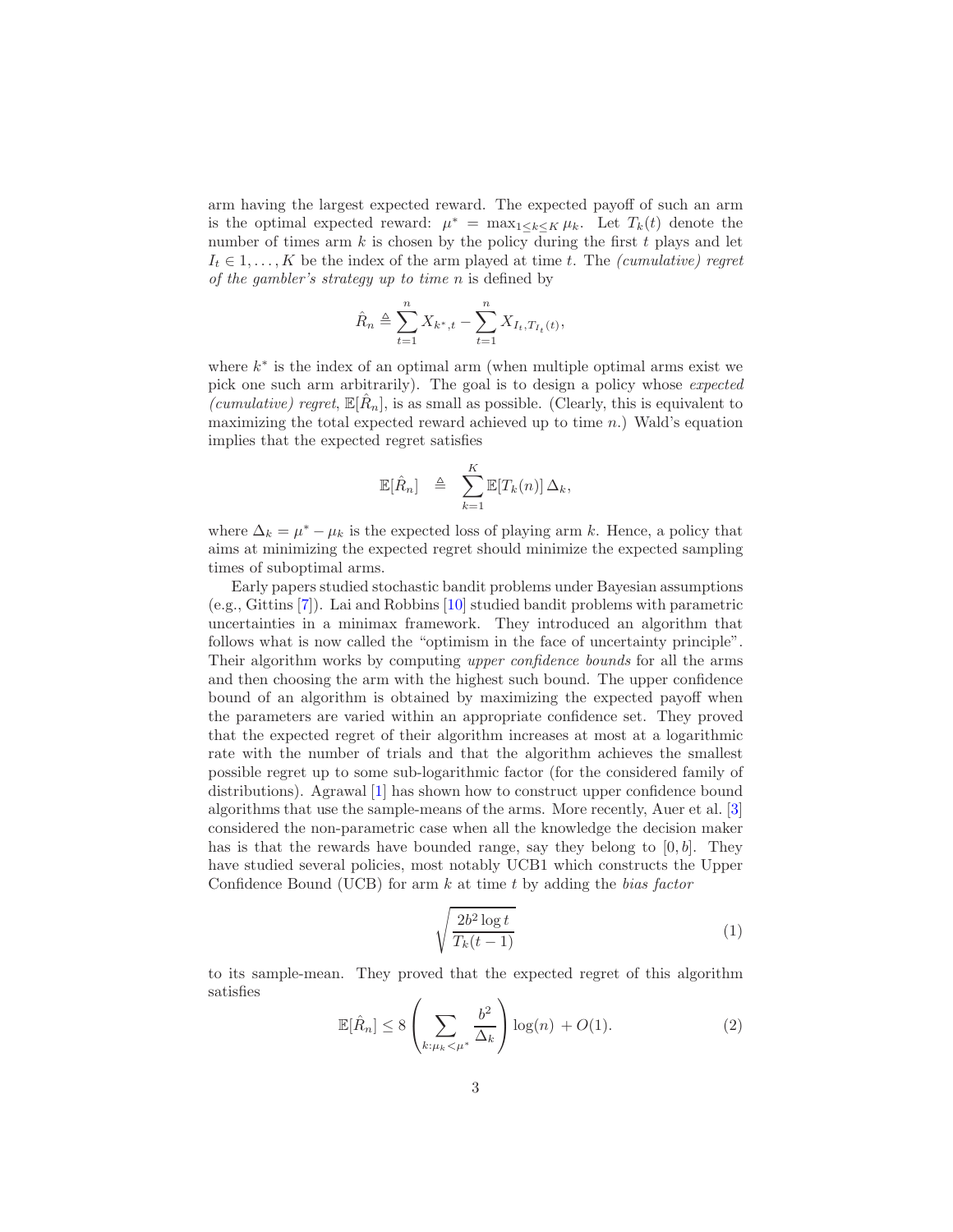In the same paper they proposed UCB1-NORMAL, a policy specialized to the case when the payoffs are normally distributed with unknown mean and variance. This algorithm estimates the arms' variances to refine the bias factor. Under the normality assumption they show that

<span id="page-3-1"></span>
$$
\mathbb{E}[\hat{R}_n] \le 8 \sum_{k:\mu_k < \mu^*} \left(\frac{32\sigma_k^2}{\Delta_k} + \Delta_k\right) \log(n) + O(1),\tag{3}
$$

where  $\sigma_k^2$  denotes the variance of the  $k^{\text{th}}$  arm.

Note that one major difference of this result and the previous one is that the regret-bound for UCB1 scales with  $b^2$ , while the regret bound for UCB1-NORMAL scales with the variances of the arms. First, let us note that it can be proven that the scaling behavior of UCB1's regret-bound with b is not a proof artifact: The expected regret indeed scales with<sup>[2](#page-3-0)</sup>  $\Omega(b^2)$  (see Proposition [1,](#page-32-0) Section [A.2\)](#page-32-1). Since in many cases b is a conservative, *a priori* guess on the size of the interval containing the rewards, it is more than desirable to lessen the dependence of the algorithm on it. We see that UCB1-NORMAL achieves this perfectly. However, the price is high: We have to assume that the payoffs are normally distributed.

In the experimental section of their paper Auer et al. [\[3\]](#page-41-4) introduced another algorithm, called UCB1-Tuned. This algorithm, similarly to UCB1-NORMAL, uses the empirical estimates of the variance in the bias sequence. However, unlike UCB1-NORMAL, this algorithm is designed to work with any bounded payoff distribution. The experiments of Auer et al. [\[3](#page-41-4)] indicate that the idea of using empirical variance estimates works: UCB1-Tuned outperformed the other algorithms in essentially all the experiments. The superiority of this algorithm has been reconfirmed recently in the latest Pascal Challenge [\[4](#page-41-5)]. Intuitively, algorithms using variance estimates should work better than ones that do not use such estimates (like UCB1) when the variance of some suboptimal arm is much smaller than  $b^2$ . If this is the case then a "variance-aware" algorithm can spot the suboptimal arms much faster, thereby reducing the regret suffered.

One purpose of this paper is to study such "variance-aware" algorithms. For this we study the regret of *UCB-V*, which is a generic UCB-type algorithm that use variance estimates in its bias sequence. In particular, the bias sequences of UCB-V take the form

$$
\sqrt{\frac{2V_{k,T_k(t-1)}\mathcal{E}_{T_k(t-1),t}}{T_k(t-1)}} + c \frac{3b \mathcal{E}_{T_k(t-1),t}}{T_k(t-1)},
$$

where  $V_{k,s}$  is the empirical variance estimate for arm k based on s samples,  $\mathcal{E} = \mathcal{E}$ . (viewed as a function of  $(s, t)$ ) is the so-called *exploration function*. A typical choice for this function is  $\mathcal{E}_{s,t} = \zeta \log(t)$ . With this choice the algorithm's behavior is controlled by the parameters  $\zeta$ ,  $c > 0$ .

<span id="page-3-0"></span><sup>&</sup>lt;sup>2</sup>Through the paper, we will use the Landau notation:  $\Omega(g)$  is a term asymptotically bounded below by g up to constant factor, and  $\Theta(g)$  is a term asymptotically bounded below and above by g (up to constant factors).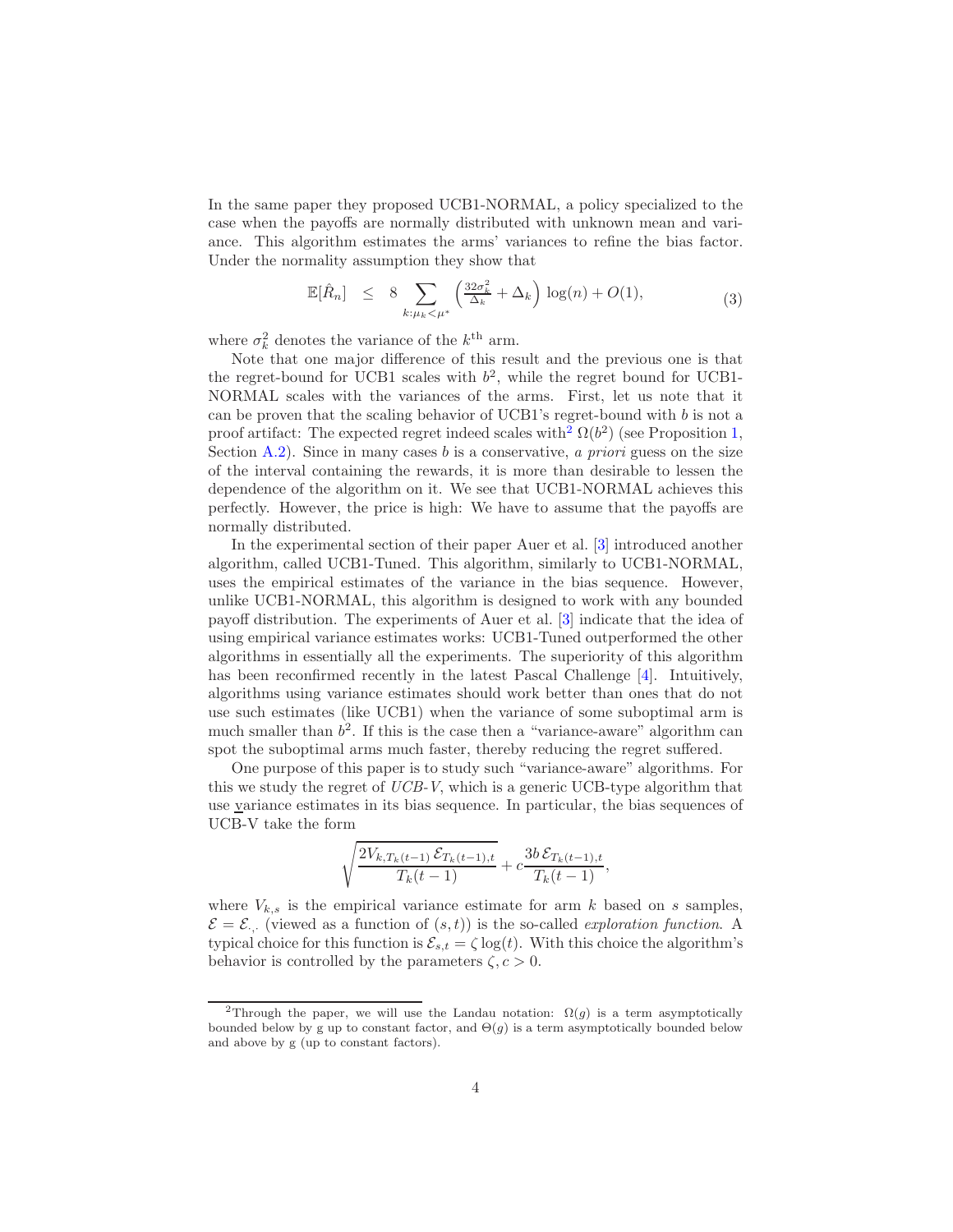Our first major contribution is a bound on the expected regret of UCB-V with this choice of the exploration function that scales in an improved fashion with b. In particular, in Theorem [4](#page-12-0) we show that for  $c = 1$  and  $\zeta = 1.2$ ,

<span id="page-4-2"></span>
$$
\mathbb{E}[\hat{R}_n] \le 10 \sum_{k:\mu_k < \mu^*} \left(\frac{\sigma_k^2}{\Delta_k} + 2b\right) \log(n). \tag{4}
$$

The main difference to the bound [\(2\)](#page-2-0) is that  $b^2$  is replaced by  $\sigma_k^2$ . However, notice that b still appears in the bound, a major difference to the bound  $(3)$ . Although, this is unfortunate, it is possible to show that the dependence on b is unavoidable (see Section [A.1\)](#page-31-0).

In order to prove the above result we will prove a novel tail bound on the sample average of i.i.d. random variables with bounded support. Unlike previous similar bounds, this bound uses the empirical variance and thus it might be of independent interest (Theorem [1\)](#page-7-0).

Just like the result of Auer et al. [\[3\]](#page-41-4), our regret bound also relies on the analysis of the sampling times of suboptimal arms (Theorem [2\)](#page-9-0). Compared to the analysis by Auer et al. [\[3](#page-41-4)], the new result is significantly improved. Thanks to this result, we obtain results on the expected regret for a wide class of exploration functions (Theorem [3\)](#page-10-0), leading to the main result already cited (Theorem [4\)](#page-12-0). In addition, for the "standard" logarithmic sequence we will give lower limits on the tuning parameters such that if the tuning parameters are below these limits the loss goes up considerably (Theorems [5](#page-13-0) and [6\)](#page-15-0).

The second major contribution of the paper is the analysis of the risk that the regret of the studied algorithm is much higher than its expected value. To our best knowledge, for this class of algorithms no such analysis existed previously. We think that the concentration of regret results obtained can be important in the analysis of algorithms that nest sequences of bandits, such as the UCT algorithm proposed by Kocsis and Szepesvári  $[9]$ , which recently was proven to be very efficient in computer go (e.g., Gelly et al. [\[6\]](#page-41-7)).

In order to analyze the risk, we study the *(cumulative) pseudo-regret* defined by

$$
R_n = \sum_{k=1}^{K} T_k(n) \Delta_k.
$$

Note that the expectation of the pseudo-regret and the regret are the same:<sup>[3](#page-4-0)</sup>

<span id="page-4-1"></span>
$$
\mathbb{E}[R_n] = \mathbb{E}[\hat{R}_n],\tag{5}
$$

but the randomness of the rewards influences the pseudo-regret only indirectly (i.e., only through  $\{T_k(n)\}\)$ . In order to analyze the risk, in Sections [5.2](#page-18-0) and [7](#page-29-0)

<span id="page-4-0"></span><sup>3</sup>This is a standard result that can be shown using Wald's identity exploiting that the rewards coming from different arms are independent.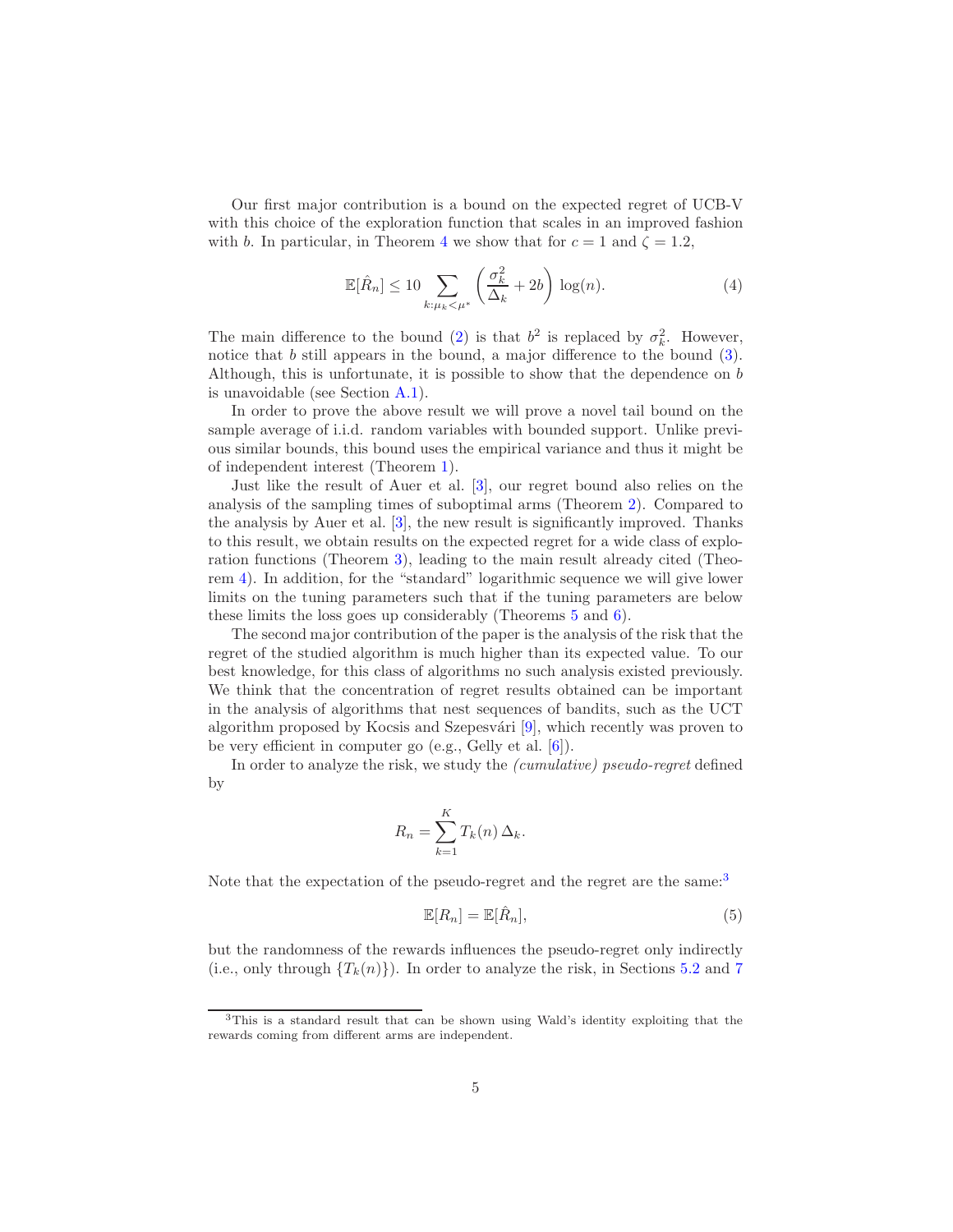we develop high-probability bounds for the pseudo-regret. Similar results can be obtained for the cumulative regret (see Remark [2](#page-22-0) p[.23\)](#page-22-0).

Interestingly, this analysis revealed the following unexpected tradeoff: If one aims for logarithmic expected regret (or, more generally, for subpolynomial regret) then the regret will not concentrate exponentially fast around its mean when with positive probability the optimal arm yields rewards smaller than some suboptimal arm's expected reward (Theorem [10\)](#page-20-0). In order to explain what happens let us consider the case of two arms that satisfy this condition. Assume that the first arm is the optimal one:  $\mu_1 > \mu_2$ ,  $\Delta_2 = \mu_1 - \mu_2 > 0$ . Then the distribution of the pseudo-regret at time  $n$  will have two modes, the first at  $\Theta(\log n)$  and the second at  $\Omega(\Theta_2 n)$ . The second mode corresponds to the case when the algorithm starts in an unlucky manner in the sense that the rewards obtained when testing the first (optimal) arm are all small in an initial phase. In this case the algorithm may get stuck with the suboptimal arm for a long time. Hence, the probability mass associated with the second mode will decay only polynomially with n and the decay-rate will depend on  $\Delta_2$ . (The probability that the regret is above a threshold larger than the second mode decays exponentially.) The decay rate of the mass in the second mode can be increased by increasing exploration rate. However, then the expected regret will increase. Our regret tail bound (Theorem [9\)](#page-18-1) makes the dependence on the algorithm's parameters explicit in this tradeoff. The theoretical findings of this part are illustrated in a series of experiments which are described in Section [6.](#page-23-0)

In the final part of the paper (Section [7\)](#page-29-0) we consider a variant of the problem when the time horizon is given *a priori*. As it turns out in this case a good choice of the exploration function is to make it independent of the global time index t:  $\mathcal{E}_{s,t} = \mathcal{E}_s$ . In particular, we show that with an appropriate choice of  $\mathcal{E}_s = \mathcal{E}_s(\beta)$ , for any  $0 < \beta < 1$ , the algorithm achieves *finite* cumulative regret with probability  $1 - \beta$  (Theorem [11\)](#page-29-1). Hence, we name this variant of the algorithm PAC-UCB ("Probably approximately correct UCB"). Given a finite time horizon, n, choosing  $\beta = 1/n$  then yields a logarithmic bound on the regret that fails to hold at most with probability  $O(1/n)$ . This should be compared with the bound  $O(1/(\log n)^a)$ ,  $a > 0$  obtained for the standard choice  $\mathcal{E}_{s,t} = \zeta \log t$  in Corollary [1.](#page-19-0) Thus, knowing the horizon decreases the risk significantly. We conjecture that the knowledge of the time horizon indeed represents a significant advantage in this sense.

# 2. Notation

We let  $|x|$  denote the largest integer smaller or equal to  $x \in \mathbb{R}$  and let  $\lceil x \rceil$ denote the smallest integer larger than x. Further, for u, v reals,  $u \wedge v$   $(u \vee v)$ denotes the minimum (resp., maximum) of  $u$  and  $v$ .

# 3. The UCB-V algorithm

Let  $\mathbb N$  denote the set of natural numbers including zero and let  $\mathbb N^+$  denote the set of positive integers. For any  $k \in \{1, ..., K\}$  and  $t \in \mathbb{N}$ , let  $\overline{X}_{k,t}$  (resp.,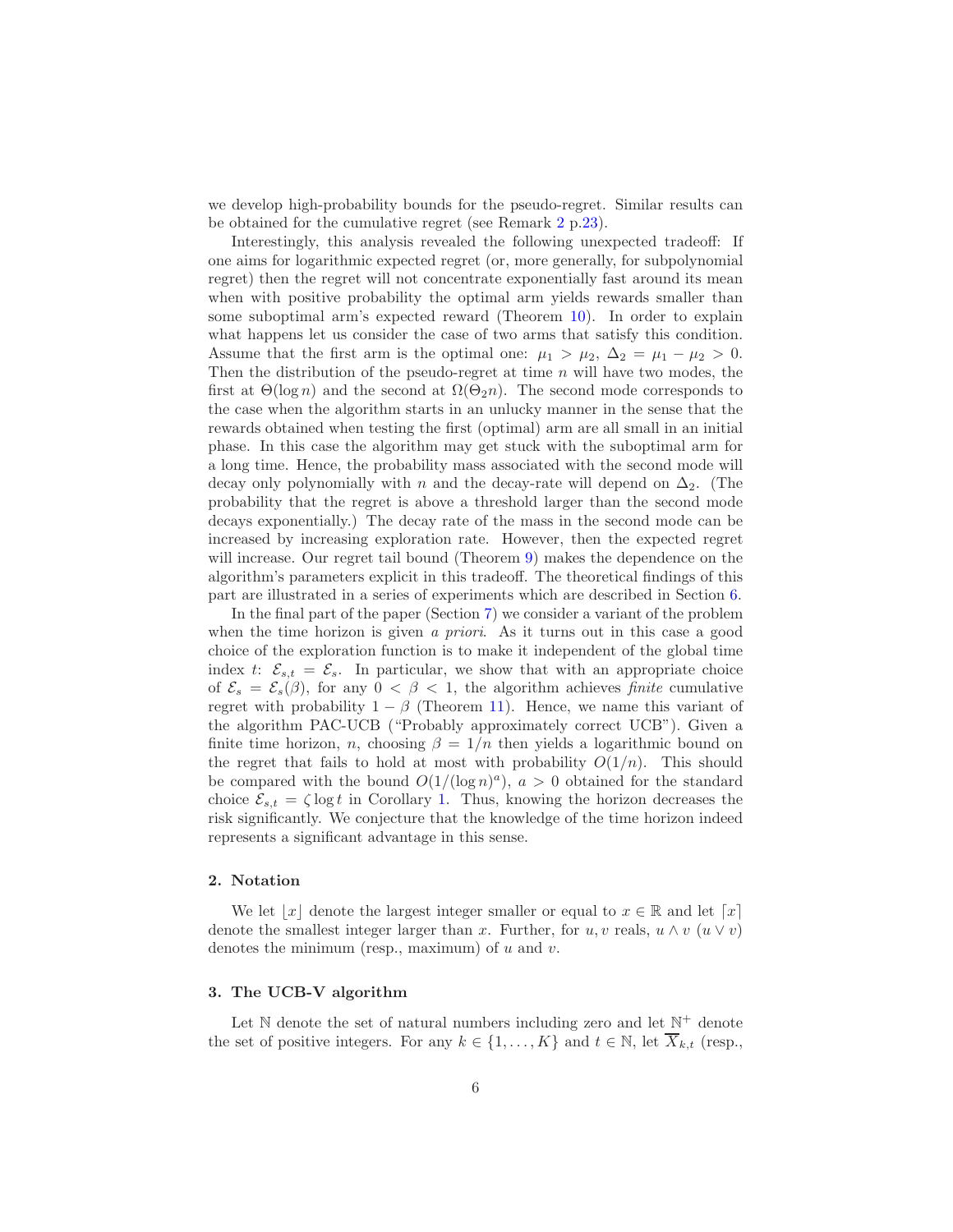$V_{k,t}$ ) be the empirical estimate of the expected payoff (resp., variance) of arm  $k$ :

$$
\overline{X}_{k,t} \triangleq \frac{1}{t} \sum_{i=1}^{t} X_{k,i} \quad \text{and} \quad V_{k,t} \triangleq \frac{1}{t} \sum_{i=1}^{t} (X_{k,i} - \overline{X}_{k,t})^2,
$$

where by convention  $\overline{X}_{k,0} \triangleq 0$  and  $V_{k,0} \triangleq 0$ . We recall that  $k^*$  is the index of an *optimal arm*:

$$
k^* \in \operatorname*{argmax}_{k \in \{1, \ldots, K\}} \mu_k.
$$

In the paper we will use the convention that quantities related to the optimal arm will be denoted by putting ∗ in the upper index.

In the following, we assume that the rewards are bounded. In particular, we make the simplifying assumption that all the rewards are almost surely in  $[0, b]$  for some  $b > 0$  known to the decision maker. (We loose generality only because we assume that the bound  $b$  is the same for all the arms. However, our results can be easily generalized to the case when these bounds differ between the arms.) For easy reference we summarize our assumptions on the reward sequence here:

**Assumption A1** Let  $K > 2$  and let  $\nu_1, \ldots, \nu_K$  be distributions over the reals with support [0, b]. For  $1 \leq k \leq K$ , let  $\{X_{k,t}\}\sim \nu_k$  be an i.i.d. sequence of random variables specifying the rewards for arm  $k$ <sup>[4](#page-6-0)</sup>. Assume that the rewards of different arms are independent, i.e., for any  $t \geq 1$ , the vectors  $(X_{1,1},\ldots,X_{1,t}),\ldots,(X_{K,1},\ldots,X_{K,t})$  are independent. The decision maker does not know the distributions of the arms, but knows b.

#### *3.1. The algorithm*

Let  $c \geq 0$ . Let  $\mathcal{E} = (\mathcal{E}_{s,t})_{s \geq 0, t \geq 0}$  be nonnegative real numbers such that for any fixed value of  $s \geq 0$  the function  $t \mapsto \mathcal{E}_{s,t}$  is nondecreasing. We shall call  $\mathcal E$  (viewed as a function of  $(s,t)$ ) the exploration function. For any arm k and nonnegative integers  $s, t$ , introduce

<span id="page-6-1"></span>
$$
B_{k,s,t} \triangleq \overline{X}_{k,s} + \sqrt{\frac{2V_{k,s}\mathcal{E}_{s,t}}{s}} + c\frac{3b\mathcal{E}_{s,t}}{s}
$$
(6)

with the convention that  $1/0 = +\infty$ .

| UCB-V policy:                                          |  |  |
|--------------------------------------------------------|--|--|
| At time t, play an arm maximizing $B_{k,T_k(t-1),t}$ . |  |  |

Let us summarize the main ideas underlying the algorithm. As long as an arm is never chosen its bound is infinite. Hence, initially the algorithm tries all the arms at least once (one by one). After this initial phase the arms will

<span id="page-6-0"></span><sup>&</sup>lt;sup>4</sup>The i.i.d. assumption can be relaxed, see e.g., Lai and Yakowitz [\[11](#page-41-8)].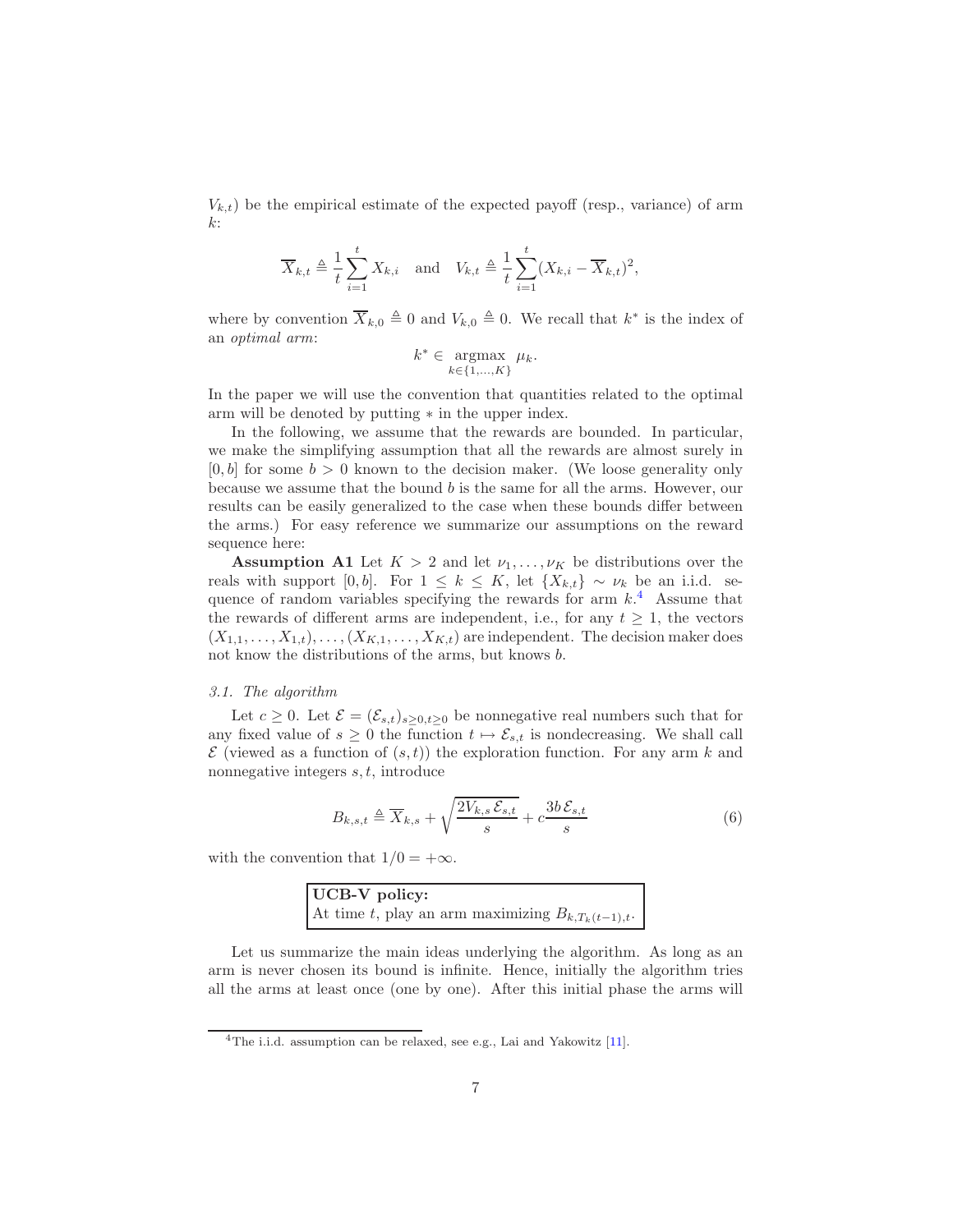be tried multiple times. The more an arm  $k$  has been tested, the closer the bound [\(6\)](#page-6-1) gets to the sample-mean, and hence, by the law of large numbers, to the expected reward  $\mu_k$ . So the procedure will hopefully tend to draw arms having the largest expected rewards with an increasing frequency.

Nevertheless, since the obtained rewards are stochastic it might happen that during the first draws the (unknown) optimal arm always gives low rewards. This might make the sample-mean of this arm smaller than that of the other arms. Hence an algorithm that only uses sample-means might get stuck with not choosing the optimal arm any more. UCB policies (in general) prevent this situation by using upper confidence bounds on the mean rewards. The confidence level with which these bounds hold determine the amount of exploration of the policy and ultimately the performance of the algorithm.

The UCB-V policy uses the function,  $\mathcal{E}$ , to facilitate exploration. Indeed, assuming that for any fixed s,  $\mathcal{E}_{s,t}$  increases without bounds in t, we see that if an arm is not tried for a long time then after a while the last term of [\(6\)](#page-6-1) will start to dominate the other terms and will also dominate the bound associated with the arms drawn very often. This will then allow the algorithm to draw this arm again and thus the algorithm will have a chance to develop a better estimate of the arm's expected payoff. In particular, this holds for all the optimal arms, too and will allow the algorithm to recover even when the optimal arm(s) start in an unlucky way. We thus see that an appropriate choice of  $\mathcal E$  encourages exploration; hence it's name. Naturally, an exploration function that tends to dominate the sample-means will not give enough room for the observed payoffs to influence the choices of the actions and as a result the algorithm might draw suboptimal arms too often. Therefore  $\mathcal E$  must be carefully chosen so as to balance exploration and exploitation. The major idea of upper-confidence bounds algorithms is that  $\mathcal E$  should be selected such that  $B_{k,s,t}$  is a high-probability upper bound on the payoff of arm  $k$ . Then, if no confidence bound fails then a suboptimal arm k can only be chosen if its confidence bound is larger than  $\Delta_k$ , its expected payoff loss. Since the confidence intervals shrink with increasing sample sizes the number of times the previous situation can happen is limited. Further, by designing  $\mathcal E$  such that the error probabilities decay fast enough, we can make sure that the total error committed due to the failure of the confidence intervals is not too large either.

In our algorithm, the actual form of the quantity  $B_{k,s,t}$  comes from a novel tail bound on the sample average of i.i.d. random variables with bounded support. Unlike previous similar bounds (e.g., based on Bennett's and Bernstein's inequalities) that used the true (but unknown) variance our bound uses the empirical variance. The bound relies on the exponential concentration of the empirical variance around the true variance.

<span id="page-7-0"></span>**Theorem 1.** Let  $X_1, \ldots, X_t$  be i.i.d. random variables taking their values in [0, b]. Let  $\mu = \mathbb{E}[X_1]$  be their common expected value. Consider the empirical *mean*  $\overline{X}_t$  *and variance*  $V_t$  *defined respectively by* 

$$
\overline{X}_t = \frac{\sum_{i=1}^t X_i}{t} \quad \text{and} \quad V_t = \frac{\sum_{i=1}^t (X_i - \overline{X}_t)^2}{t}.
$$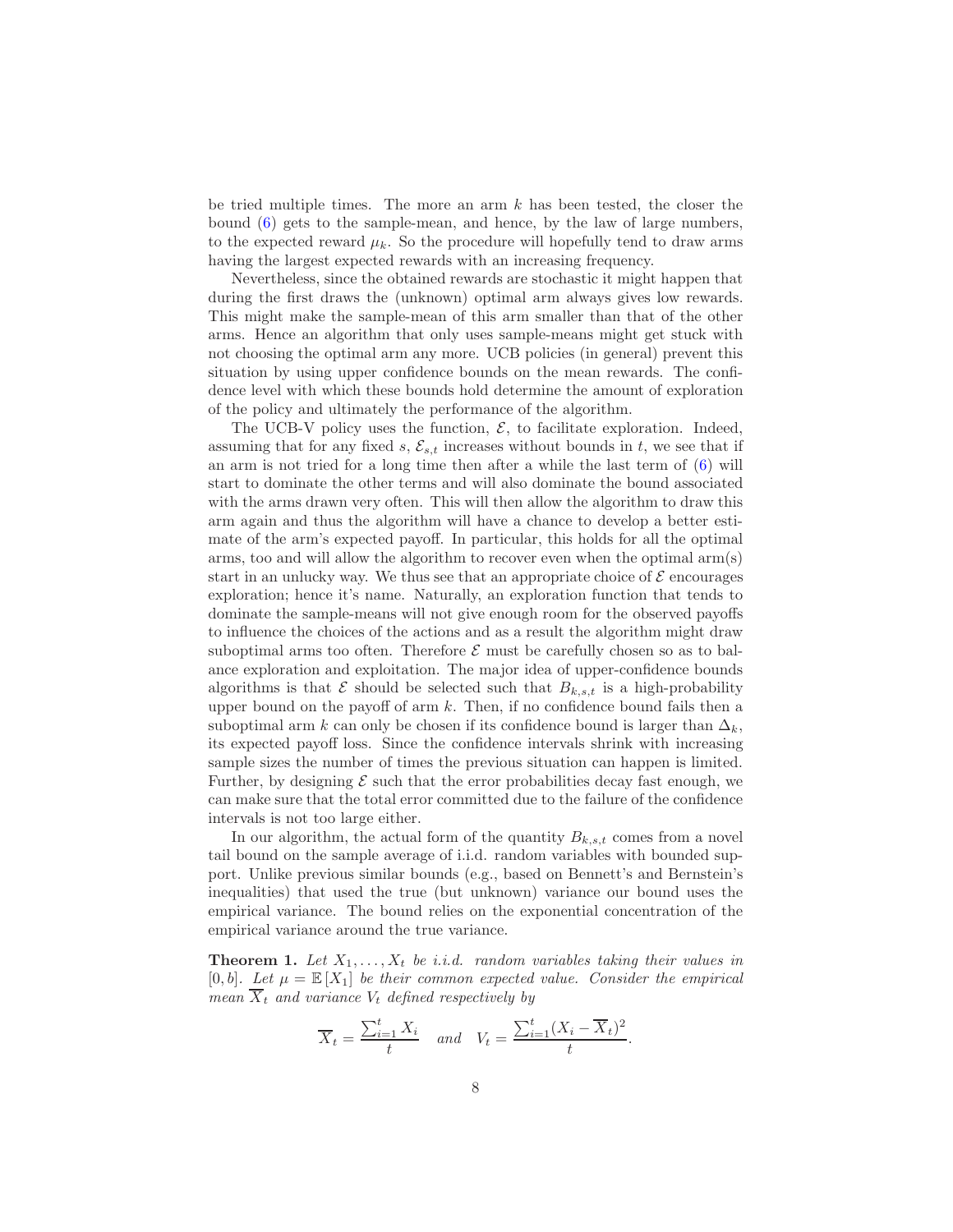*Then, for any*  $t \in \mathbb{N}$  *and*  $x > 0$ *, with probability at least*  $1 - 3e^{-x}$ *,* 

<span id="page-8-1"></span>
$$
|\overline{X}_t - \mu| \le \sqrt{\frac{2V_t x}{t}} + \frac{3bx}{t}.\tag{7}
$$

*Furthermore, introducing*

<span id="page-8-2"></span>
$$
\beta(x,t) = 3 \inf_{1 < \alpha \le 3} \left( \frac{\log t}{\log \alpha} \wedge t \right) e^{-x/\alpha},\tag{8}
$$

*where*  $u \wedge v$  *denotes the minimum of*  $u$  *and*  $v$ *, we have for any*  $t \in \mathbb{N}$  *and*  $x > 0$ *, with probability at least*  $1 - \beta(x, t)$ 

<span id="page-8-0"></span>
$$
|\overline{X}_s - \mu| \le \sqrt{\frac{2V_s x}{s}} + \frac{3bx}{s} \tag{9}
$$

*holds simultaneously for*  $s \in \{1, 2, \ldots, t\}$ .

<span id="page-8-3"></span>PROOF. See Section [A.3.](#page-33-0)

Remark 1. The uniformity in time is the only difference between the two assertions of the previous theorem. When we use  $(9)$ , the values of x and t will be such that  $\beta(x,t)$  is of order of  $3e^{-x}$ , hence there will be no real price to pay for writing a version of [\(7\)](#page-8-1) that is uniform in time. In particular, this means that if  $1 \leq S \leq t$  is an integer-valued random variable then [\(9\)](#page-8-0) still holds with probability at least  $1 - \beta(x, t)$  and when in [\(9\)](#page-8-0) s is replaced with S.

Note that [\(7\)](#page-8-1) is useless for  $t \leq 3$  since its right-hand side (r.h.s.) is larger than b. For any arm k, time t and integer  $1 \leq s \leq t$  $1 \leq s \leq t$  we may apply Theorem 1 to the rewards  $X_{k,1}, \ldots, X_{k,s}$ , and obtain that with probability at least 1 −  $3\sum_{s=4}^{\infty}e^{-(c\wedge 1)\mathcal{E}_{s,t}}$ , we have  $\mu_k \leq B_{k,s,t}$ . Hence, by our previous remark, at time t if  $\mathcal E$  takes "sufficiently high values" then with high probability the expected reward of arm k is upper bounded by  $B_{k,T_k(t-1),t}$ . The user of the generic UCB-V policy has two 'parameters' to tune: the exploration function  $\mathcal E$  and the positive real number c.

There are essentially two types of exploration functions leading to interesting properties of the resulting algorithms in terms of expected regret, highprobability bounds on the regret and tunability with respect to the total number of plays:

- the ones in which  $\mathcal{E}_{s,t}$  depends only on t (see Sections [4](#page-10-1) and [5.2\)](#page-18-0).
- the ones in which  $\mathcal{E}_{s,t}$  depends only on s (see Section [7\)](#page-29-0).

To understand why we do not consider  $\mathcal{E}_{s,t}$  depending on both s and t, recall that in  $\mathcal{E}_{s,t}$  variable s plays the role of the number of pulls of an arm. Hence we always have  $s < t$ . Further, for suboptimal arms we will hopefully have  $s \ll t$ . Normally, the contribution of s to the exploration function should be in the same order as the contribution of t. Thus, when  $\mathcal{E}_{s,t}$  already depends on t, the dependence on s will not alter the behavior (and hence the performance) of the algorithm in a significant way.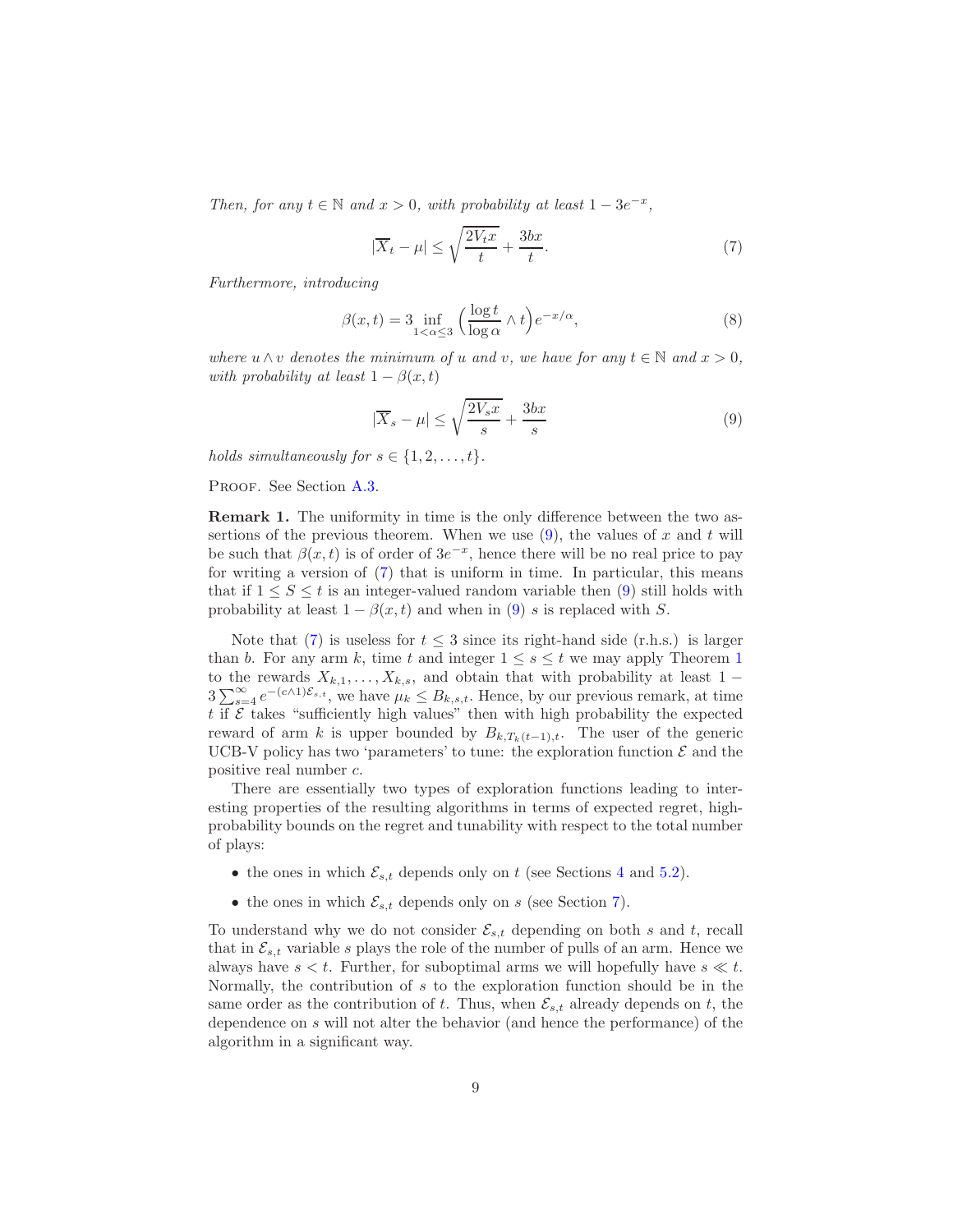# *3.2. Bounds for the sampling times of suboptimal arms*

The natural way of bounding the regret of UCB policies is to bound the number of times the suboptimal arms are drawn. In this section we derive such bounds, generalizing and improving upon the previous analysis of Auer et al. [\[3\]](#page-41-4). The improvement is a necessary step to get *tight* bounds in the case when the exploration function scales logarithmically with  $t$ , i.e., for the class of most interesting exploration functions.

<span id="page-9-0"></span>Since all the statements here make use of Assumption A1, we will refrain from citing it. Further, all the results in these sections are for algorithm UCB-V.

Theorem 2. *The followings hold:* (i) *After* K *plays, each arm has been pulled once.* (ii) *Pick an arm* k *and* a time  $n \in \mathbb{N}^+$ *. For any*  $\tau \in \mathbb{R}$  *and any integer*  $u > 1$ *, it holds that* 

<span id="page-9-1"></span>
$$
T_k(n) \le
$$
  
  $u + \sum_{t=u+K-1}^n \left( 1_{\{\exists s: u \le s \le t-1 \text{ s.t. } B_{k,s,t} > \tau\}} + 1_{\{\exists s^*: 1 \le s^* \le t-1 \text{ s.t. } \tau \ge B_{k^*,s^*,t}\}} \right).$   
(10)

*Hence, also*

<span id="page-9-2"></span>
$$
\mathbb{E}[T_k(n)] \leq u + \sum_{t=u+K-1}^{n} \sum_{s=u}^{t-1} \mathbb{P}(B_{k,s,t} > \tau) + \sum_{t=u+K-1}^{n} \mathbb{P}(\exists s : 1 \leq s \leq t-1 \text{ s.t. } B_{k^*,s,t} \leq \tau).
$$
\n(11)

*Further, it holds that*

<span id="page-9-3"></span>
$$
\mathbb{P}(T_k(n) > u) \leq \sum_{t=u+1}^n \mathbb{P}(B_{k,u,t} > \tau) \\
\quad + \mathbb{P}(\exists s: 1 \leq s \leq n - u \text{ s.t. } B_{k^*,s,u+s} \leq \tau). \tag{12}
$$

Note that even though the above statements hold for any arm, the bounds are trivial for the optimal arms. Besides, [\(10\)](#page-9-1) and [\(11\)](#page-9-2) hold independently of the form of the quantity  $B_{k,s,t}$ .

PROOF. Part *(i)* is trivial since at the beginning each arm has an infinite UCB value, which becomes finite as soon as the arm has been played once.

Let us thus turn to the proof of Part  $(ii)$ . To obtain  $(10)$ , we note that

$$
T_k(n) - u \le \sum_{t=u+K-1}^n \mathbb{1}_{\{I_t=k;T_k(t)>u\}} = \sum_{t=u+K-1}^n Z_{k,t,u},
$$

where

$$
Z_{k,t,u} = \mathbb{1}_{\{I_t = k; u \le T_k(t-1); 1 \le T_{k^*}(t-1); B_{k,T_k(t-1),t} \ge B_{k^*,T_{k^*}(t-1),t}\}} \le \mathbb{1}_{\{\exists s: u \le s \le t-1 \text{ s.t. } B_{k,s,t} > \tau\}} + \mathbb{1}_{\{\exists s^*: 1 \le s^* \le t-1 \text{ s.t. } \tau \ge B_{k^*,s^*,t}\}}.
$$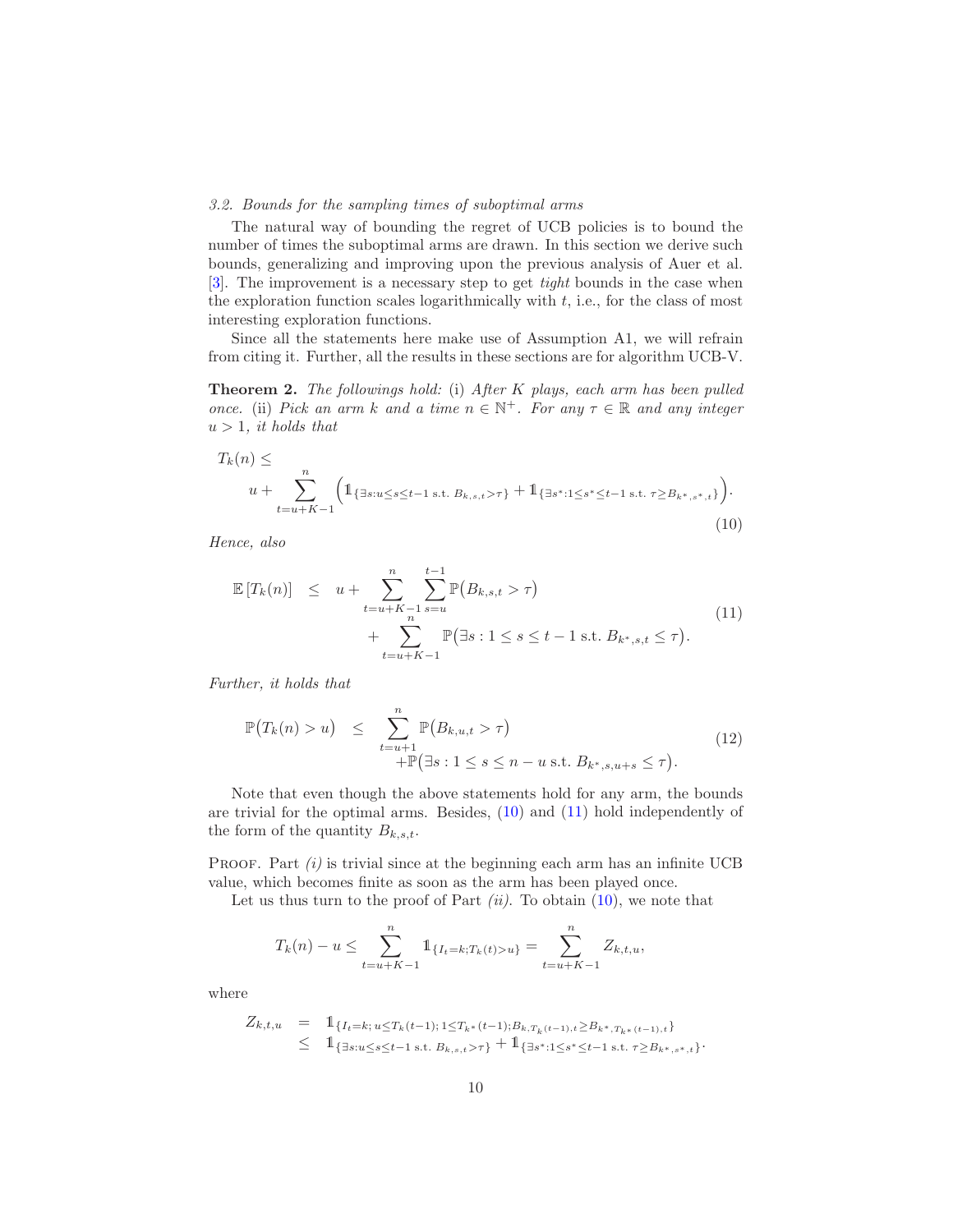Putting these inequalities together proves [\(10\)](#page-9-1). Taking the expectation of both sides of  $(10)$  and using a union bound, we obtain  $(11)$ .

Finally, inequality [\(12\)](#page-9-3) comes from a direct argument that uses that the exploration function  $\mathcal{E}_{s,t}$  is a nondecreasing function with respect to t: In order to prove this inequality consider an event such that the following statements hold:

 $\int \forall t \text{ s.t. } u + 1 \leq t \leq n \text{ we have } B_{k,u,t} \leq \tau$  $\forall s \text{ s.t. } 1 \leq s \leq n - u \text{ we have } B_{k^*,s,u+s} > \tau$ 

Then for any  $1 \leq s \leq n - u$  and  $u + s \leq t \leq n$  it holds that

$$
B_{k^*,s,t} \ge B_{k^*,s,u+s} > \tau \ge B_{k,u,t}.
$$

This implies that arm k will not be pulled the  $(u + 1)$ -th time. Therefore we have proved by contradiction that

<span id="page-10-4"></span>
$$
\{T_k(n) > u\} \subset \left(\{\exists t : u + 1 \le t \le n \text{ s.t. } B_{k,u,t} > \tau\}\right)
$$
  

$$
\cup \{\exists s : 1 \le s \le n - u \text{ s.t. } B_{k^*,s,u+s} \le \tau\}\right).
$$
 $(13)$ 

.

By taking probabilities of both sides and using a union-bound argument, we get the announced result. ⊓⊔

# <span id="page-10-1"></span>4. The expected regret of UCB-V

In this section, we assume that the exploration function does not depend on s (still,  $\mathcal{E} = (\mathcal{E}_t)_{t>0}$  is a nondecreasing function of t). We will see that as far as the expected regret is concerned, a natural choice for  $\mathcal{E}_t$  is the logarithmic function and that the constant c in  $B_{k,s,t}$  should not be taken too small if one does not want to suffer a polynomial regret instead of a logarithmic one. We will derive bounds on the expected regret and conclude by specifying natural constraints on c and  $\mathcal{E}_t$ .

<span id="page-10-0"></span>*4.1. Upper bounds on the expected regret* Theorem 3. *We have*

<span id="page-10-3"></span>
$$
\mathbb{E}[R_n] \leq \sum_{k:\Delta_k>0} \left\{ 1 + 8(c \vee 1) \left( \frac{\sigma_k^2}{\Delta_k^2} + \frac{2b}{\Delta_k} \right) \mathcal{E}_n + n e^{-\mathcal{E}_n} \left( \frac{24\sigma_k^2}{\Delta_k^2} + \frac{4b}{\Delta_k} \right) + \sum_{t=16\mathcal{E}_n}^{n} \beta((c \wedge 1)\mathcal{E}_t, t) \right\} \Delta_k,
$$
\n(14)

*where we recall that*  $\beta((c \wedge 1)\mathcal{E}_t, t)$  *is essentially of order*  $e^{-(c \wedge 1)\mathcal{E}_t}$  *(see* [\(8\)](#page-8-2) *and Remark [1\)](#page-8-3).*

<span id="page-10-2"></span>Note that by [\(5\)](#page-4-1) the theorem gives a bound on the expected regret,  $\mathbb{E}\left[\hat{R}_n\right]$ . We need the following Lemma that will be useful later, too: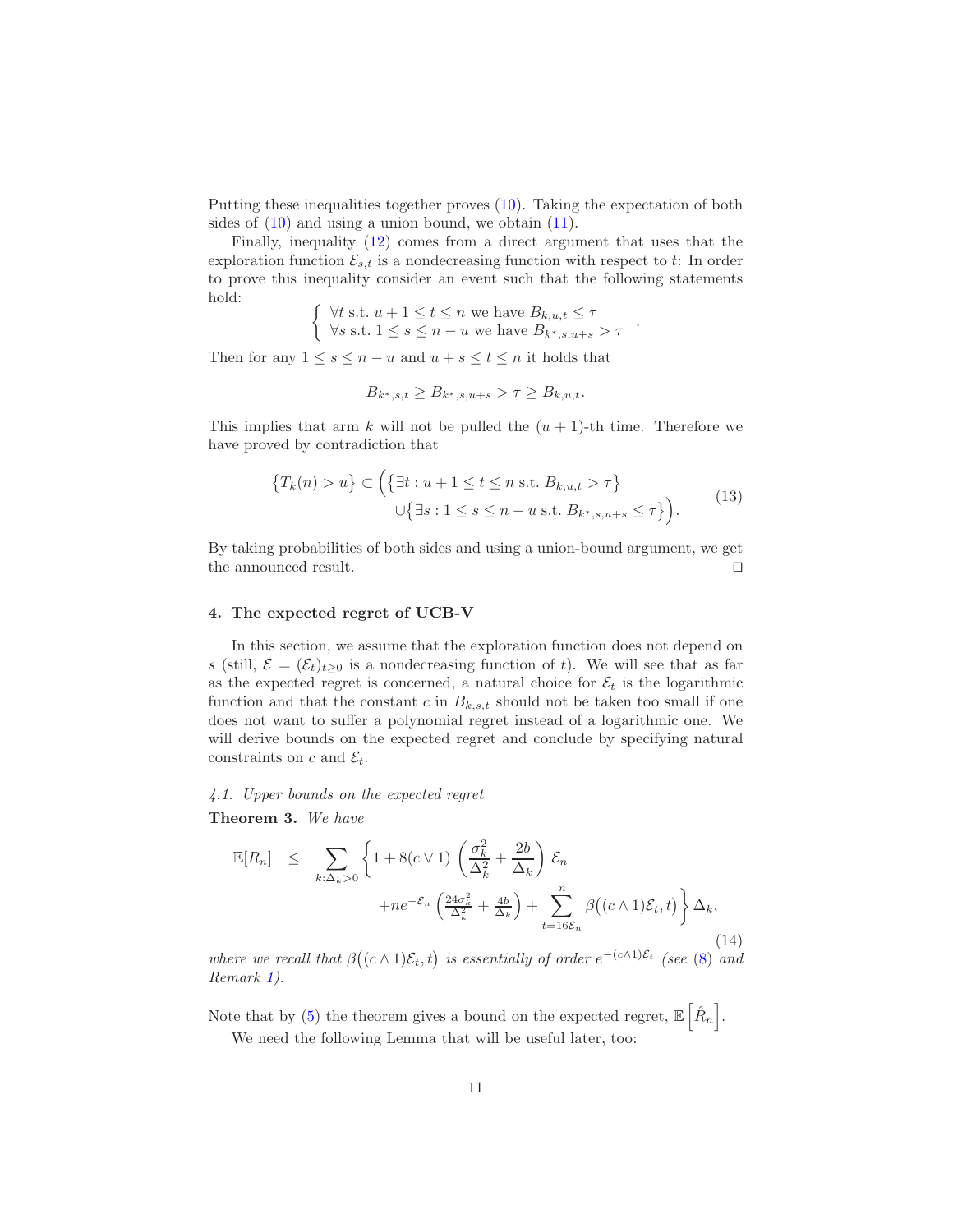**Lemma 1.** Let  $u = \left[ 8(c \vee 1) \left( \frac{\sigma_k^2}{\Delta_k^2} + \frac{2b}{\Delta_k} \right) \mathcal{E}_n \right]$ . Then for any s, t such that  $u \leq$  $s \leq t \leq n, t \geq 2$ , it holds that

$$
\mathbb{P}(B_{k,s,t} > \mu^*) \le 2e^{-s\Delta_k^2/(8\sigma_k^2 + 4b\Delta_k/3)}.
$$
\n(15)

Note that for any suboptimal arm  $k$  the probability decays exponentially in  $s$ for s large enough, independently of the value of  $t$  and  $n$ . Intuitively, this makes sense as the main term in  $B_{k,s,t}$  is  $X_{k,s}$ , which estimates  $\mu_k < \mu^*$ .

PROOF (OF LEMMA [1\)](#page-10-2). From the definition of  $B_{k,s,t}$  (cf. [\(6\)](#page-6-1)) we obtain

$$
\mathbb{P}(B_{k,s,t} > \mu^*)
$$
\n
$$
\leq \mathbb{P}\Big(\overline{X}_{k,s} + \sqrt{\frac{2V_{k,s}\mathcal{E}_t}{s}} + 3bc\frac{\mathcal{E}_t}{s} > \mu_k + \Delta_k\Big)
$$
\n
$$
\leq \mathbb{P}\Big(\overline{X}_{k,s} + \sqrt{\frac{2[\sigma_k^2 + b\Delta_k/2]\mathcal{E}_t}{s}} + 3bc\frac{\mathcal{E}_t}{s} > \mu_k + \Delta_k\Big) + \mathbb{P}\big(V_{k,s} \geq \sigma_k^2 + b\Delta_k/2\big).
$$

In order to bound the second term note that  $V_{k,s} = 1/s \sum_{j=1}^{s} (X_{k,j} - \mu_k)^2$  –  $(\mu_k - \overline{X}_{k,s})^2$ , hence  $\mathbb{P}(V_{k,s} \geq \sigma_k^2 + b\Delta_k/2) \leq \mathbb{P}(\frac{\sum_{j=1}^s (X_{k,j} - \mu_k)^2}{s} - \sigma_k^2 \geq b\Delta_k/2)$ . Let  $\mathcal{E}'_n = (c \vee 1)\mathcal{E}_n$ . In order to bound the first term note that since  $u \leq s, t \leq n$ and thanks to the choice of  $u$  we have

$$
\begin{array}{l} \sqrt{\frac{2[\sigma_k^2+b\Delta_k/2]\mathcal{E}_t}{s}}+3bc\frac{\mathcal{E}_t}{s}\leq\sqrt{\frac{[2\sigma_k^2+b\Delta_k]\mathcal{E}_n^{'}}{u}}+3b\frac{\mathcal{E}_n^{'}}{u}\\ \leq\sqrt{\frac{[2\sigma_k^2+b\Delta_k]\Delta_k^2}{8[\sigma_k^2+2b\Delta_k]}}+\frac{3b\Delta_k^2}{8[\sigma_k^2+2b\Delta_k]}=\frac{\Delta_k}{2}\left[\sqrt{\frac{2\sigma_k^2+b\Delta_k}{2\sigma_k^2+4b\Delta_k}}+\frac{3b\Delta_k}{4\sigma_k^2+8b\Delta_k}\right]\leq\frac{\Delta_k}{2}, \end{array}
$$

where the last inequality holds as it is equivalent to  $(x - 1)^2 \ge 0$  with  $x =$  $\sqrt{\frac{2\sigma_k^2 + b\Delta_k}{2\sigma_k^2 + 4b\Delta_k}}$ . Hence,

$$
\mathbb{P}(B_{k,s,t} > \mu^*)
$$
  
\n
$$
\leq \mathbb{P}(\overline{X}_{k,s} - \mu_k > \Delta_k/2) + \mathbb{P}\left(\frac{\sum_{j=1}^s (X_{k,j} - \mu_k)^2}{s} - \sigma_k^2 \geq b\Delta_k/2\right)
$$
  
\n
$$
\leq 2e^{-s\Delta_k^2/(8\sigma_k^2 + 4b\Delta_k/3)},
$$

where in the last step we used Bernstein's inequality (see  $(46)$ ) twice. □

PROOF (OF THEOREM [3\)](#page-10-0). Because  $R_n = \sum_k \Delta_k T_k(n)$  it suffices to bound  $\mathbb{E}[T_k(n)]$ , where k is the index of a suboptimal arm. Thus, pick such an in-dex k. We use [\(11\)](#page-9-2) to bound  $\mathbb{E}[T_k(n)]$  with  $\tau = \mu^*$  and  $u = \left[8\left(\frac{\sigma_k^2}{\Delta_k^2} + \frac{2b}{\Delta_k}\right)\mathcal{E}'_n\right]$ with  $\mathcal{E}'_n = (c \vee 1)\mathcal{E}_n$ , as in Lemma [1:](#page-10-2)

<span id="page-11-0"></span>
$$
\mathbb{E}\left[T_k(n)\right] \leq u + \sum_{t=u+1}^n \sum_{s=u}^{t-1} \mathbb{P}\left(B_{k,s,t} > \mu^*\right) + \sum_{t=u+1}^n \sum_{s=1}^{t-1} \mathbb{P}\left(B_{k^*,s,t} \leq \mu^*\right). \tag{16}
$$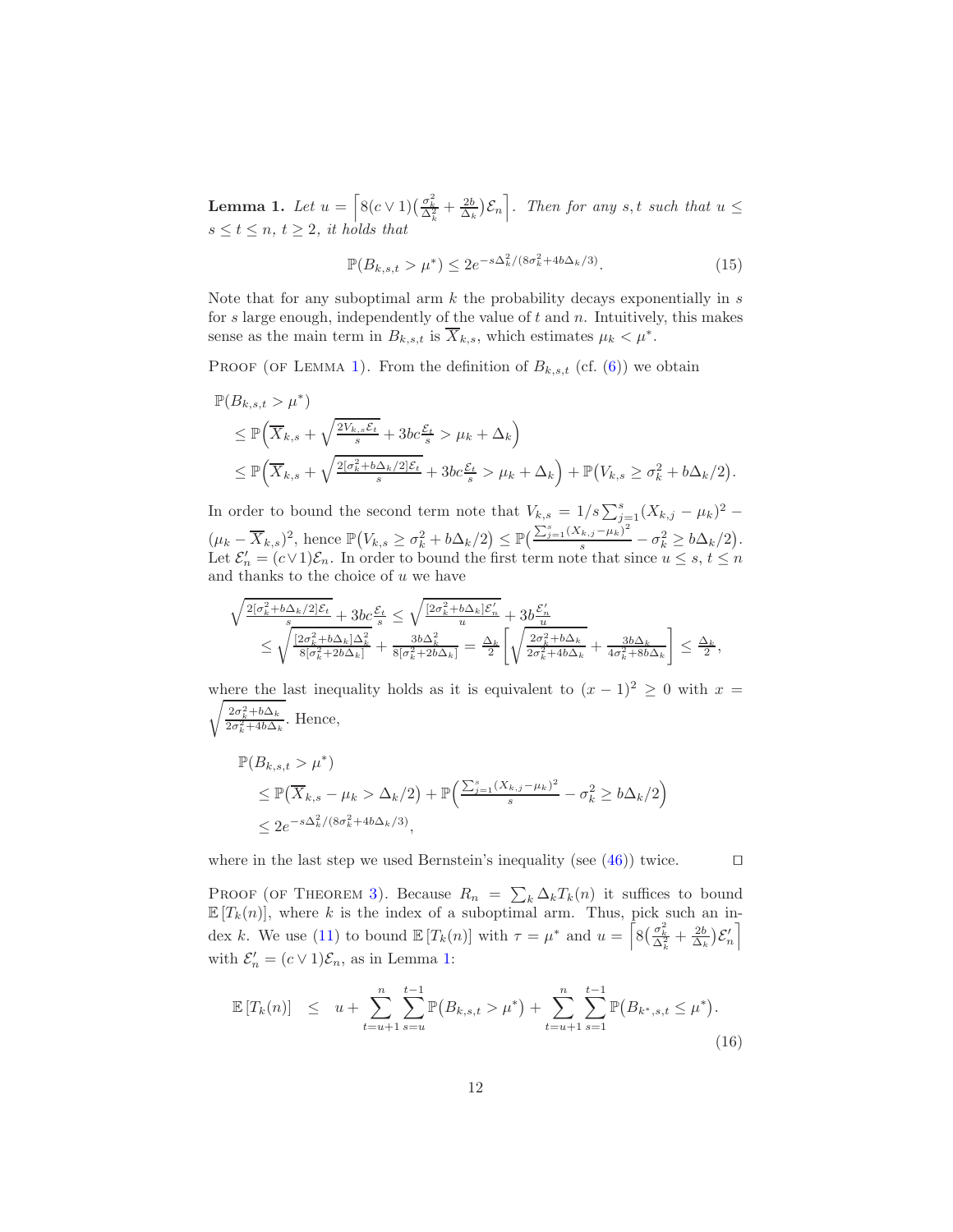Via the help of Lemma [1,](#page-10-2) the inner sum of the first double sum is bounded as follows:

$$
\sum_{s=u}^{t-1} \mathbb{P}(B_{k,s,t} > \mu^*) \le 2 \sum_{s=u}^{\infty} e^{-s\Delta_k^2/(8\sigma_k^2 + 4b\Delta_k/3)} = 2 \frac{e^{-u\Delta_k^2/(8\sigma_k^2 + 4b\Delta_k/3)}}{1 - e^{-\Delta_k^2/(8\sigma_k^2 + 4b\Delta_k/3)}}
$$

$$
\le \left(\frac{24\sigma_k^2}{\Delta_k^2} + \frac{4b}{\Delta_k}\right) e^{-u\Delta_k^2/(8\sigma_k^2 + 4b\Delta_k/3)} \le \left(\frac{24\sigma_k^2}{\Delta_k^2} + \frac{4b}{\Delta_k}\right) e^{-\mathcal{E}'_n}.\tag{17}
$$

Here we have used that  $1-e^{-x} \geq 2x/3$  that holds when  $0 \leq x \leq 3/4$ . The other term of [\(16\)](#page-11-0) is bounded by using the uniform, empirical variance-estimate-based deviation bound [\(9\)](#page-8-0) of Theorem [1.](#page-7-0) Putting the so obtained bounds together we get

$$
\mathbb{E}\left[T_k(n)\right] \leq 1 + 8\mathcal{E}'_n\left(\frac{\sigma_k^2}{\Delta_k^2} + \frac{2b}{\Delta_k}\right) + n e^{-\mathcal{E}'_n}\left(\frac{24\sigma_k^2}{\Delta_k^2} + \frac{4b}{\Delta_k}\right) + \sum_{t=u+1}^n \beta((c \wedge 1)\mathcal{E}_t, t).
$$

This gives the announced result since by assumption  $u \geq 16\mathcal{E}_n$ . □

In order to balance the terms in [\(14\)](#page-10-3) the exploration function should be chosen to be proportional to  $\log t$ , yielding the following upper estimate of the payoff of arm  $k$  provided that this arm was chosen  $s$  times up to time  $t$ :

<span id="page-12-2"></span>
$$
B_{k,s,t} \triangleq \overline{X}_{k,s} + \sqrt{\frac{2\zeta V_{k,s} \log t}{s}} + c \frac{3b\zeta \log t}{s}.
$$
 (18)

<span id="page-12-0"></span>For this choice, the following theorem, the main result of this section, gives an explicit bound on the expected regret:

**Theorem 4.** Let  $c = 1$  and  $\mathcal{E}_t = \zeta \log t$  for  $\zeta > 1$ . Then there exists a constant  $c_{\zeta}$  *that depends on*  $\zeta$  *only such that for*  $n \geq 2$ 

<span id="page-12-1"></span>
$$
\mathbb{E}[R_n] \le c_{\zeta} \sum_{k:\Delta_k > 0} \left( \frac{\sigma_k^2}{\Delta_k} + 2b \right) \log n. \tag{19}
$$

*For instance, for*  $\zeta = 1.2$ *, the result holds with*  $c_{\zeta} = 10$ *.* 

PROOF. Inequality [\(19\)](#page-12-1) follows directly from Theorem [3](#page-10-0) once we bound the four terms between the brackets in [\(14\)](#page-10-3). To obtain the logarithmic regret, the third term of [\(14\)](#page-10-3) requires  $\zeta > 1$  while the fourth term requires  $\zeta > 1$ .

The proof of the numerical assertion is tedious. First it uses that

- bn is always a trivial upper bound on  $R_n$ ,
- $b(n-1)$  is a trivial upper bound on  $R_n$  when  $n \geq K$  (since in the first K rounds, any optimal arm is drawn exactly once).

As a consequence, the numerical bound is non-trivial only for  $20 \log n < n-1$ , so we only need to check the result for  $n > 91$ . For  $n > 91$ , we bound the constant term of [\(14\)](#page-10-3) using  $1 \le \frac{\log n}{\log 91} \le a_1 \frac{2b}{\Delta_k} (\log n)$ , with  $a_1 = 1/(2 \log 91) \approx 0.11$ .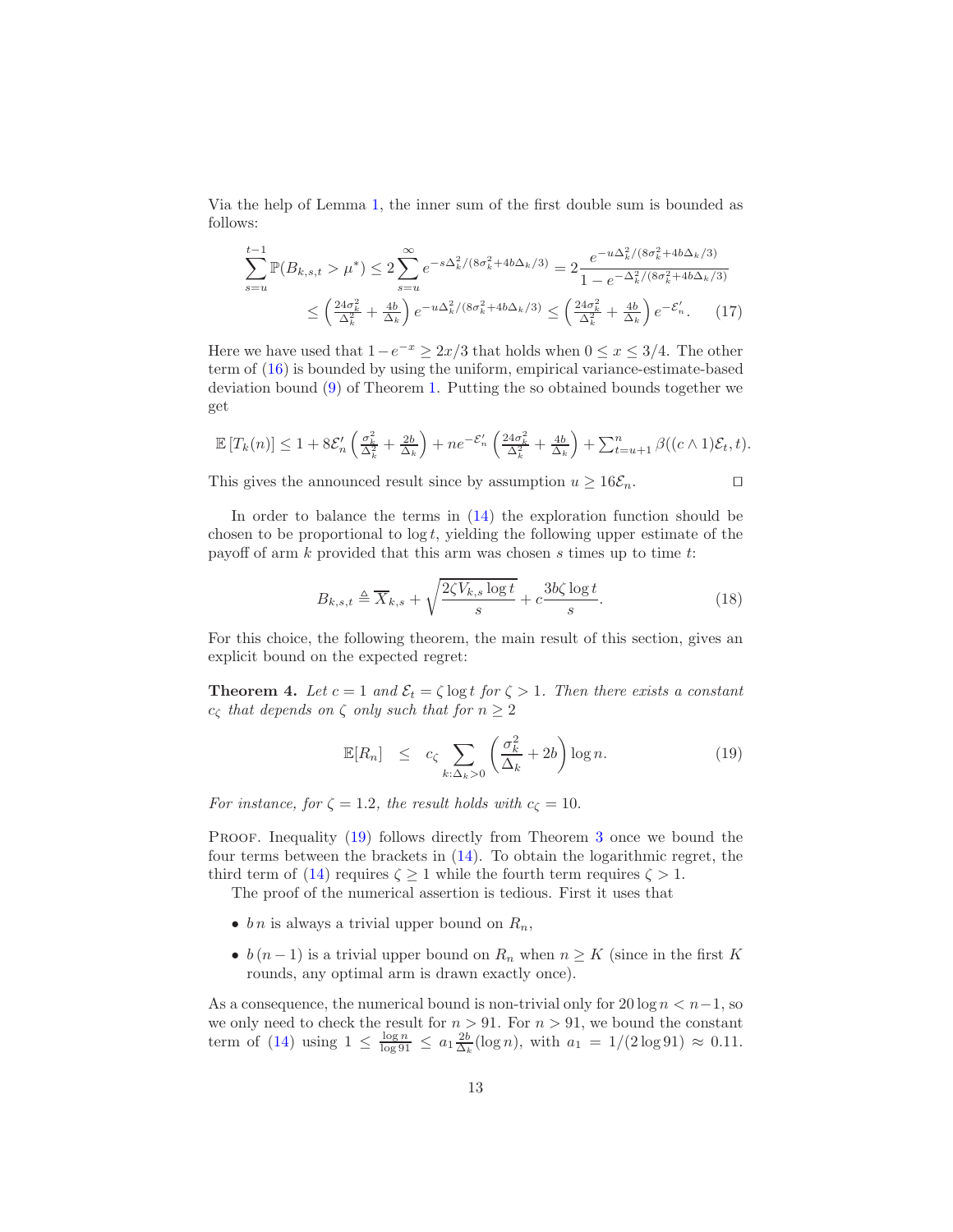The second term between the brackets in [\(14\)](#page-10-3) is bounded by  $a_2\left(\frac{\sigma_k^2}{\Delta_k^2} + \frac{2b}{\Delta_k}\right) \log n$ , with  $a_2 = 8 \times 1.2 = 9.6$ . For the third term, we use that for  $n > 91$ , we have  $24n^{-0.2} < a_3 \log n$ , with  $a_3 = \frac{24}{910.2 \times \log 91} \approx 0.21$ . By tedious computations, the fourth term can be bounded by  $a_4 \frac{2b}{\Delta_k} (\log n)$ , with  $a_4 \approx 0.07$ . This gives the desired result since  $a_1 + a_2 + a_3 + a_4 \leq 10$ . □

As promised, Theorem [4](#page-12-0) gives a logarithmic bound on the expected regret that has a linear dependence on the range of the reward contrary to bounds on algorithms that do not take into account the empirical variance of the reward distributions (see e.g. the bound [\(2\)](#page-2-0) that holds for UCB1).

#### *4.2. Lower limits on the bias sequence*

<span id="page-13-0"></span>The previous result is well complemented by the following result, which essentially says that we should not use  $\mathcal{E}_t = \zeta \log t$  with  $\zeta < 1$ .

**Theorem 5.** *Consider*  $\mathcal{E}_t = \zeta \log t$  *and let n denote the total number of draws. Whatever* c *is, if*  $\zeta$  < 1*, then there exist some reward distributions (depending on* n*) such that*

- *the expected number of draws of suboptimal arms using the UCB-V algorithm is polynomial in the total number of draws*
- *the UCB-V algorithm suffers a polynomial loss.*

PROOF. We consider the following reward distributions:

- The distribution of the rewards of arm 1 is concentrated on 0 and 1 with equal probabilities.
- The other arms provide a reward equal to  $\frac{1}{2} \varepsilon_n$  deterministically.

Define  $b \triangleq 3cb\zeta$ .

Notice that arm 1 is the optimal arm. After s plays of this arm, since we necessarily have  $V_{k,s} \leq 1/4$ , for any  $t \leq n$  we have

<span id="page-13-2"></span>
$$
B_{1,s,t} = \overline{X}_{1,s} + \sqrt{\frac{2V_{1,s}\zeta \log t}{s}} + \tilde{b}\frac{\log t}{s} \le \frac{1}{2} + \left(\overline{X}_{1,s} - \frac{1}{2}\right) + \sqrt{\frac{\zeta \log n}{2s}} + \tilde{b}\frac{\log n}{s}.\tag{20}
$$

On the other hand, for any  $0 \leq \tilde{s} \leq t$  and arm  $k > 1$ , we have

<span id="page-13-3"></span>
$$
B_{k,\tilde{s},t} = \frac{1}{2} - \varepsilon_n + \tilde{b} \frac{\log t}{\tilde{s}} \ge \frac{1}{2} - \varepsilon_n. \tag{21}
$$

So the algorithm will continue to choose arm 1, i.e., will behave badly, as long as for some  $s < n$ , we have  $B_{1,s,t} < 1/2 - \varepsilon_n$ . Now, we will choose  $\varepsilon_n$  and s so that this happens with a non-negligible probability.

<span id="page-13-1"></span>To do this, we need a lower bound on the deviations of  $\overline{X}_{1,s}$  from 1/2, which is provided by the following lemma.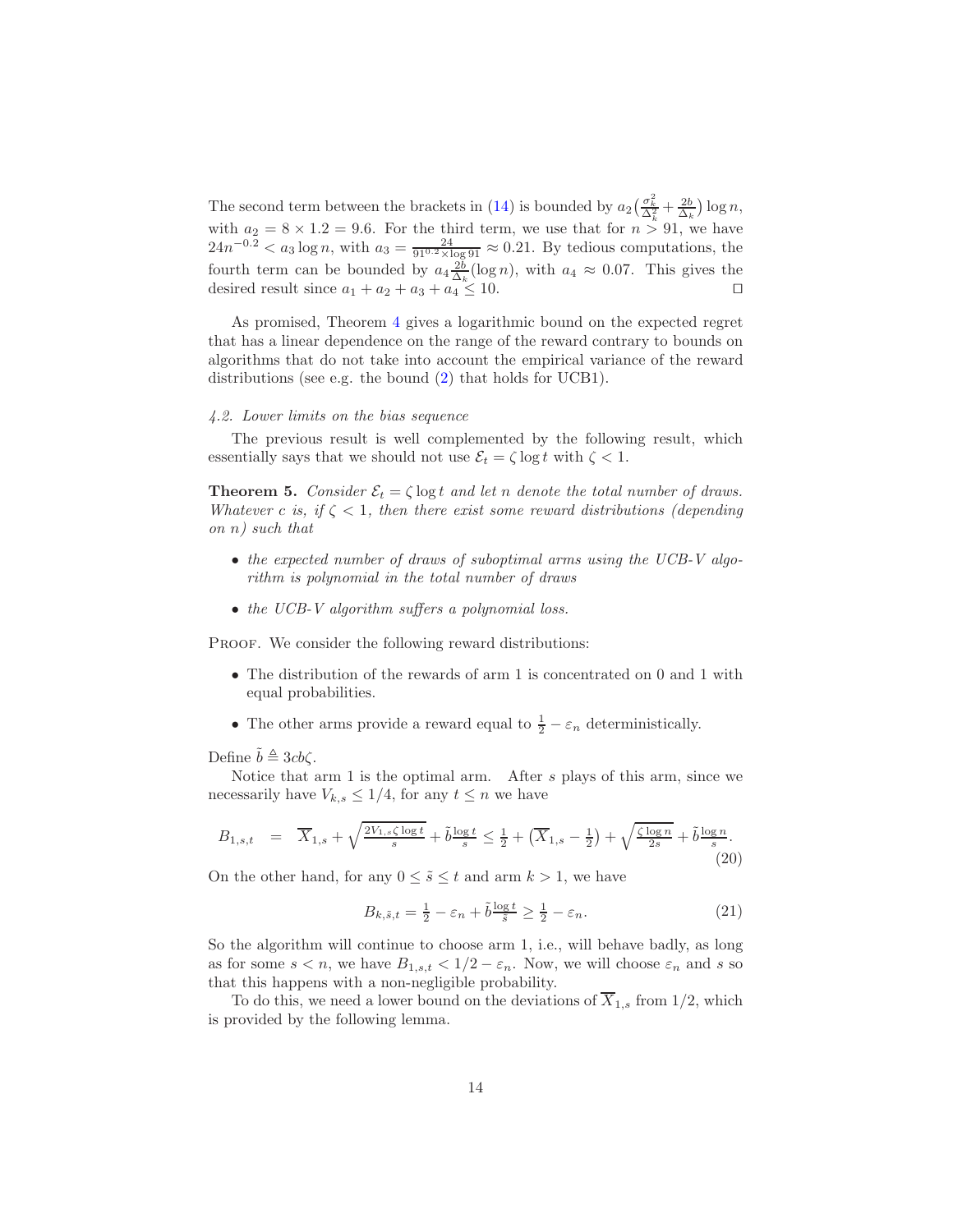**Lemma 2.** Let  $X_s$  denote the mean of s independent Bernoulli random vari*ables with parameter*  $1/2$ *. There is a constant*  $C > 0$  *such that for any*  $s > 1$ *and any*  $1 \le \kappa \le s^{1/3}/(8 \log s)$ ,

$$
\mathbb{P}\left(\overline{X}_s - \frac{1}{2} \le -\sqrt{\frac{\kappa \log s}{2s}}\right) \ge \frac{Cs^{-\kappa}}{\sqrt{\kappa \log s}}.
$$

PROOF (OF LEMMA [2\)](#page-13-1). From Stirling's formula

$$
n^n e^{-n} \sqrt{2\pi n} e^{1/(12n+1)} < n! < n^n e^{-n} \sqrt{2\pi n} e^{1/(12n)},\tag{22}
$$

for  $\ell$  such that  $(s + \ell)/2 \in \{0, 1, \ldots, s\}$ , we have

$$
\mathbb{P}(\overline{X}_{s} - \frac{1}{2} = -\frac{\ell}{2s})
$$
\n
$$
= (\frac{1}{2})^{s} \left(\frac{s}{\frac{s+\ell}{2}}\right)
$$
\n
$$
\geq (\frac{1}{2})^{s} \frac{(\frac{s}{e})^{s}}{(\frac{s+\ell}{2e})^{\frac{s+\ell}{2}} (\frac{s-\ell}{2e})^{\frac{s-\ell}{2}} \sqrt{\pi (s+\ell)}} \sqrt{\pi (s-\ell)} e^{\frac{1}{6(s+\ell)}} e^{\frac{1}{6(s-\ell)}}
$$
\n
$$
= \frac{1}{(1+\frac{\ell}{s})^{\frac{s+\ell}{2}} (1-\frac{\ell}{s})^{\frac{s-\ell}{2}} \sqrt{\pi (s^2-\ell^2)}} e^{\frac{1}{12s+1} - \frac{1}{6(s+\ell)} - \frac{1}{6(s-\ell)}}}
$$
\n
$$
\geq \sqrt{\frac{2}{\pi s}} e^{-\frac{s-\ell}{2} \log(1-\frac{\ell^2}{s^2})} e^{-\ell \log(1+\frac{\ell}{s})} e^{-\frac{1}{6(s+\ell)} - \frac{1}{6(s-\ell)}}
$$
\n
$$
\geq \sqrt{\frac{2}{\pi s}} e^{-\frac{\ell^2}{2s} - \frac{\ell^3}{2s^2} - \frac{1}{6(s+\ell)} - \frac{1}{6(s-\ell)}},
$$
\n(23)

where the last inequality uses  $\log(1+t) \leq t$  for any  $t > 0$ . Let  $\ell_0 = \sqrt{\ell}$  $\sqrt{}$ here the last inequality uses  $\log(1+t) \le t$  for any  $t > 0$ . Let  $\ell_0 = \sqrt{2\kappa s} \log s + \frac{s}{2\kappa \log s}$ . For  $\ell$  such that  $\sqrt{2\kappa s} \log s \le \ell \le \ell_0$ , since  $\ell_0 \le 2\sqrt{2\kappa s} \log s \le \frac{\ell}{2\kappa}$  $s^{2/3}$  and  $s \geq 2$ , we have

$$
\mathbb{P}(\overline{X}_s - \frac{1}{2} = -\frac{\ell}{2s}) \ge \sqrt{\frac{2}{\pi s}} e^{-\frac{\ell_0^2}{2s} - \frac{\ell_0^3}{2s^2} - \frac{1}{3(s-\ell_0)}} \ge \sqrt{\frac{2}{\pi s}} s^{-\kappa} e^{-1 - \frac{1}{4\kappa \log s} - \frac{1}{2} - \frac{1}{3(s-s^2/3)}} \ge \frac{1}{30} \sqrt{\frac{2}{s}} s^{-\kappa}.
$$

By summing the probabilities corresponding to  $\sqrt{2\kappa s \log s} \leq \ell \leq \ell_0$ , we obtain

$$
\mathbb{P}\left(\overline{X}_s - \frac{1}{2} \le -\sqrt{\frac{\kappa \log s}{2s}}\right) \ge \frac{s^{-\kappa}}{30\sqrt{\kappa \log s}}.
$$

Let  $\zeta' = (1+\zeta)/2$  and  $\kappa > 1/(1-\zeta)$  such that  $n^{\zeta'/\kappa}$  is an integer larger than  $(8\zeta' \log n)^3$  (for a fixed  $\zeta < 1$ , such a  $\kappa$  exists as soon as n is sufficiently large). We consider  $s = n^{\zeta'/\kappa}$  so that from [\(20\)](#page-13-2) and Lemma [2,](#page-13-1) we obtain

$$
\mathbb{P}\bigg(B_{1,s,t} \le \frac{1}{2} - \left(\sqrt{\zeta'} - \sqrt{\zeta}\right) \sqrt{\frac{\log n}{2n^{\zeta'/\kappa}}} + \tilde{b}\frac{\log n}{n^{\zeta'/\kappa}}\bigg) \ge C \frac{n^{-\zeta'}}{\sqrt{\zeta'\log n}}.\tag{24}
$$

In view of [\(21\)](#page-13-3), we take  $\varepsilon_n = \frac{\sqrt{\zeta'}-\sqrt{\zeta}}{2} \sqrt{\frac{\log n}{2n^{\zeta'/\kappa}}} - 2\tilde{b} \frac{\log n}{n^{\zeta'/\kappa}}$  such that with probability at least  $C \frac{n^{-\zeta'}}{\sqrt{\zeta' \log n}}$  $\frac{n^{-\zeta'}}{\sqrt{\zeta' \log n}}$ , we draw the optimal arm no more than  $s = n^{\zeta'/\kappa}$  times.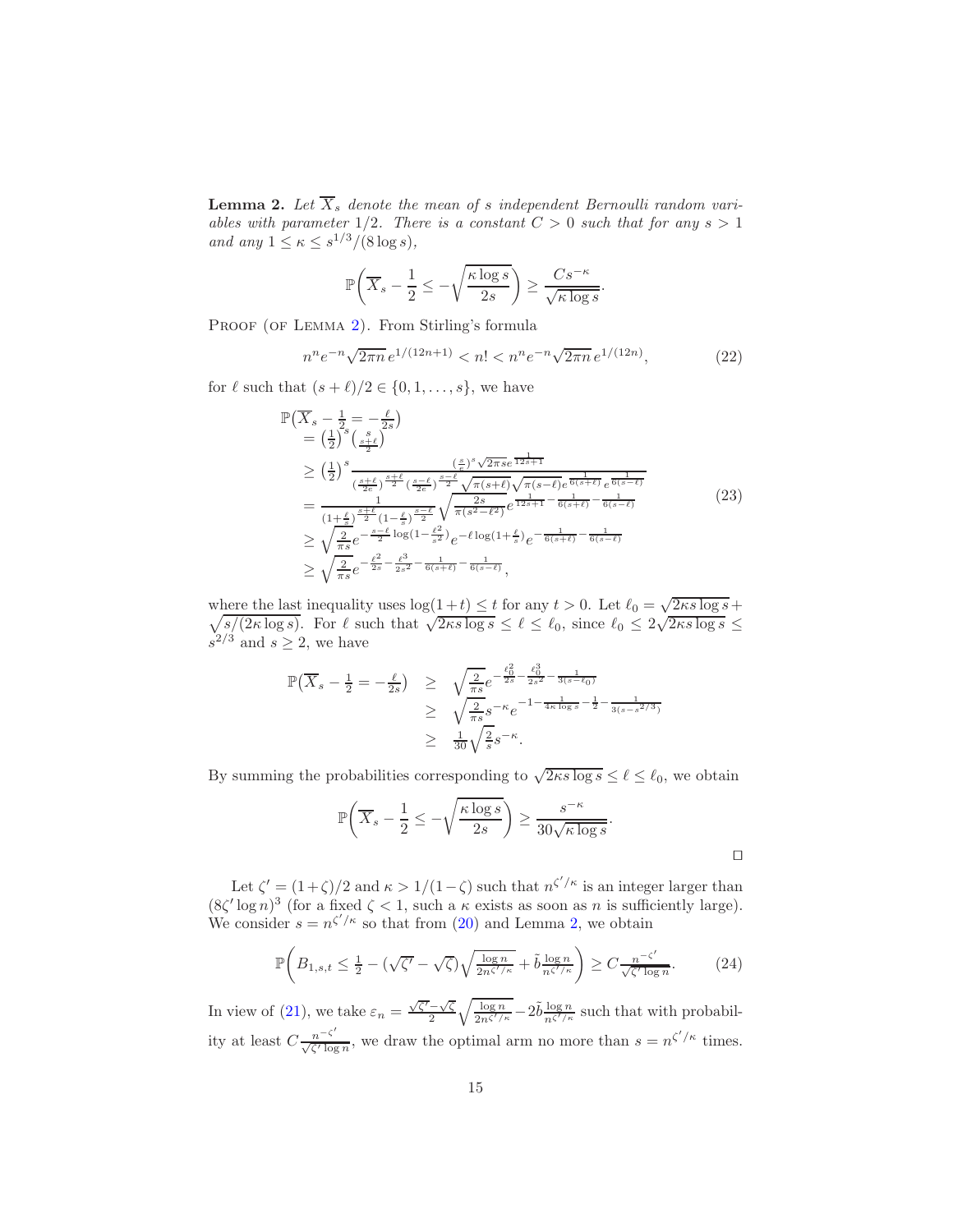Up to multiplicative constants, this leads to an expected number of draws of suboptimal arms larger than  $(n - n^{\zeta'/\kappa}) \frac{n^{-\zeta'}}{\sqrt{\log n}}$  $\frac{n^{-\zeta'}}{\sqrt{\log n}} \approx \frac{n^{1-\zeta'}}{\sqrt{\log n}}$  $\frac{n}{\sqrt{\log n}}$  and an expected regret larger than  $(n - n^{\zeta'/\kappa})\varepsilon_n n^{-\zeta'} \approx n^{1-\zeta'-\zeta'/(2\kappa)} > n^{(1-\zeta)/2-1/(2\kappa)}$  up to logarithmic factors. Since the exponent is positive, we have obtained that polynomial expected regret can occur as soon as  $\zeta$  < 1. □

So far we have seen that for  $c = 1$  and  $\zeta > 1$  the algorithm achieves logarithmic regret, and that the constant  $\zeta$  could not be taken below 1 (independently of the value of  $c$ ) without risking to suffer a polynomial regret. Now, let us consider the last term, which is linear in the ratio  $\mathcal{E}_t/s$ , in  $B_{k,s,t}$ . The next result shows that this term is also necessary to obtain a logarithmic regret:

<span id="page-15-0"></span>**Theorem 6.** *Consider*  $\mathcal{E}_t = \zeta \log t$ *. Independently of the value of*  $\zeta$ *, if*  $c\zeta < 1/3$ *, there exist probability distributions of the rewards such that the UCB-V algorithm suffers a polynomial loss.*

PROOF. See Section [A.4.](#page-37-0)

The construction used in the proof is a 2-armed bandit problem, where the optimal arm has a Bernoulli payoff with a parameter  $\varepsilon$  adjusted to  $c\zeta$  and the suboptimal arm deterministically gives a payoff of  $\varepsilon/2$ . The parameter  $\varepsilon$  is chosen such that with a polynomially decaying probability it holds that the optimal arm during its first  $O(\log n)$  pulls always returns 0 and as a result it is not pulled more than  $\Omega(\log n)$  times during the first n steps. This results in a polynomial regret.

To conclude the above analysis, the natural choice for the bias sequence is

$$
B_{k,s,t} \triangleq \overline{X}_{k,s} + \sqrt{\frac{2V_{k,s}\log t}{s}} + \frac{b\log t}{s}.
$$

This choice corresponds to the critical exploration function  $\mathcal{E}_t = \zeta \log t$  with  $\zeta = 1$  and to  $c = 1/3$ , that is, the minimal associated value of c in view of the previous theorem. In practice, it would be unwise (or risk seeking) to use smaller constants than these.

# 5. Risk bounds

Decision makers may care not only about a good expected return, but also about the distribution of the return. One desired property of a good algorithm is to guarantee high returns with high probability, alternatively to guarantee that the probability of a large regret is small. Motivated by this, in the next section we study the tail distribution of the regret of UCB1 (we also provide a refined analysis of its expected regret), followed by a result in the subsequent section that concerns the tail behavior of the regret of UCB-V. These results are illustrated by computer experiments in Section [6.](#page-23-0)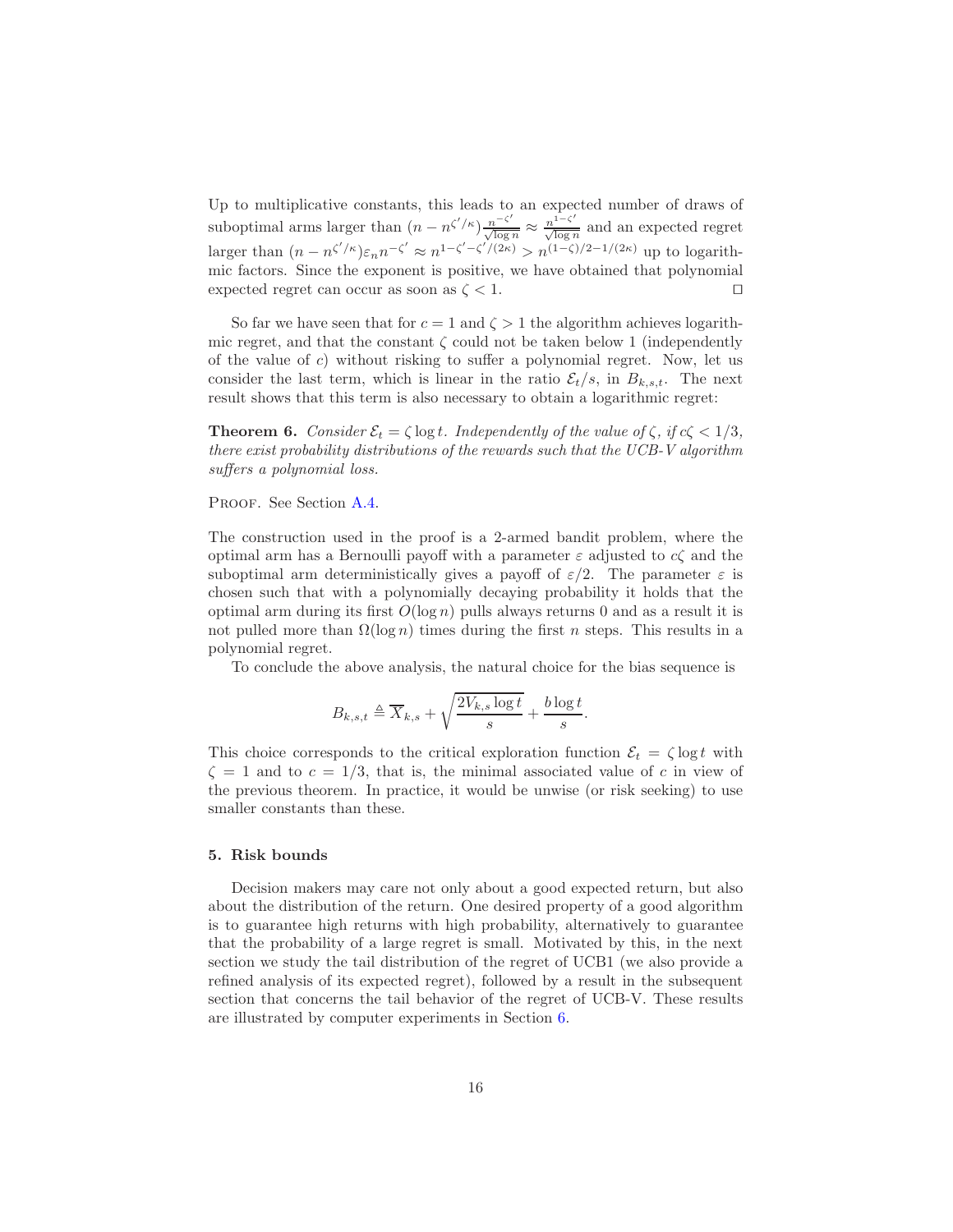## *5.1. Risk bounds for UCB1*

In this section we analyze the behavior of UCB1 in terms of the expected regret, as well as the probability of a high regret when the bias factor depends on an exploration coefficient  $\rho > 1$ . The upper bounds take the form:

<span id="page-16-0"></span>
$$
B_{k,s,t} \triangleq \overline{X}_{k,s} + b\sqrt{\frac{\rho \log t}{s}}.\tag{25}
$$

We remind that in the original version of UCB1, the exploration coefficient was set to  $\rho = 2$ . We show in the next result that the expected regret is  $\mathbb{E}[R_n] = O(\rho \log n)$ , which exhibits a linear dependency w.r.t. the coefficient ρ (the greater ρ the greater the exploration of all arms). Next, we provide an upper bound on the probability of high (pseudo-) regret of the form  $\mathbb{P}(R_n >$  $z$ ) =  $O(z^{1-2\rho})$  (the greater  $\rho$  the thinner the tail on the pseudo-regret).

The user may thus choose a range of possible algorithms between an algorithm (when setting  $\rho$  to a value close to 1) which yields low regret on the average but which may be risky (high probability of obtaining less rewards than expected), or an algorithm (when  $\rho$  is larger) which has a higher regret on the average, but which is more secure, in the sense that the actual regret is more concentrated around its expectation. Thus, the algorithm exhibits a tradeoff between expected reward and risk.

<span id="page-16-2"></span>**Theorem 7.** Let  $\rho > 1$ . The expected pseudo-regret for UCB1 defined by [\(25\)](#page-16-0) *satisfies:*

<span id="page-16-1"></span>
$$
\mathbb{E}[R_n] \le \sum_{k:\Delta_k>0} \left[ \frac{4b^2}{\Delta_k} \rho \log(n) + \Delta_k \left( \frac{3}{2} + \frac{1}{2(\rho - 1)} \right) \right]. \tag{26}
$$

The proof parallels the proof of Theorem [3.](#page-10-0) We start with a Lemma that mimics Lemma [1.](#page-10-2)

**Lemma 3.** Let  $n \geq 2$ , k be index of some arm and  $u = \left[ \left( \frac{2b}{\Delta_k} \right)^2 \rho \log n \right]$ . Then, *for any*  $u \leq s \leq t \leq n$ *, we have* 

$$
\mathbb{P}(B_{k,s,t} > \mu^*) \le e^{-s\Delta_k^2/(2b^2)}\tag{27}
$$

PROOF (OF LEMMA [3\)](#page-16-1). By the choice of  $u, s, t$ , we have  $b\sqrt{\frac{\rho \log(t)}{s}} \leq \Delta_k/2$ . Therefore,  $\mathbb{P}(B_{k,s,t} > \mu^*) = \mathbb{P}(\overline{X}_{k,s} + b\sqrt{\frac{\rho \log(t)}{s}} > \mu_k + \Delta_k) \leq \mathbb{P}(\overline{X}_{k,s} >$  $\mu_k + \Delta_k/2$ )  $\leq e^{-s\Delta_k^2/(2b^2)}$ , where we used Hoeffding's inequality (cf. [\[8](#page-41-9)]). □

PROOF (OF THEOREM [7\)](#page-16-2). Again, because  $R_n = \sum_k \Delta_k T_k(n)$  it suffices to bound  $\mathbb{E}[T_k(n)]$ , where k is the index of a suboptimal arm. Thus, pick such an index k. We use [\(11\)](#page-9-2) to bound  $\mathbb{E}[T_k(n)]$  with  $\tau = \mu^*$  and u as in Lemma [3:](#page-16-1)

<span id="page-16-3"></span>
$$
\mathbb{E}\left[T_k(n)\right] \leq u + \sum_{t=u+1}^n \sum_{s=u}^{t-1} \mathbb{P}\left(B_{k,s,t} > \mu^*\right) + \sum_{t=u+1}^n \sum_{s=1}^{t-1} \mathbb{P}\left(B_{k^*,s,t} \leq \mu^*\right). \tag{28}
$$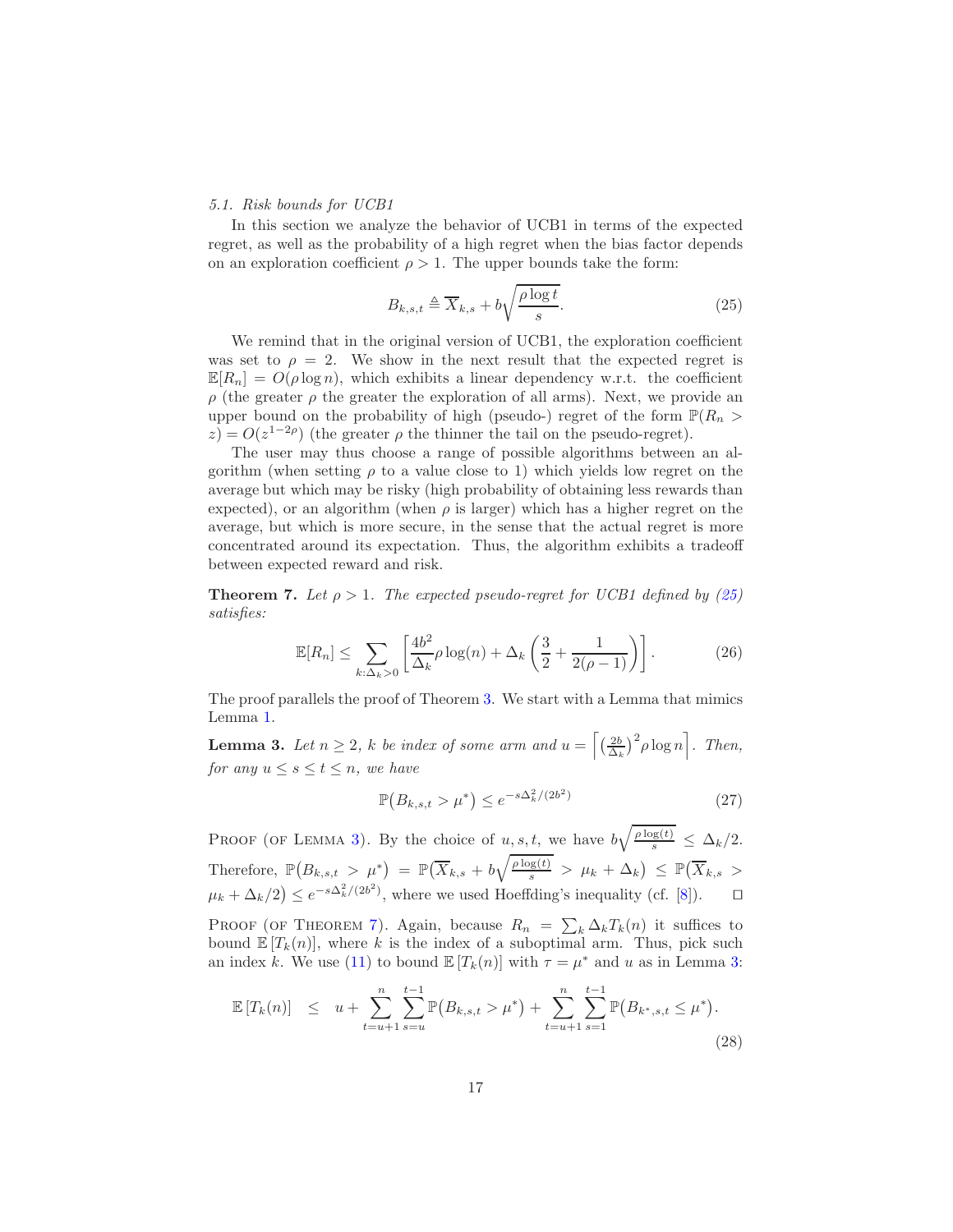Therefore, for any  $s \ge u$ ,  $\mathbb{P}(B_{k,s,t} > \mu^*) \le e^{-u\Delta_k^2/(2b^2)} \le n^{-2\rho}$  and we deduce that  $\sum_{t=u+1}^{n} \sum_{s=u}^{t-1} \mathbb{P}(B_{k,s,t} > \mu^*) \leq n^{2(1-\rho)}/2$ . The first sum in [\(28\)](#page-16-3) is thus bounded by  $n^{2(1-\rho)}/2 \leq 1/2$  whenever  $n \geq 1$ .

For the second sum, we have  $\mathbb{P}(B_{k^*,s,t} \leq \mu^*) \leq t^{-2\rho}$ , again from Hoeffding's inequality. Thus

$$
\sum_{t=u+1}^{n} \sum_{s=1}^{t-1} \mathbb{P}(B_{k^*,s,t} \le \mu^*) \le \sum_{t=u+1}^{n} t^{1-2\rho} \le \int_u^{\infty} t^{1-2\rho} dt = \frac{u^{-2(\rho-1)}}{2(\rho-1)}
$$

for  $\rho > 1$ . Thus [\(28\)](#page-16-3) implies that  $\mathbb{E}[T_k(n)] \leq \left(\frac{2b}{\Delta_k}\right)^2 \rho \log(n) + \frac{3}{2} + \frac{1}{2(\rho-1)}$  holds for all  $n \geq 1$ . The bound on the expected regret follows. □

<span id="page-17-2"></span>**Theorem 8.** *Assume that*  $\rho > 1/2$ *. Let*  $v_k = (2b/\Delta_k)^2$ ,  $r_0 = \sum_k \Delta_k (1 +$  $\rho v_k \log n$ *). Then, for any*  $x \geq 1$ *, we have* 

<span id="page-17-1"></span>
$$
\mathbb{P}(R_n > r_0 x) \le \sum_{k:\Delta_k > 0} \left\{ n^{-2\rho x + 1} + \frac{((1 + \rho v_k \log n)x)^{-2\rho + 1}}{2\rho - 1} \right\}.
$$
 (29)

PROOF. We have:

$$
\mathbb{P}(R_n > r_0 x) = \mathbb{P}\Big(\sum_{k:\Delta_k > 0} \Delta_k T_k(n) > x \sum_{k:\Delta_k > 0} \Delta_k (1 + \rho v_k \log n)\Big)
$$
  

$$
\leq \sum_{k:\Delta_k > 0} \mathbb{P}\Big(T_k(n) > (1 + \rho v_k \log n)x\Big).
$$

Define  $u_k = \lfloor (1 + \rho v_k \log n)x \rfloor$ . Hence,  $\mathbb{P}(T_k(n) > (1 + \rho v_k \log n)x) \leq \mathbb{P}(T_k(n) >$  $u_k$ ). We use [\(12\)](#page-9-3) with  $u = u_k$  and  $\tau = \mu^*$  to bound  $\mathbb{P}(T_k(n) > u_k)$ :

<span id="page-17-0"></span>
$$
\mathbb{P}(T_k(n) > u_k) \le \sum_{t=u_k+1}^n \mathbb{P}(B_{k,u_k,t} > \mu^*) + \sum_{s=1}^{n-u_k} \mathbb{P}(B_{k^*,s,u_k+s} \le \mu^*). \tag{30}
$$

Since  $u_k \geq \lceil \rho v_k \log n \rceil$ , we can apply Lemma [3.](#page-16-1) This gives  $\mathbb{P}(B_{k,u_k,t} > \mu^*) \leq$  $e^{-u_k\Delta_k^2/(2b^2)}$ , which can be further bounded by  $e^{-2x\rho\log n} = n^{-2\rho x}$  since  $u_k \ge$  $x \rho v_k \log n$ . Hence, the first sum in [\(30\)](#page-17-0) is bounded by  $n^{-2\rho x+1}$ .

Now, Hoeffding's inequality gives  $\mathbb{P}(B_{k^*,s,u_k+s} \leq \mu^*) \leq (u_k+s)^{-2\rho}$ . Thus the second sum in [\(30\)](#page-17-0) is bounded by  $\sum_{s=1}^{n-u_k} \mathbb{P}(B_{k^*,s,u_k+s} \leq \mu^*) \leq \sum_{s=1}^{n-u_k} (u_k +$  $(s)^{-2\rho} \leq \int_{u_k}^{\infty} t^{-2\rho} dt = \frac{u_k^{1-2\rho}}{2\rho-1} \leq \frac{((1+v_k\rho \log n)x)^{1-2\rho}}{2\rho-1}$  $\frac{2p-1}{2p-1}$ . Collecting the terms gives [\(29\)](#page-17-1). ⊓⊔

The second term of  $(29)$  in Theorem [8](#page-17-2) is only polynomial in x. In fact, this bound cannot be improved in the sense that there exist distributions of the rewards for which for some constant  $C > 0$ , for any z large enough,  $\mathbb{P}(R_n >$  $z \geq 1/(Cz^C)$ . See Theorem [10](#page-20-0) for the analogous statement for UCB-V.

Theorems [7](#page-16-2) and [8](#page-17-2) show that the more we explore (i.e. larger  $\rho$  is), the smaller the tail of the regret is. However, this comes at the price of a larger expected regret. The next section is devoted to proving similar results for UCB-V.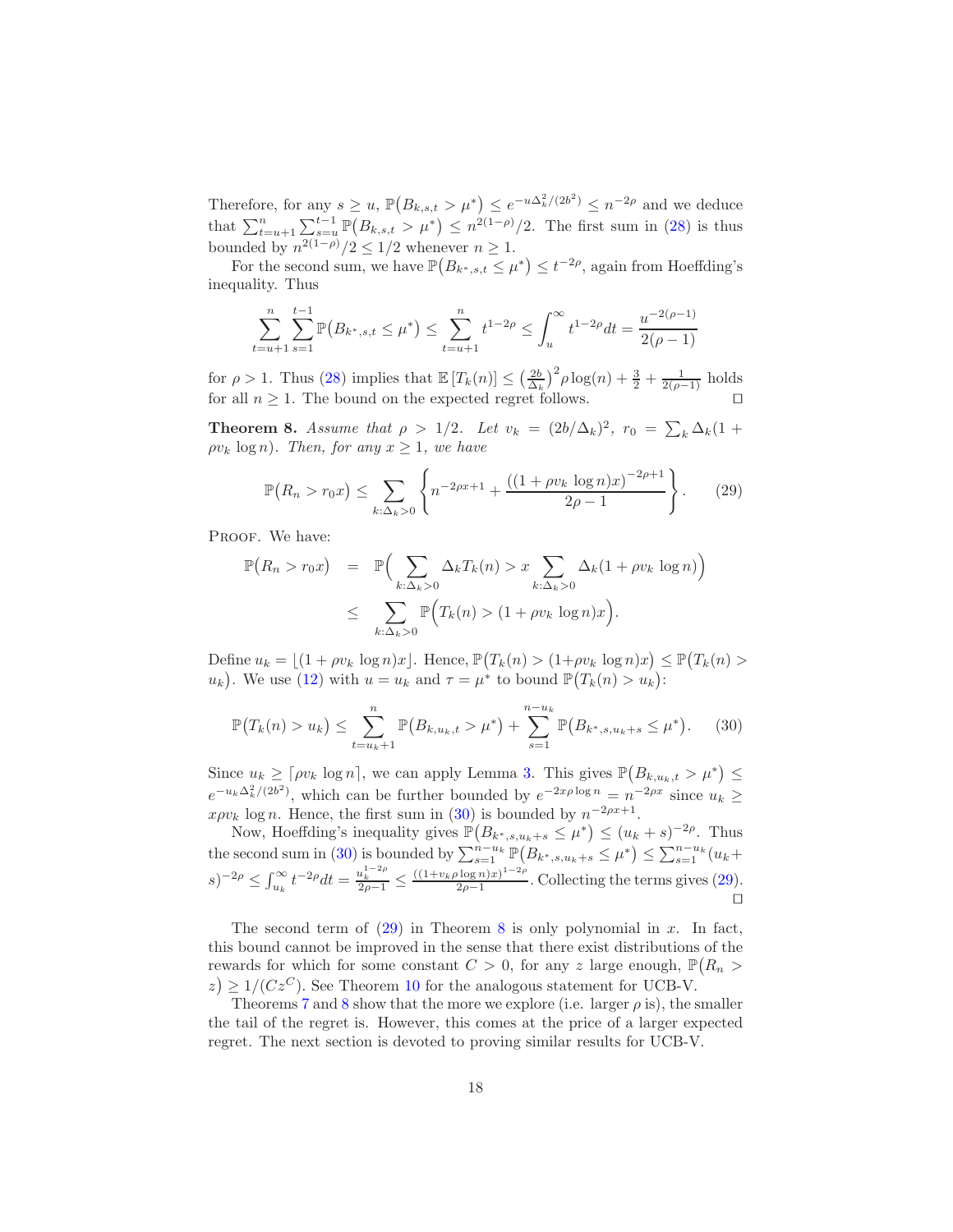#### <span id="page-18-0"></span>*5.2. Risk bounds for UCB-V*

In this section we concentrate on the analysis of the concentration properties of the pseudo-regret for UCB-V. As we will see in Remark [2](#page-22-0) p[.23,](#page-22-0) the concentration properties of the regret follow from the concentration properties of the pseudo-regret, hence there is no compromise in studying the pseudo-regret.

We still assume that the exploration function does not depend on s and that  $\mathcal{E} = (\mathcal{E}_t)_{t>0}$  is nondecreasing.

Introduce

<span id="page-18-2"></span>
$$
\tilde{\beta}_n(t) \triangleq 3 \min_{\substack{\alpha \ge 1, M \in \mathbb{N}, \\ s_0 = 0 < s_1 < \dots < s_M = n \\ \text{s.t. } s_{j+1} \le \alpha(s_j+1)}} \sum_{j=0}^{M-1} e^{-\frac{(c \wedge 1)\mathcal{E}_{s_j+t+1}}{\alpha}}.
$$
\n
$$
(31)
$$

This function will appear naturally in the tail-bound of the pseudo-regret of UCB-V. Although  $\tilde{\beta}_n(t)$  has a complicated definition, up to second order logarithmic terms it is of the order  $e^{-(c\wedge 1)\mathcal{E}_t}$  when  $\mathcal{E}_t = \Theta(\log t)$ . This can be seen by considering (disregarding rounding issues) the geometric grid  $s_j = \alpha^j$  with  $\alpha$ close to 1 and noting that with  $C_{\alpha} = (c \wedge 1)/\alpha$ , we have  $\sum_{j:\alpha^j \leq t} e^{-C_{\alpha} \log(t + \alpha^j)} =$  $\Theta(\frac{\log t}{\log \alpha}e^{-C_{\alpha}\log t})$  and  $\sum_{j:\alpha^j>t}e^{-C_{\alpha}\log(t+\alpha^j)}=\Theta(e^{-C_{\alpha}\log t}).$ 

One of the main results of the paper is the following tail-bound for the pseudo-regret of UCB-V:

# Theorem 9. *Let*

<span id="page-18-1"></span>
$$
v_k \triangleq 8(c \vee 1) \left( \frac{\sigma_k^2}{\Delta_k^2} + \frac{2b}{\Delta_k} \right) \quad \text{and} \quad r_0 \triangleq \sum_{k:\Delta_k > 0} \Delta_k \left( 1 + v_k \mathcal{E}_n \right).
$$

*Then, for any*  $x \geq 1$ *, we have* 

<span id="page-18-3"></span>
$$
\mathbb{P}\big(R_n > r_0 x\big) \le \sum_{k:\Delta_k > 0} \bigg\{ 2n e^{-(c \vee 1)\mathcal{E}_n x} + \tilde{\beta}_n(\lfloor v_k \mathcal{E}_n x \rfloor) \bigg\}.\tag{32}
$$

PROOF. The proof parallels the proof of Theorem [8.](#page-17-2) First note that

<span id="page-18-4"></span>
$$
\mathbb{P}(R_n > r_0 x) = \mathbb{P}\Big\{\sum_{k:\Delta_k>0}\Delta_k T_k(n) > \sum_{k:\Delta_k>0}\Delta_k (1 + v_k \mathcal{E}_n) x\Big\}
$$
  
\n
$$
\leq \sum_{k:\Delta_k>0}\mathbb{P}\Big\{T_k(n) > (1 + v_k \mathcal{E}_n) x\Big\}.
$$
 (33)

We use [\(12\)](#page-9-3) with  $\tau = \mu^*$  and  $u = \lfloor (1 + v_k \mathcal{E}_n)x \rfloor$ . Since  $u \geq \lceil v_k \mathcal{E}_n \rceil$  we can apply Lemma [1](#page-10-2) to get  $\mathbb{P}(B_{k,u,t} > \mu^*) \leq 2e^{-u\Delta_k^2/(8\sigma_k^2 + 4b\Delta_k/3)} \leq 2e^{-(c\vee 1)\mathcal{E}_n x}$ , where the last inequality follows because  $u \geq v_k \mathcal{E}_n x$ . To bound the other probability in [\(12\)](#page-9-3), we use  $\alpha \geq 1$  and the grid  $s_0, \ldots, s_M$  of  $\{1, \ldots, n\}$  realizing the minimum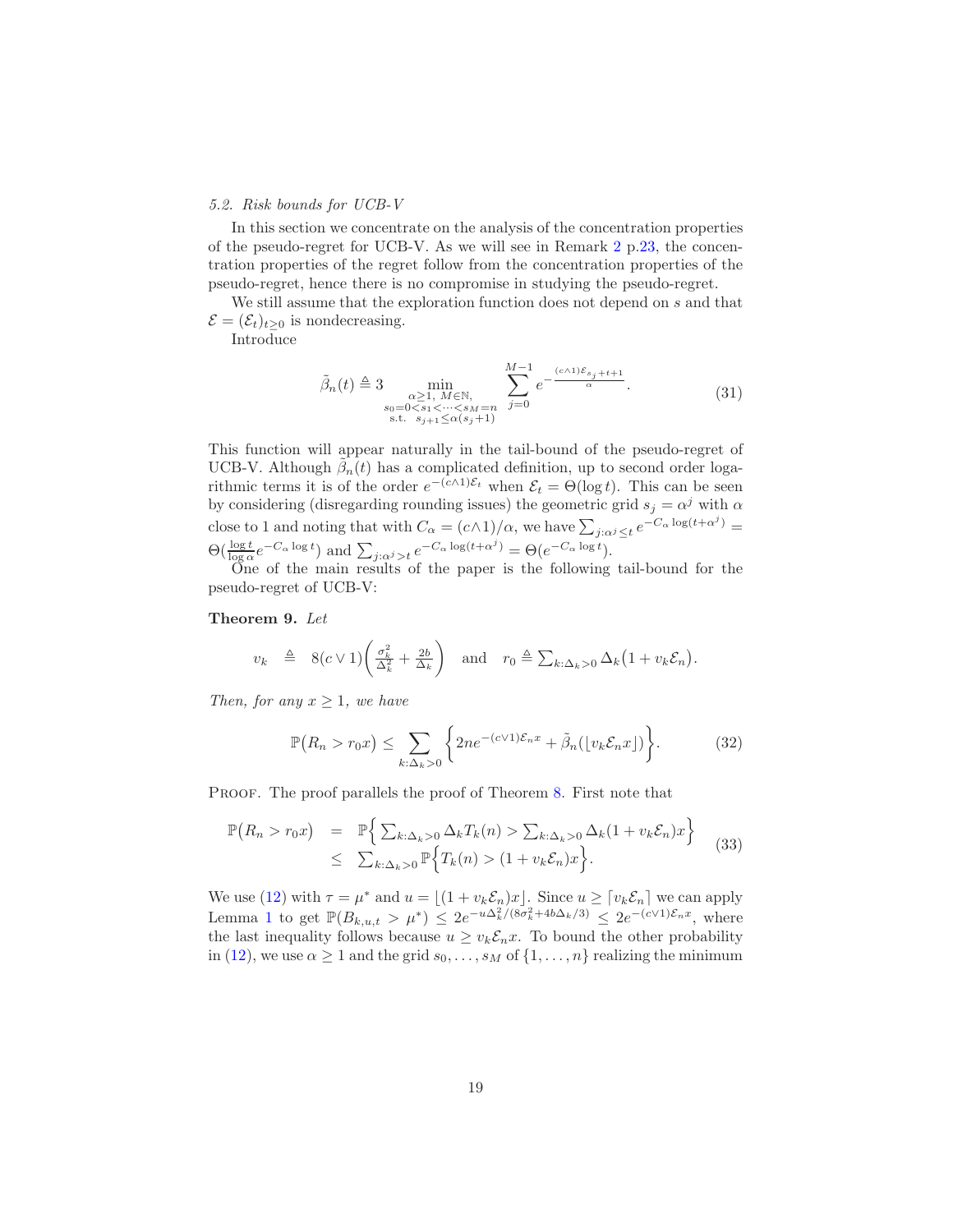of [\(31\)](#page-18-2) when  $t = u$ . Let  $I_j = \{s_j + 1, \ldots, s_{j+1}\}$ . Then

$$
\mathbb{P}(\exists s: 1 \le s \le n - u \text{ s.t. } B_{k^*,s,u+s} \le \mu^*)
$$
\n
$$
\le \sum_{j=0}^{M-1} \mathbb{P}(\exists s \in I_j \text{ s.t. } B_{k^*,s,s,j+u+1} \le \mu^*)
$$
\n
$$
\le \sum_{j=0}^{M-1} \mathbb{P}(\exists s \in I_j \text{ s.t. } s(\overline{X}_{k^*,s} - \mu^*) + \sqrt{2sV_s\mathcal{E}_{s,j+u+1}} + 3bc\mathcal{E}_{s,j+u+1} \le 0)
$$
\n
$$
\le 3 \sum_{j=0}^{M-1} e^{-\frac{(c \wedge 1)\mathcal{E}_{s,j+u+1}}{\alpha}} = \tilde{\beta}_n(u) \le \tilde{\beta}_n(\lfloor v_k \mathcal{E}_n x \rfloor),
$$

where the last line comes from [\(47\)](#page-35-0) with the roles  $n = s_{j+1}$ ,  $t$  restricted to  $I_j$ and ' $x'=(c\wedge 1)\mathcal{E}_{s_j+u+1}/\alpha$ . □

In particular, when  $c = 1$  and  $\mathcal{E}_t = \zeta \log t$  with  $\zeta > 1$ , the last term dominates the first in [\(32\)](#page-18-3), and Theorem [9](#page-18-1) leads to the following corollary, which essentially says that for any  $z > \gamma \log n$  with  $\gamma$  large enough,

$$
\mathbb{P}\big(R_n > z\big) \leq \frac{C}{z^{\zeta}},
$$

<span id="page-19-0"></span>for some constant  $C > 0$ :

**Corollary 1.** Assume that  $c = 1$  and  $\mathcal{E}_t = \zeta \log t$ , where  $\zeta > 1$ . Then there *exist*  $\kappa_1 > 0$  *and*  $\kappa_2 > 0$  *that depend only on b,*  $K$ *,*  $\sigma_1, \ldots, \sigma_K$  *and*  $\Delta_1, \ldots, \Delta_K$ *such that for any*  $\varepsilon > 0$ ,  $n \geq 3$  *and*  $z > \kappa_1 \log n$ , *it holds that* 

$$
\mathbb{P}(R_n > z) \leq \frac{(\kappa_2 \zeta)^{\zeta}}{\varepsilon} \frac{\log(z/\kappa_1)}{z^{\zeta(1-\varepsilon)}}.
$$

PROOF. It suffices to prove the result for  $\varepsilon \leq 1/2$ , since for larger  $\varepsilon$ , the property holds by possibly considering a twice larger constant  $\kappa_2$ . For  $\kappa_3 > 0$  and  $\kappa_4 > 0$  well chosen and depending only on  $\theta \triangleq (b, K, \sigma_1, \ldots, \sigma_K, \Delta_1, \ldots, \Delta_K)$ , Theorem [9](#page-18-1) gives

$$
\mathbb{P}(R_n > \kappa_3 \mathcal{E}_n x) \le 2nKe^{-\mathcal{E}_n x} + K\tilde{\beta}_n(\lfloor \kappa_4 \mathcal{E}_n x \rfloor).
$$

Defining  $x = z/(\kappa_3 \mathcal{E}_n)$  and  $z' = \lfloor \kappa_4 \mathcal{E}_n x \rfloor = \lfloor \kappa_4/\kappa_3 z \rfloor$ , this rewrites into

$$
\mathbb{P}(R_n > z) \le 2nKe^{-z/\kappa_3} + K\tilde{\beta}_n(z').
$$

For  $\kappa_1 \triangleq 2\kappa_3$ ,  $n \geq 3$  and  $z > \kappa_1 \log n$ , we have  $n e^{-z/\kappa_3} \leq e^{-z/\kappa_1}$  so the first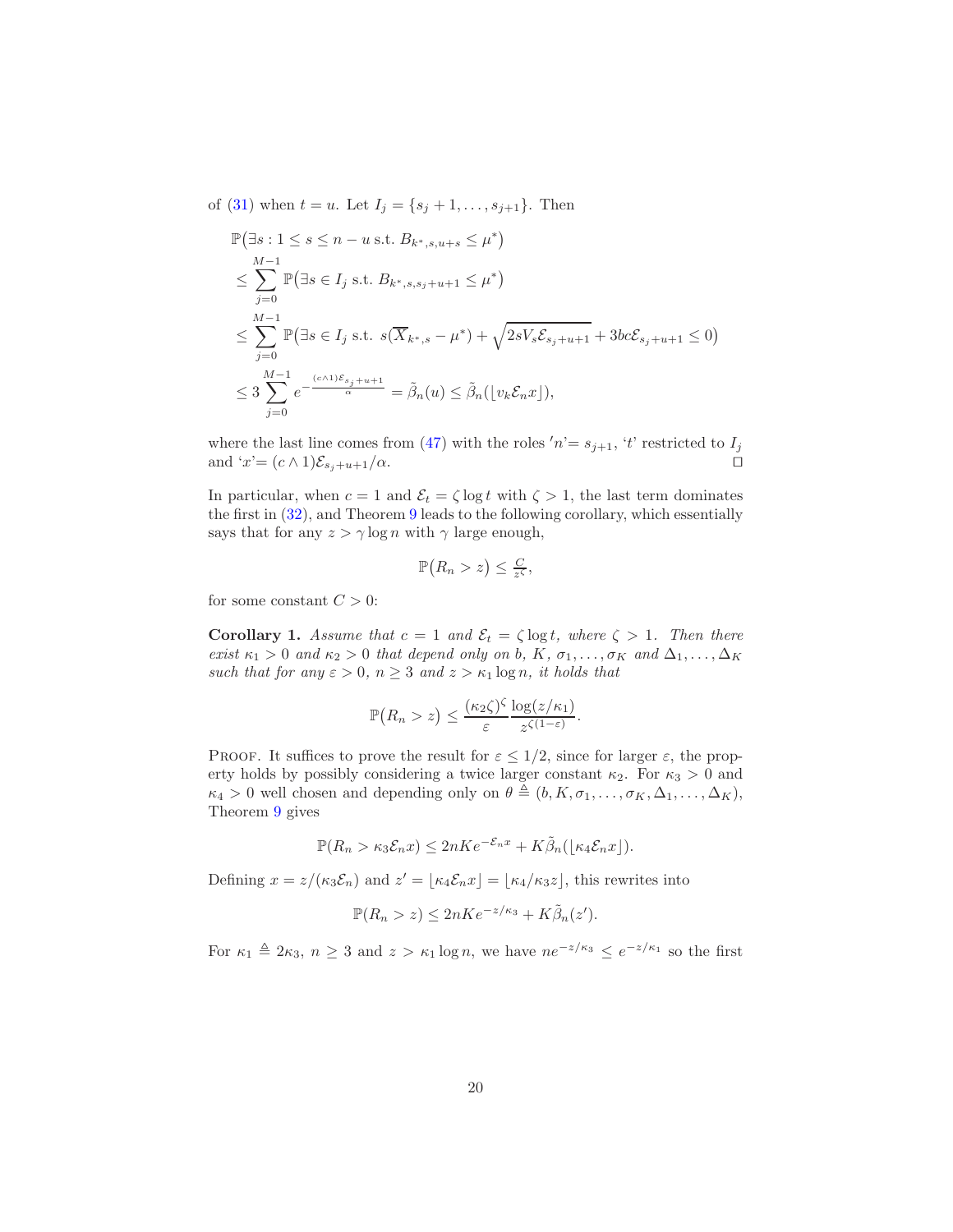term of the r.h.s is upper bounded by

$$
2Ke^{-z/\kappa_1} \leq 2K \frac{\log(z/\kappa_1)}{(z/\kappa_1)\zeta} \sup_{s>\kappa_1 \log 3} e^{-s/\kappa_1} \frac{(s/\kappa_1)\zeta}{\log(s/\kappa_1)}
$$
  

$$
\leq 2K \frac{\log(z/\kappa_1)}{(z/\kappa_1)\zeta} \sup_{u>\log 3} e^{-u} \frac{u^{\zeta}}{\log(\log 3)}
$$
  

$$
\leq 2K \frac{\log(z/\kappa_1)}{(z/\kappa_1)\zeta} \frac{\zeta^{\zeta}}{\log(\log 3)}
$$
  

$$
\leq \frac{\log(z/\kappa_1)}{z^{\zeta}} (\kappa_2'\zeta)^{\zeta}
$$

for an appropriate choice of  $\kappa'_2$  that depends only on  $\theta$ . To upper bound  $\tilde{\beta}_n(z')$ , we consider a geometric grid with increment  $\alpha = 1/(1 - \varepsilon)$  and split the sum defining  $\tilde{\beta}_n(z')$  (cf. [\(31\)](#page-18-2)) into two parts: for indexes j with  $s_j \leq z'$  we use

$$
e^{-\frac{(c \wedge 1) \mathcal{E}_{s_j + z' + 1}}{\alpha}} \le e^{-\frac{\mathcal{E}_{z'}}{\alpha}} = (z')^{-\zeta(1-\varepsilon)},
$$

whereas for indexes j with  $s_j > z'$ , we use  $e^{-\frac{(c \wedge 1)\mathcal{E}_{s_j+z'+1}}{\alpha}}$  $\frac{s_j + z' + 1}{\alpha} \leq e^{-\frac{\mathcal{E}_{s_j}}{\alpha}} \leq e^{-j\zeta \frac{\log \alpha}{\alpha}}.$ The first part of the sum has at most  $1 + (\log z') / \log[1/(1-\varepsilon)]$  terms, which is of order  $(\log(z/\kappa_1))/\varepsilon$  when  $\varepsilon \leq 1/2$ . Let  $j_0$  be the smallest index with  $s_j > z'$ . We bound the second part of the sum as follows:

$$
\tfrac{e^{-j_0\zeta(\log\alpha)/\alpha}}{1-e^{-\zeta(\log\alpha)/\alpha}}\leq\tfrac{1}{1-(1-\varepsilon)^{\zeta(1-\varepsilon)}}\big(\tfrac{z'}{1-\varepsilon}\big)^{\zeta\left(1-\varepsilon\right)}\leq\tfrac{2^\zeta(z')^{\zeta(1-\varepsilon)}}{1-\sqrt{1-\varepsilon}}\leq\tfrac{2^{\zeta+1}(z')^{\zeta(1-\varepsilon)}}{\varepsilon},
$$

where the second to last inequality uses  $2^{-\zeta} \leq (1-\varepsilon)^{\zeta(1-\varepsilon)} \leq (1-\varepsilon)^{1/2}$  which holds since  $\zeta > 1$  and  $\varepsilon \leq 1/2$ . Combining the bounds gives the final result.  $\Box$ 

Since the regret is expected to be of order  $\log n$  the condition  $z = \Omega(\log n)$ is not an essential restriction. Further, the regret concentration, although it improves as  $\zeta$  grows, is pretty slow. For comparison, remember that a zeromean martingale  $M_n$  with increments bounded by 1 would satisfy  $\mathbb{P}(M_n > z) \leq$  $\exp(-2z^2/n)$ . The slow concentration for UCB-V happens because the first  $\Omega(\log(t))$  choices of the optimal arm can be unlucky (yielding small rewards) in which case the optimal arm will not be selected any more during the first t steps. As a result, the distribution of the regret will be of a mixture form with a mode whose position scales linearly with time and whose associated mass decays only at a polynomial rate. The rate of this decay is in turn controlled by  $\zeta$ . The following result shows that the polynomial rate obtained in Corollary [1](#page-19-0) cannot be replaced by an exponential rate when there is a chance for the optimal arm to be unlucky.<sup>[5](#page-20-1)</sup>

<span id="page-20-1"></span><span id="page-20-0"></span><sup>5</sup>An entirely analogous result holds for UCB1.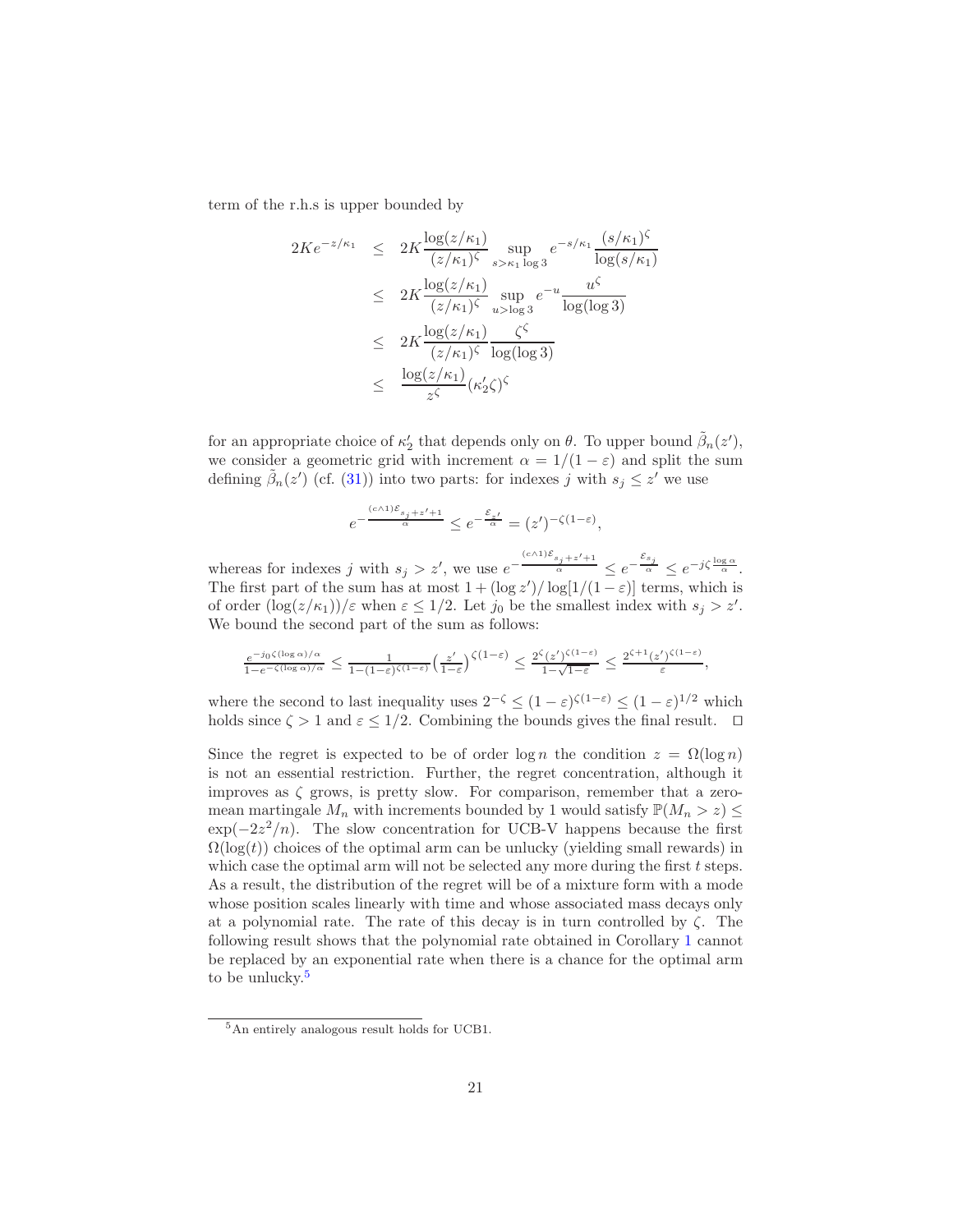**Theorem 10.** Assume that the optimal arm is unique. Consider  $\mathcal{E}_t = \zeta \log t$ *with*  $c \zeta > 1$ *. Let*  $\tilde{\mu} = \sup \{ v \in \mathbb{R} : \mathbb{P}(X_{k^*,1} < v) = 0 \}$  *be the essential infimum of the optimal arm's distribution and let*  $k$  *be the index of a second best arm. The followings hold:*

- 1. If  $\tilde{\mu} > \mu_{\tilde{k}}$  then the pseudo-regret has exponentially small tails.
- 2. If, on the contrary,  $\tilde{\mu} < \mu_{\tilde{k}}$  then the pseudo-regret assumes a polynomial *tail only.*

When there are multiple optimal arms and the minimum of the essential infimums of the optimal arms' payoffs is above the mean payoff of a second best arm then the first part of the result continues to hold. On the other hand, when the maximum of the essential infimums is below the mean payoff of a second best arm then the second part continues to hold.

PROOF. First consider the case when  $\tilde{\mu} > \mu_{\tilde{k}}$ . Let  $\mu'$  be such that  $\mu_{\tilde{k}} < \mu' < \tilde{\mu}$ and let  $\delta_k = \mu' - \mu_k$ . The bound on the tail probability of  $R_n$  is bounded in terms of the tail-probabilities of  $T_k(n)$ , where k ranges over the indexes of suboptimal arms as in [\(33\)](#page-18-4). Fix such a k. The tail of  $T_k(n)$  is bounded by using [\(12\)](#page-9-3) with  $\tau = \mu'$  and where  $u = \left[ 8(c \vee 1) \left( \frac{\sigma_k^2}{\delta_k^2} + \frac{2b}{\delta_k} \right) \mathcal{E}_n \right]$ . This value of  $\tau$  makes the last probability in [\(12\)](#page-9-3) vanish. The first term is controlled as in the proof of Theorem [9.](#page-18-1) Precisely, for  $v'_k \triangleq 8(c \vee 1)(\frac{\sigma_k^2}{\delta_k^2} + \frac{2b}{\delta_k}), r'_0 \triangleq \sum_{k:\Delta_k>0} \Delta_k(1+v'_k\mathcal{E}_n)$ and any  $x \geq 1$  we have

$$
\mathbb{P}(R_n > r'_0 x) \leq 2e^{\log(Kn) - (c \vee 1)\mathcal{E}_n x},
$$

which proves that  $R_n$  has exponential tails in this case.

Now consider the case when  $\tilde{\mu} < \mu_{\tilde{k}}$ . We prove the result for a special distribution first and then argue that the general case follows along similar lines. Consider the following payoff distributions:

- the optimal arm with index 1 concentrates its rewards on  $\tilde{\mu}$  and b such that its expected reward is strictly larger than  $\mu_{\tilde{k}}$ ,
- all suboptimal arms are deterministic to the extent that they always provide a reward equal to  $\mu_{\tilde{k}}$ .

Let  $q$  be any positive integer. Consider the event:

$$
\Gamma = \{X_{1,1} = X_{1,2} = \ldots = X_{1,q} = \tilde{\mu}\}.
$$

Let  $c_2 \triangleq 3bc\zeta$  and  $\eta \triangleq \mu_{\tilde{k}} - \tilde{\mu}$ . On  $\Gamma$  we have for any  $t \leq e^{\eta q/c_2}$ 

$$
B_{1,q,t} = \tilde{\mu} + c_2 \frac{\log t}{q} \le \mu_{\tilde{k}}.
$$

Besides for any  $k > 1, 0 \leq s \leq t$ , we have

$$
B_{k,s,t} = \mu_{\tilde{k}} + c_2 \frac{\log t}{s} > \mu_{\tilde{k}}.
$$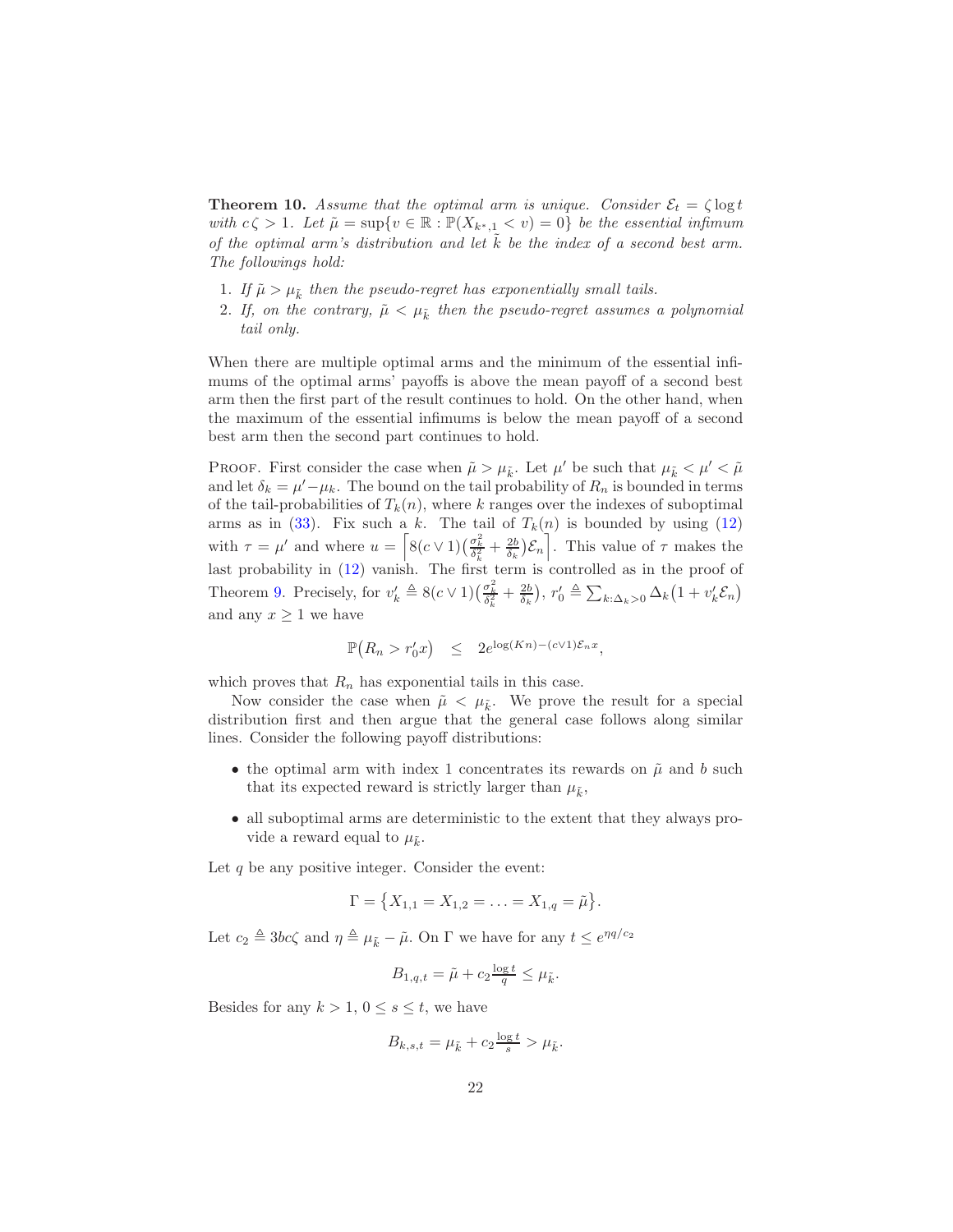This means that the optimal arm cannot be played more than  $q$  times during the first  $e^{\eta q/c_2}$  plays. Hence,  $R_n \geq \Delta_{\tilde{k}}(e^{\eta q/c_2} - q)$ . Now, take q large enough so that  $e^{\eta q/c_2} - q \geq \frac{1}{2} e^{\eta q/c_2}$  so that  $R_n \geq \frac{1}{2} \Delta_{\tilde{k}} e^{\eta q/c_2}$ . Further, let  $w > 0$  be such that  $n \triangleq e^{w^{-1} e^{\eta q/c_2}} = \lceil e^{\eta q/c_2} \rceil$ . As  $w \log n = e^{\eta q/c_2}$  we get

$$
\mathbb{P}\big(R_n \ge \frac{\Delta_{\tilde{k}}}{2} w \log n\big) \ge \mathbb{P}(\Gamma) = \mathbb{P}(X_{1,1} = \tilde{\mu})^q = \left(\frac{1}{w \log n}\right)^C
$$

where  $C = \frac{c_2}{\eta} \log(1/p)$  and  $p = \mathbb{P}(X_{1,1} = \tilde{\mu})$ . Since w increases with q and the inequality holds for any sufficiently large  $q$  (the threshold depends only on  $c_2$ ) and  $\eta$ ), we have thus shown that the pseudo-regret cannot have a tail thinner than polynomial.

The proof for the general case is essentially the same. The main difference is that  $\Gamma$  has to be redefined as the event when  $X_{1,1}, X_{1,2}, \ldots, X_{1,q}$  are below  $\mu''$ with  $\tilde{\mu} < \mu'' < \mu_{\tilde{k}}$ , and when, for the second optimal arm, the empirical means stay close to the associated expected mean  $\mu_{\tilde{k}}$ . The rest of the proof, which is omitted here in the interest of saving some space, follows the same steps as above.

⊓⊔

<span id="page-22-0"></span>Remark 2. Theorem [9](#page-18-1) and Corollary [1](#page-19-0) provide tail bounds for the pseudoregret,  $R_n = \sum_{k=1}^{K} T_k(n) \Delta_k$ , instead of the regret,

$$
\hat{R}_n = \sum_{t=1}^n X_{k^*,t} - \sum_{t=1}^n X_{I_t,T_{I_t}(t)}.
$$

The following considerations show that when the optimal arm is unique, similar concentration bounds hold for the regret: Assume that  $c = 1$  and  $\mathcal{E}_t = \zeta \log t$ with  $\zeta > 1$ . By slightly modifying the analysis in Theorem [9](#page-18-1) and Corollary [1,](#page-19-0) one can derive that there exists  $C'' > 0$  such that for any  $z > C'' \log n$ , with probability at least  $1-z^{-1}$ , the number of draws of suboptimal arms is bounded by  $Cz$  for some  $C > 0$  (in this remark, the constants C, C' and C'' depend on b, K,  $\sigma_1, \ldots, \sigma_K$  and  $\Delta_1, \ldots, \Delta_K$  and may differ from line to line). So the algorithm draws the optimal arm at least  $n-Cz$  times. This means that  $n-Cz$ terms cancel out in the sum defining the regret. For the  $Cz$  remaining terms, one can use Hoeffding's inequality and union bounds to prove that with probability  $1 - Cz^{-1}$ , for any suboptimal arm  $k$ ,

$$
\frac{\sum_{t=1}^{T_k(n)} (X_{k,t} - \mu_k)}{\sqrt{T_k(n)}} \le \max_{1 \le s \le Cz} \frac{\sum_{t=1}^s (X_{k,t} - \mu_k)}{\sqrt{s}} \le C' \sqrt{\log z},
$$

hence, by the Cauchy-Schwarz inequality

$$
\hat{R}_n - R_n \le C' \sum_{k \neq k^*} \sqrt{T_k(n) \log z} \le C' \sqrt{K - 1} \sqrt{Cz \log z}.
$$

Therefore, with probability at least  $1 - z^{-1}$ , we simultaneously have  $\hat{R}_n \leq$  $R_n + C' \sqrt{z \log z}$  and  $R_n \leq Cz$ . Since  $\sqrt{z \log z} = o(z)$ , the regret  $\hat{R}_n$  has similar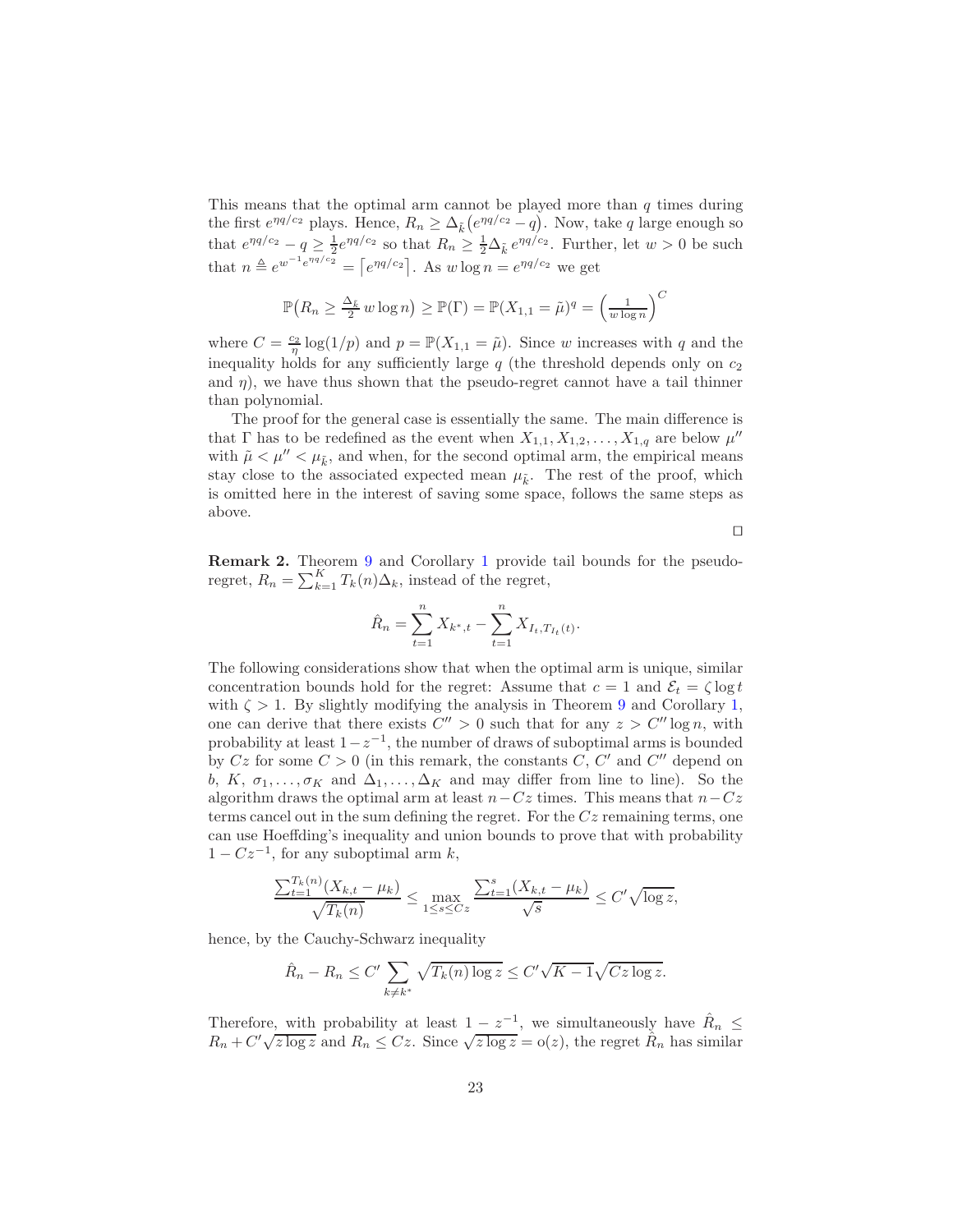tails than the pseudo-regret  $R_n$ . Thus, we conclude that for  $z > C \log n$ , with probability at least  $1 - z^{-1}$ ,  $\hat{R}_n \leq C'z$ .

#### <span id="page-23-0"></span>6. Numerical experiments

The purpose of this section is to illustrate the tail bounds obtained. For this we ran some computer experiments with bandits with two arms: the payoff of the optimal arm follows a Bernoulli distribution with expectation 0.5, while the payoff of the suboptimal arm is deterministic and assumes a value  $p$  which is slightly less than 0.5. This arrangement makes the job of the bandit algorithms very hard: All algorithms learn the value of the suboptimal arm quickly (although UCB1 will be very optimistic about this arm despite that all the payoffs received are the same). Since the difference of  $0.5$  and  $p$  is kept very small, it may take a lot of trials to identify the optimal arm. In particular, if the experiments start in an unlucky way, the algorithms will keep choosing the suboptimal arm, further delaying the time of recognizing the true identity of the optimal arm. In all cases, 10, 000 independent runs were used to estimate the quantities of interest and the algorithms were run for  $T = 2^{20} \approx 1,000,000$  time steps.

We have run experiments with both UCB1 and UCB-V. In the case of UCB1 the exploration coefficient,  $\rho$  (cf. Equation [\(25\)](#page-16-0)), was chosen to take the value of 2, which can be considered as a typical choice. In the case of UCB-V we used  $\zeta = 1, c = 1$ , as a not too conservative choice (cf. Equation [\(18\)](#page-12-2)). In both cases we set  $b = 1$ . For the considered bandit problems the difference between UCB1 and UCB-V is the result of that in the case of UCB-V the upper confidence value of the suboptimal arm will converge significantly faster to the true value than the same value computed by UCB1 since the estimated variances will always take the value of zero (the payoff is deterministic).

Fix  $\alpha \geq 0$ . Define the *value at risk* for the risk level  $\alpha$  as the upper  $\alpha$ percentile of the regret:

$$
R_n(\alpha) = \inf\{r : \mathbb{P}(R_n \ge r) \le \alpha\}.
$$

Hence,  $R_n(\alpha)$  is a lower bound on the loss that might happen with  $\alpha$  probability. Notice that the tail bounds of the previous section predict that the value at risk can be excessively large for difficult bandit problems. In particular, the more aggressive an algorithm is in optimizing the expected regret, the larger the value at risk is.

Figures [1](#page-24-0) and [2](#page-25-0) compare the estimated value at risk as a function of time for UCB1 and UCB-V for an easier  $(p = 0.48)$  and a more difficult problem  $(p = 0.495)$ . Note that UCB-V, having tighter confidence intervals, can be considered as a more aggressive algorithm. For the figures the risk parameters were chosen to be  $\alpha = 0.01, 0.16$  and 0.5 (the latter value corresponding to the median). These figures also show the mean regret and (estimated) upper percentiles of Gaussians fitted to the respective regret distributions. (The labels of the percentile curves for the Gaussians are marked by pasting "(n)" after the respective  $\alpha$ -values. The percentiles were estimated by drawing 10,000 values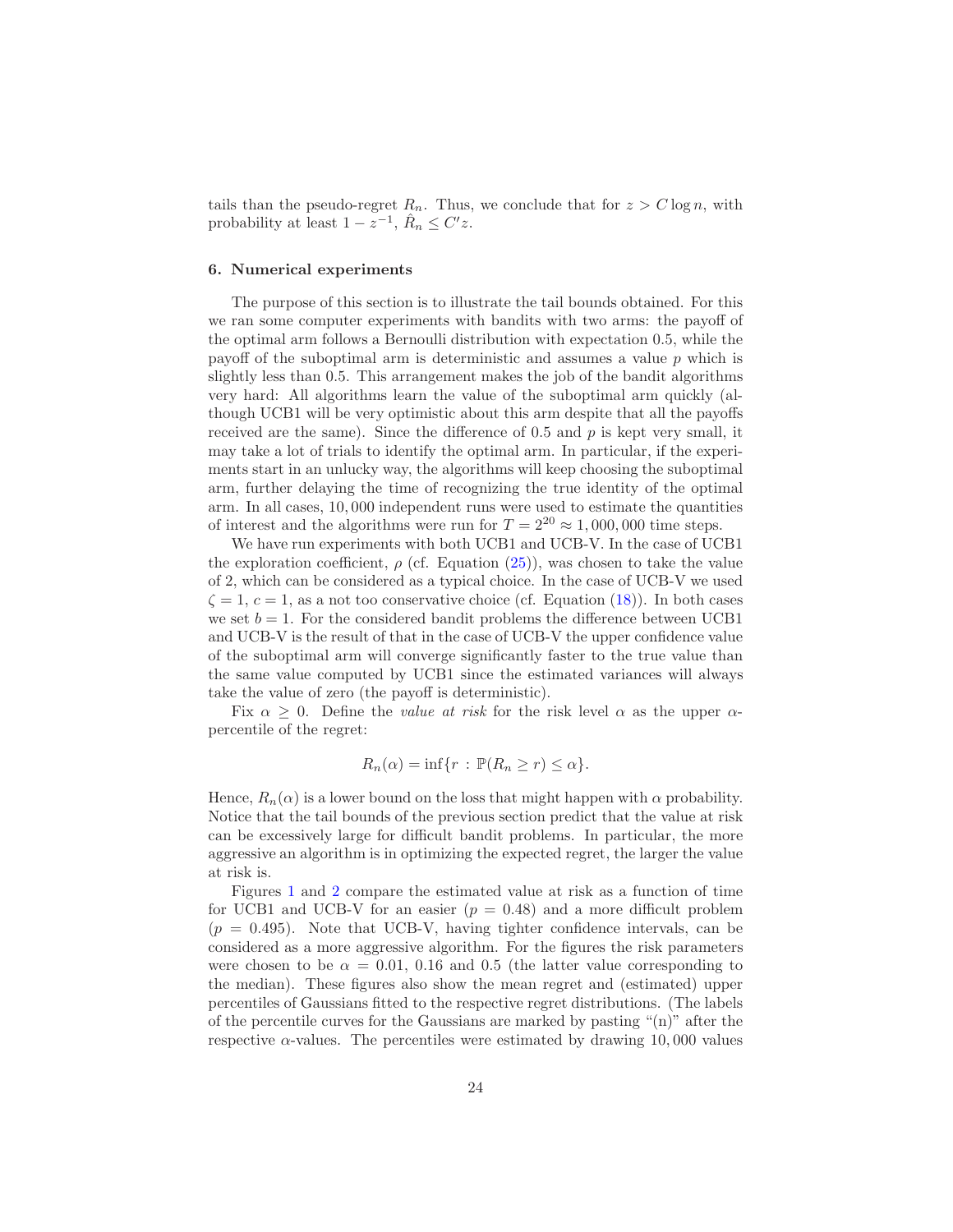

<span id="page-24-0"></span>Figure 1: Value at risk as a function of time when the expected payoff of the suboptimal arm is  $p = 0.48$ . The upper figure depicts results for UCB1, while the lower one depicts results for UCB-V. Note the logarithmic scale of the time axis. For more details see the text.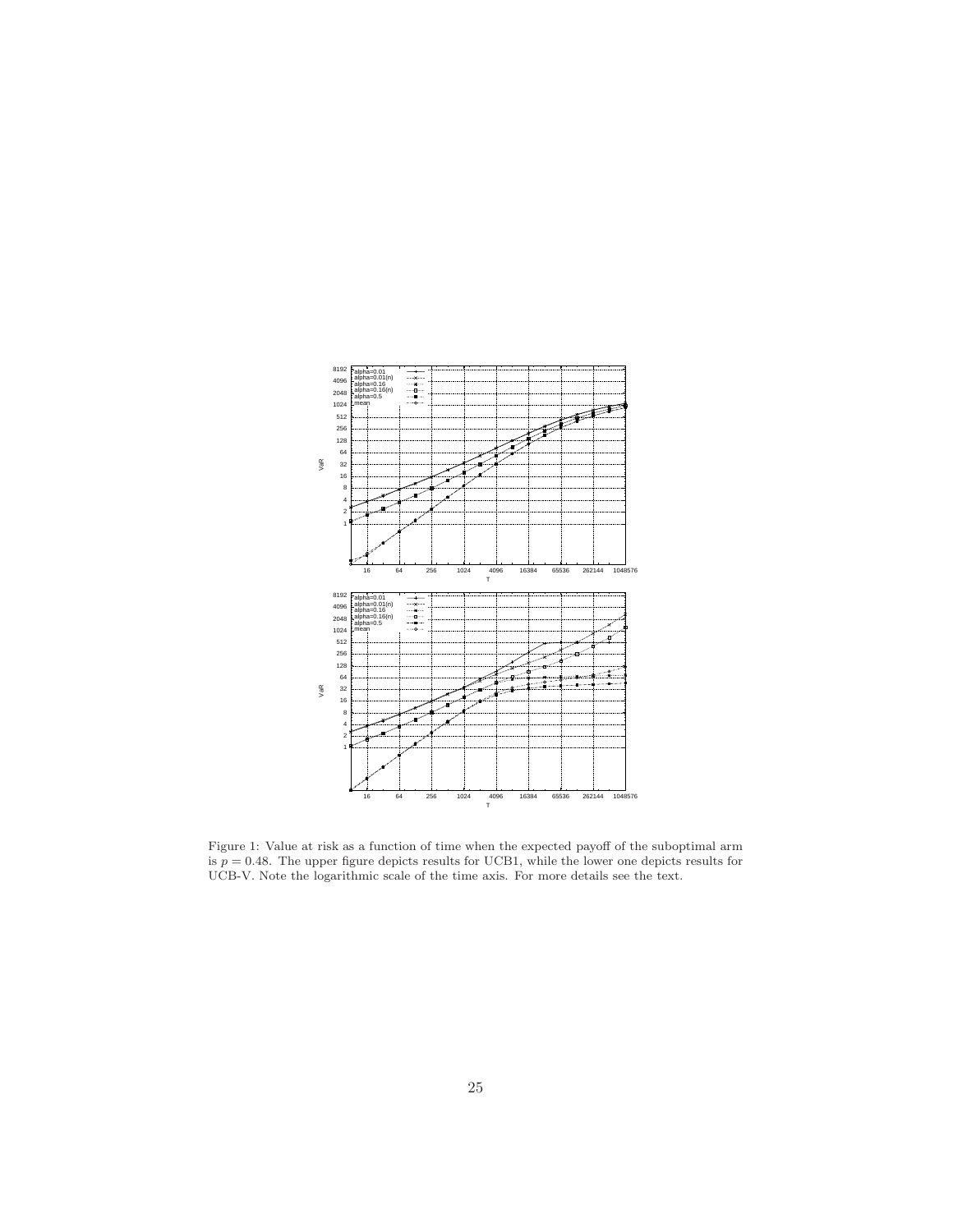from the respective Gaussians.) If the regret is normally distributed, we can expect a good match between the respective percentile curves.



<span id="page-25-0"></span>Figure 2: Value at risk as a function of time when the expected payoff of the suboptimal arm is  $p = 0.495$ . The upper figure depicts results for UCB1, while the lower one figure depicts results for UCB-V. For more details see the text.

As expected, in the case of the "easier" problem UCB-V outperforms UCB1 by a large margin except for the smallest value  $\alpha$  (which partially confirms the results on the scaling of the expected regret with the variance of the suboptimal arms). For UCB1, uniformly over time, the distribution of regret is well approximated by Gaussians. In the case of UCB-V, we see that the Gaussian approximation overestimates the tail. Actually, in this case the regret distribution is bimodal (figures for the difficult problem will be shown later), but the r.h.s. mode has a very small mass (ca. 0.3% at the end of the experiment). Note that by the end of the experiment the expected regret of UCB-V is ca. 120, while the expected regret of UCB1 is ca. 870. This task is already quite challenging for both algorithms: They both have a hard time identifying the optimal arm. Looking at the distributions (not shown) of how many times the optimal arm is played, it turns out that UCB1 fails to shift the vast majority of the probability mass to the optimal arm by the end of the experiment. At the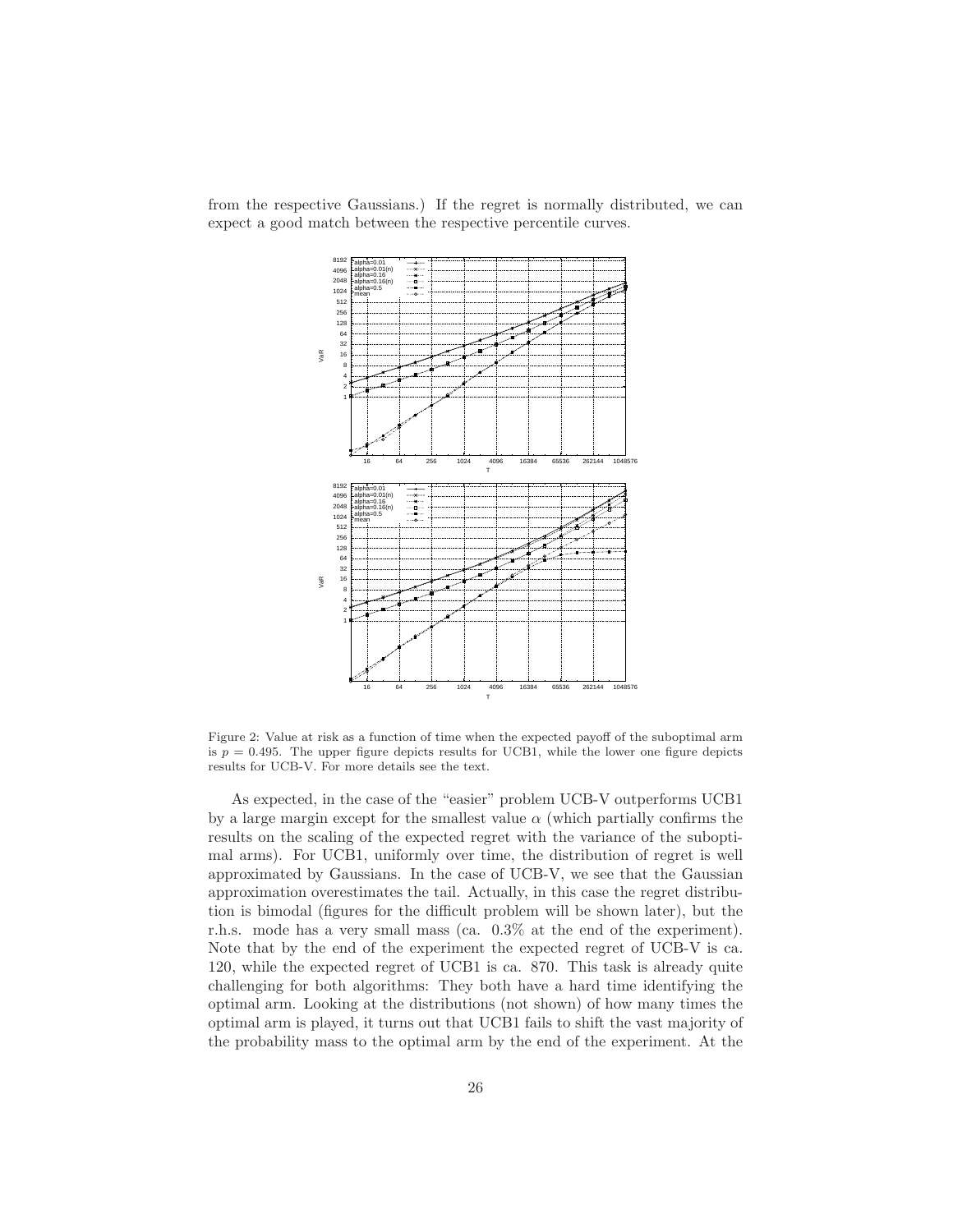same time, for UCB-V the shift happens at around  $T = 8,192$ . Note that in the initial (transient) phase both algorithms try both actions equally often (hence in the initial phase the expected regret grows linearly). The main difference is that UCB-V shrinks the confidence interval of the suboptimal arm much faster and hence eventually suffers a much smaller regret.

On the more challenging problem, the performance of UCB-V deteriorates considerably. Although the respective expected regrets of the algorithms are comparable (1213 and 1195, respectively, for UCB-V and UCB1), the value at risk of UCB-V for  $\alpha = 0.16$  and smaller is significantly larger than that for UCB1.

In order to illustrate what "goes wrong" with UCB-V for 20 independent runs we show in Figure [3](#page-26-0) the time evolution of the proportion of time-steps when the suboptimal arm is chosen. That is, the figure shows the time evolution of  $T_{bad}(t)/t$  for 20 different runs, where  $T_{bad}(t) = \sum_{s=1}^{t} \mathbb{I}_{\{I_s\text{ is the bad arm}\}}$ . We see that in quite a few runs the suboptimal arm is preferred for a long time, though ultimately all curves converge to 0.



<span id="page-26-0"></span>Figure 3:  $T_{bad}(t)/t$ , the proportion of times of using the suboptimal arm in the first t timesteps as a function of time for 20 independent runs. The bandit problem has parameter  $p = 0.495$  and the algorithm is UCB-V.

Based on Figure [3](#page-26-0) one may suspect that the distribution of  $T_{bad}(t)/t$  is bimodal. This is confirmed by Figure [4](#page-27-0) which shows this distribution as a function of time. Note that at around time  $T = 2{,}048 \, (\log_2(T) = 11)$  the probability mass indeed becomes bimodal. At this time, the probability mass is split into two with a larger mass shifting towards the (desired) mode with value 0, while a smaller, but still substantial mass drifting towards 1. The mass of this second mode is continuously decreasing, albeit at a slow rate. The slow rate of this decay causes the large regret of UCB-V. A similar figure for UCB1 (not shown here) reveals that for UCB1 the distribution stays unimodal (up to the precision of estimation), but the mode starts to drift (slowly) towards 0 as late as at time  $T = 2^{17}$ .

In order to asses the rate of leakage of the probability mass from the rightside mode, we plotted the estimated probability of selecting the suboptimal arm more than  $\alpha$ -fraction of the time (i.e.,  $\mathbb{P}(T_{bad}(t) \geq \alpha t)$ ), as a function of time and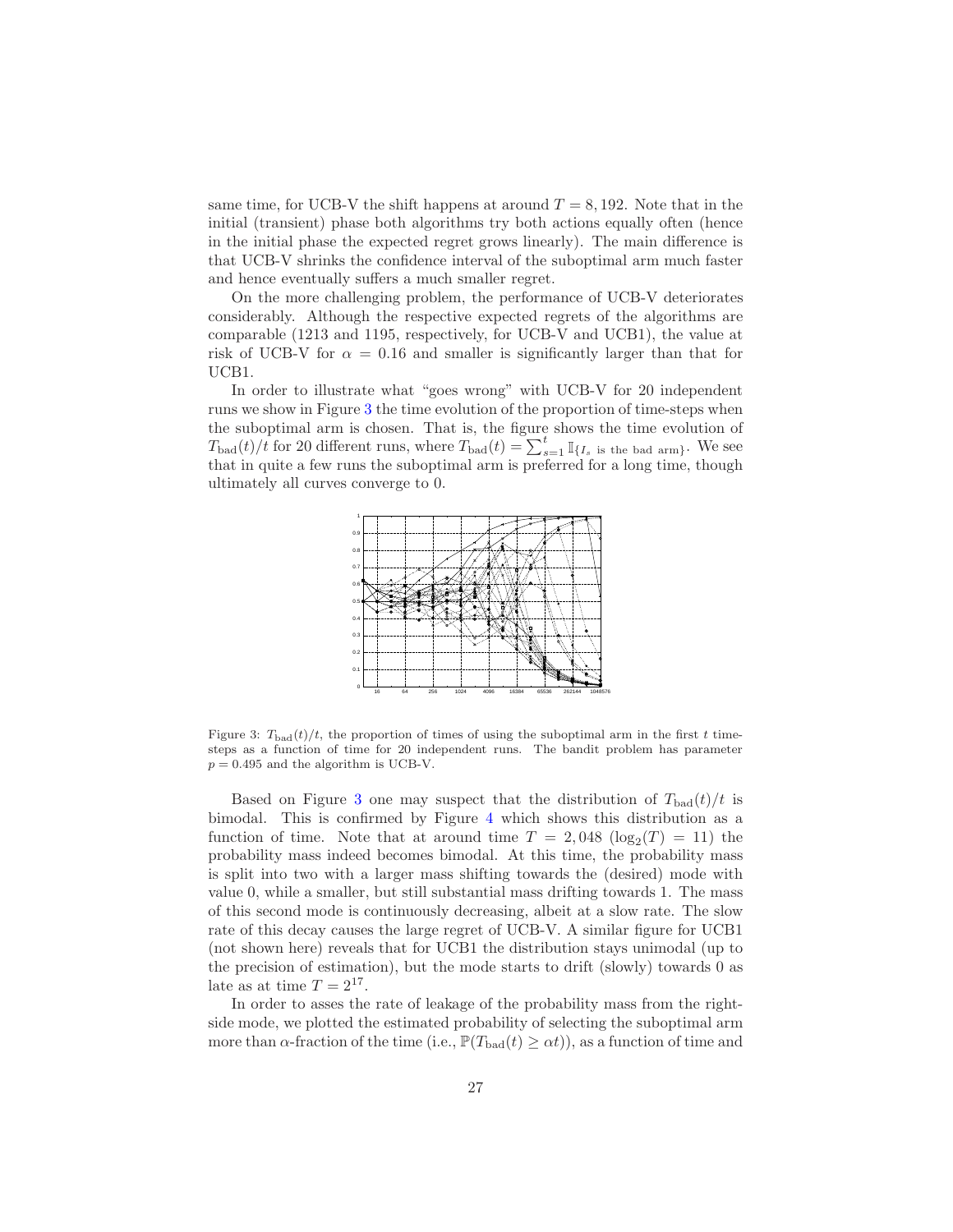

<span id="page-27-0"></span>Figure 4: The distribution of  $T_{bad}(t)/t$ , the frequency of using the suboptimal arm, plotted against time. The bandit problem has parameter  $p = 0.495$  and the algorithm is UCB-V.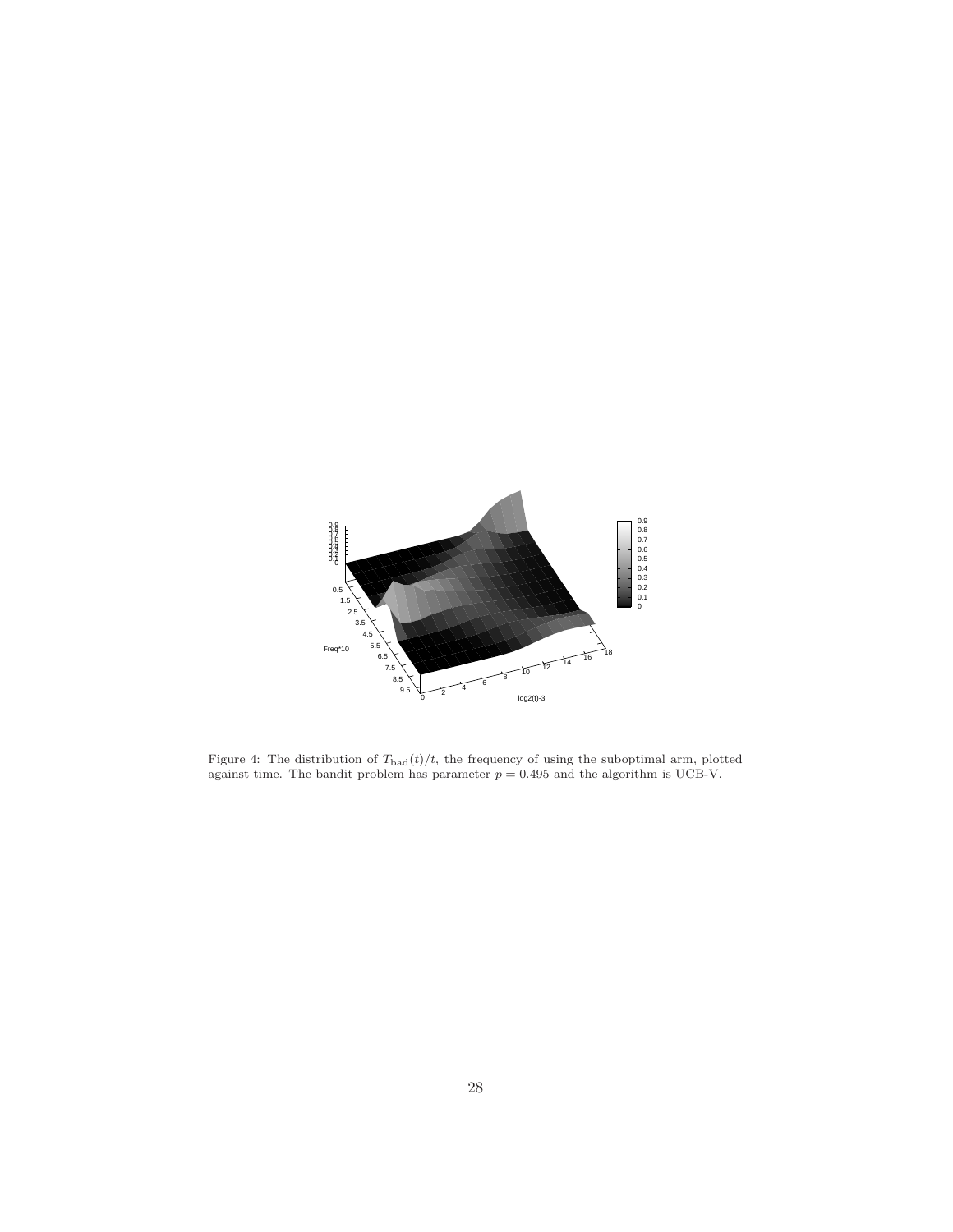for various values of  $\alpha$ , see Figure [5.](#page-28-0) The figure reinforces that in the initial



<span id="page-28-0"></span>Figure 5: The probability of choosing the suboptimal arm more than α-fraction of time plotted against time and various values of  $\alpha$ . Note that the experiment was continued up to  $T = 2^{24}$ steps to show the beginning of the asymptotic phase.



<span id="page-28-1"></span>Figure 6: Distribution of the regret for UCB-V at time  $T_1 = 16,384$  (l.h.s. figure) and  $T_2 = 524,288$  (r.h.s. figure). The bandit problem has parameter  $p = 0.495$ .

phase  $T_{bad}(t)$  is concentrated around 0.5t. At the time when the two modes appear most of the mass drifts towards zero, though at the same time some mass is drifting towards t as indicated by the large spread of  $\mathbb{P}(T_{bad}(t) \geq \alpha t)$ . The fact that all curves are converging to each other reveals that the distribution becomes rather concentrated around the two modes, located at 0 and t. As the rate of convergence of the curves toward zero was hard to judge from the first  $T = 2^{20}$  steps (the transient phase hardly ends by this time), we continued the experiment up to  $T = 2^{24}$  time steps (the figure shows the results up to this time). Plotting the same figure on a log-log scale (not shown here), it looks as if asymptotically the curves followed a polynomial curve.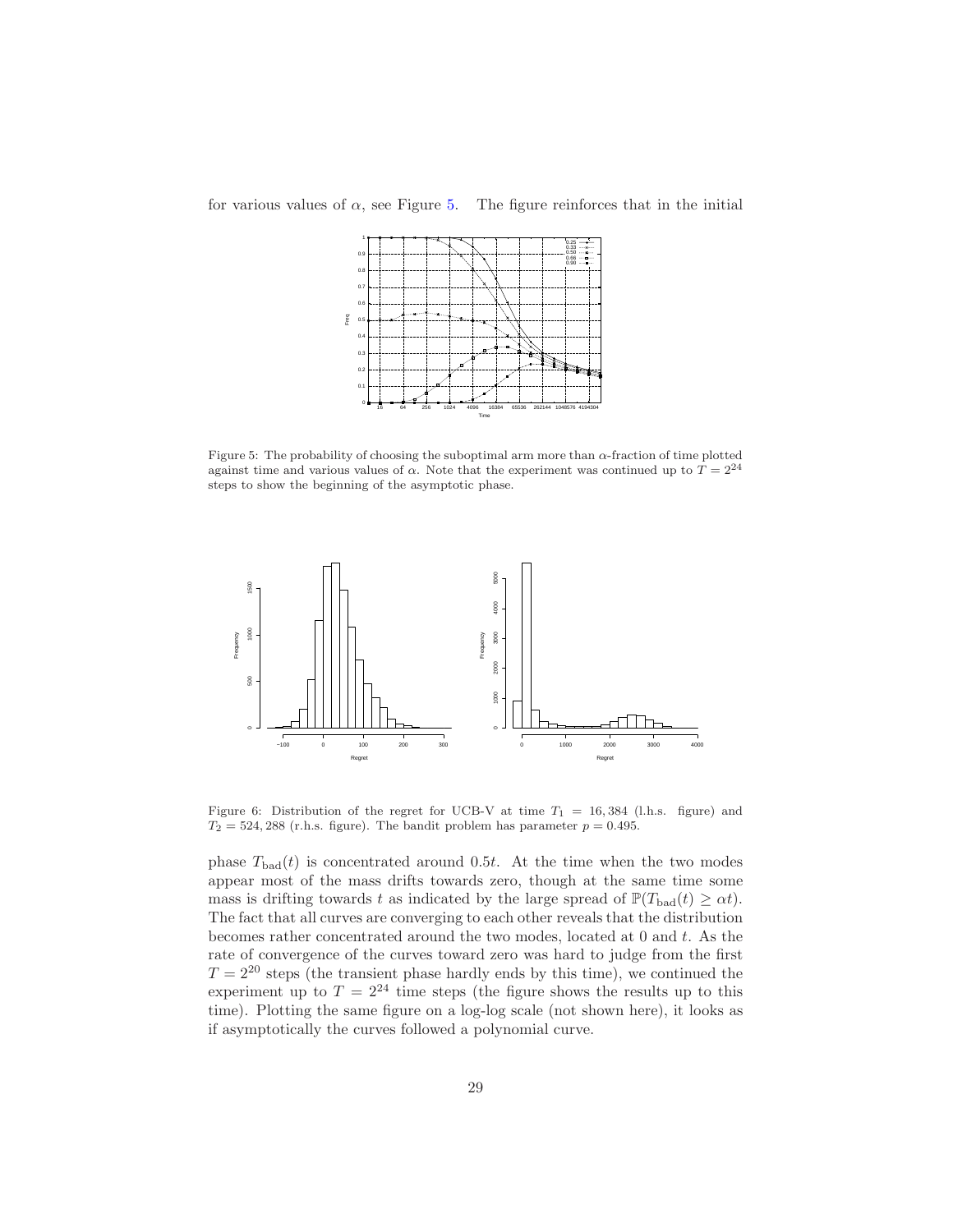To show that also the regret follows a bimodal distribution we plotted the histogram of the regret at times  $T_1 = 16,384$  and  $T_2 = 524,288$ , shown on the left- and r.h.s. subfigures of Figure [6,](#page-28-1) respectively. The first time point,  $T_1$ , was selected so that the arm-choice distribution and hence also the regret distribution is still unimodal. However, already at this time the regret distribution looks heavy tailed on the right. By time  $T_2$  the regret distribution is already bimodal, with a substantial mass belonging to the right-side mode (based on the previous figure, this mass is estimated to contain about 25% of the total mass). Note that the left-side mode is close to zero, while the right-side mode is close to  $\Delta T_2 = 0.005 \times T_2 \approx 2,600$ , confirming that runs contributing to either of the modes tend to stay with the mode from the very beginning of the experiments. Hence, the distribution of the regret appears to be of a mixture Gaussians.

# <span id="page-29-0"></span>7. PAC-UCB

In this section, we consider the case when the exploration function does not depend on t:  $\mathcal{E}_{s,t} = \mathcal{E}_s$ . We show that for an appropriate sequence  $(\mathcal{E}_s)_{s>0}$  this leads to a UCB algorithm which with high probability plays any suboptimal arm only a few times. Hence, the algorithm is "Probably Approximately Correct", explaining the algorithm's name. Note that in this setting, the quantity  $B_{k,s,t}$ does not depend on the time t so in what follows we will write  $B_{k,s}$  instead of  $B_{k,s,t}$ . Besides, in order to simplify the discussion, we take  $c = 1$ .

<span id="page-29-1"></span>**Theorem 11.** Let  $\beta \in (0,1)$ . Consider a sequence  $(\mathcal{E}_s)_{s>0}$  that takes values in  $\mathbb{R} \cup \{+\infty\}$  *and satisfies*  $\mathcal{E}_s \geq 2$  *and* 

<span id="page-29-2"></span>
$$
4K\sum_{s\geq 7}e^{-\mathcal{E}_s}\leq \beta. \tag{34}
$$

*Let* k *be the index of some suboptimal arm and let* u<sup>k</sup> *be the smallest integer satisfying*

$$
\frac{u_k}{\mathcal{E}_{u_k}} > \frac{8\sigma_k^2}{\Delta_k^2} + \frac{26b}{3\Delta_k} \tag{35}
$$

*with the understanding that if no integer index satisfies this inequality then*  $u_k = +\infty$ *. Then with probability at least*  $1 - \beta$  *it holds that no suboptimal arm* k *is played more than* u<sup>k</sup> *times by PAC-UCB.*

When  $\mathcal{E}_s$  takes only finite values the existence of a finite  $u_k$  is guaranteed if  $\mathcal{E}_s = o(s)$ . Note that infinite values of  $\mathcal{E}_s$  are allowed only for technical reasons. In particular, this will be needed when we apply this theorem in a finite horizon setting in which case we will use  $\mathcal{E}_s = +\infty$  for s bigger than the horizon.

PROOF. See Section [A.5.](#page-38-0)

Let  $q > 1$  be a fixed parameter. A typical choice for  $\mathcal{E}_s$  is

$$
\mathcal{E}_s = \log(K s^q \beta^{-1}) \vee 2,\tag{36}
$$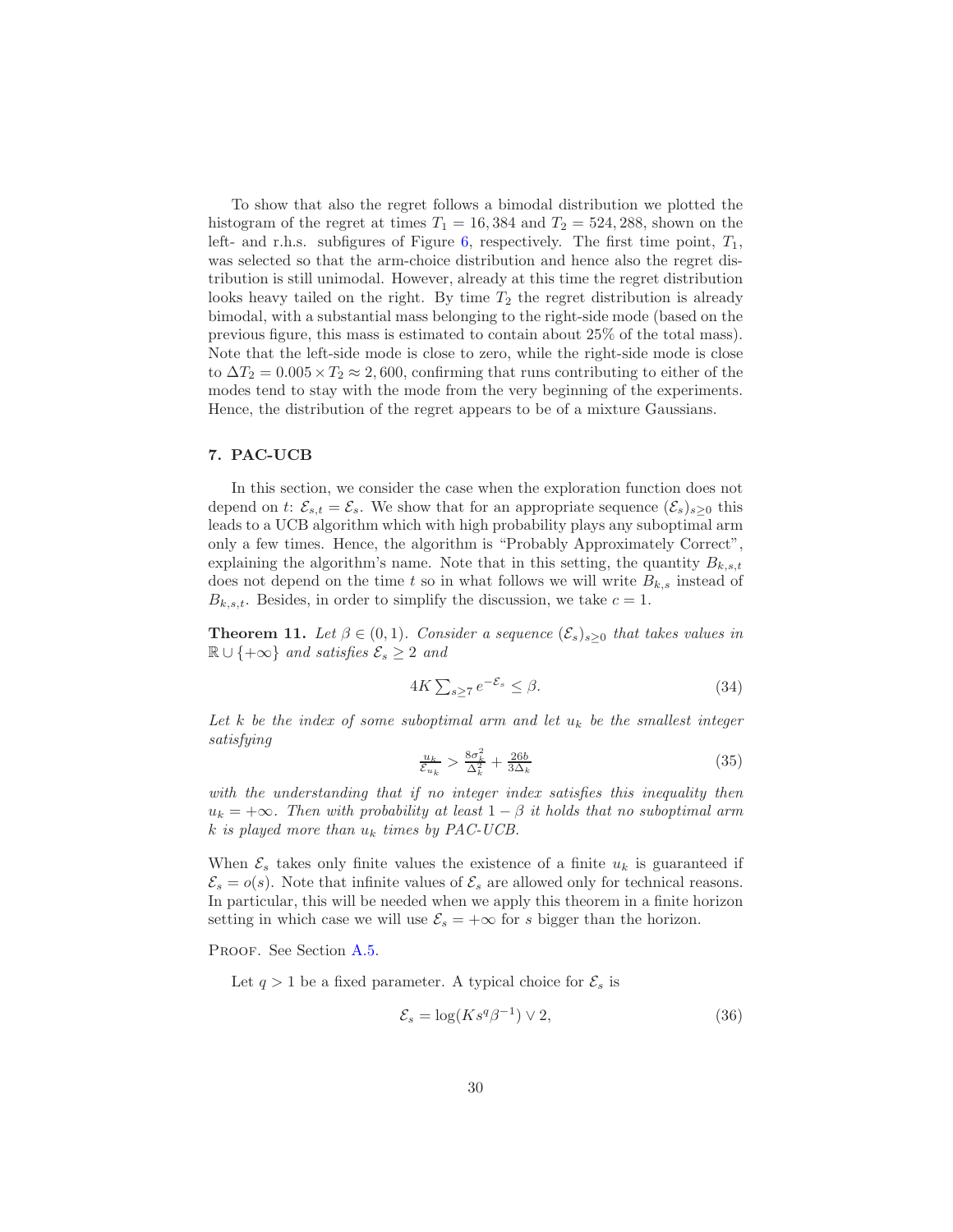up to some additive constant ensuring that [\(34\)](#page-29-2) holds. For this choice, Theo-rem [11](#page-29-1) implies that for some positive constant  $\kappa$ , with probability at least  $1-\beta$ , for any suboptimal arm k (i.e.,  $\Delta_k > 0$ ), the number of plays is bounded by

$$
\mathcal{T}_{k,\beta} \triangleq \kappa \left( \frac{\sigma_k^2}{\Delta_k^2} + \frac{b}{\Delta_k} \right) \log \left[ K \left( \frac{\sigma_k^2}{\Delta_k^2} + \frac{b}{\Delta_k} \right) \beta^{-1} \right].
$$

Notice that this value is independent of the total number of plays. Hence, we get the following upper bound on the pseudo-regret:

<span id="page-30-0"></span>
$$
R_n = \sum_{k=1}^{K} T_k(n) \Delta_k \le \sum_{k:\Delta_k > 0} T_{k,\beta} \Delta_k. \tag{37}
$$

One should notice that the previous bound holds with an even set of probability at least  $1 - \beta$ . On the complementing event no small upper bound is possible: there exist situations when with probability of at least  $\Omega(\beta)$ , the regret is of order n, while [\(37\)](#page-30-0) still holds with probability greater than  $1 - \beta$ . Hence, without any additional assumptions the following bound cannot be essentially improved:

$$
\mathbb{E}[R_n] = \sum_{k=1}^{K} \mathbb{E}[T_k(n)] \Delta_k \le (1 - \beta) \sum_{k:\Delta_k > 0} T_{k,\beta} \Delta_k + \beta n
$$

As a consequence, if one is interested to have a bound on the expected regret at some fixed time n, one should take  $\beta$  of order  $1/n$  (up to possibly a logarithmic factor):

<span id="page-30-2"></span>**Theorem 12.** Let  $n \ge 7$ . Consider the sequence  $\mathcal{E}_s = \log[Kn(s+1)]$ . For this *sequence, the PAC-UCB policy satisfies the followings:*

- *With probability at least*  $1 \frac{4 \log(n/7)}{n}$  $\frac{n(n+1)}{n}$ , for any suboptimal arm k, the number of plays up to time *n* is bounded by  $1 + \left(\frac{8\sigma_k^2}{\Delta_k^2} + \frac{26b}{3\Delta_k}\right) \log(Kn^2)$ .
- *The expected regret at time* n *satisfies*

<span id="page-30-3"></span>
$$
\mathbb{E}[R_n] \le \sum_{k:\Delta_k>0} \left(\frac{24\sigma_k^2}{\Delta_k} + 30b\right) \log n. \tag{38}
$$

PROOF. See Section [A.6.](#page-40-1)

# 8. Open problem

When the time horizon  $n$  is known, one may want to choose the exploration function  $\mathcal E$  depending on the value of n. For instance, in view of Theorems [3](#page-10-0) and [9,](#page-18-1) one may want to take  $c = 1$  and a constant exploration function  $\mathcal{E} \equiv$ 3 log n. This choice ensures logarithmic expected regret and a nice concentration property:

<span id="page-30-1"></span>
$$
\mathbb{P}\Big\{R_n > 24\sum_{k:\Delta_k>0}\Big(\frac{\sigma_k^2}{\Delta_k}+2b\Big)\log n\Big\} \leq \frac{C}{n}.\tag{39}
$$

The behavior of this algorithm should be contrasted to the one with  $\mathcal{E}_{s,t} =$ 3 log t: The algorithm with constant exploration function  $\mathcal{E}_{s,t} = 3 \log n$  concentrates its exploration phase at the beginning of the plays, and then switches to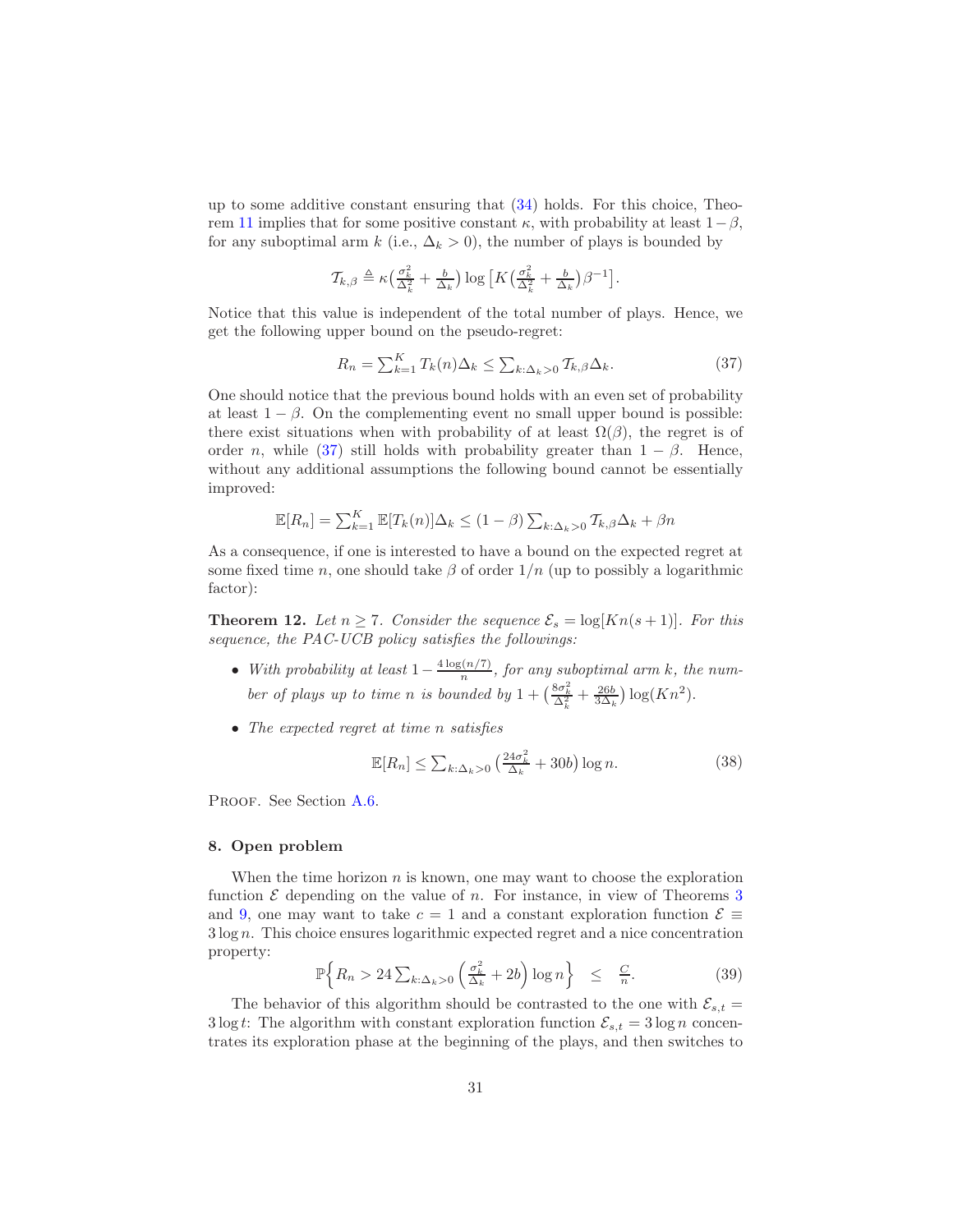the exploitation mode. On the contrary, the algorithm that adapts to the time horizon explores and exploits at any time during the interval  $[0, n]$ . However, in view of Corollary [1](#page-19-0) and Theorem [10,](#page-20-0) its regret satisfies

$$
\frac{C}{(\log n)^C} \le \mathbb{P}\Big\{R_n > 24\sum_{k:\Delta_k>0}\left(\frac{\sigma_k^2}{\Delta_k} + 2b\right)\log n\Big\} \le \frac{C'}{(\log n)^{C'}},
$$

a significantly worse behavior than what is shown [\(39\)](#page-30-1). The open question is: is there an algorithm that does not need to know the time horizon and which has a logarithmic expected regret and a concentration property similar to [\(39\)](#page-30-1)? We conjecture that the answer is no.

# Acknowledgements

This work was supported in part by the Agence Nationale de la Recherche project "Modèles Graphiques et Applications" (Jean-Yves Audibert). Csaba Szepesvári greatly acknowledges the support received from the Alberta Ingenuity Fund, iCore and NSERC.

# <span id="page-31-0"></span>A. Proofs of the results

# *A.1. Lower bound for UCB-V*

The aim of this section is to prove that both terms in [\(4\)](#page-4-2) are unavoidable. Precisely, we have the following result:

**Theorem 13.** Fix b and any constant  $C > 0$ . Then there is no algorithm that *would satisfy either*

<span id="page-31-1"></span>
$$
\mathbb{E}[\hat{R}_n] \le C \sum_{k:\mu_k < \mu^*} b \log(n),\tag{40}
$$

*or*

<span id="page-31-2"></span>
$$
\mathbb{E}[\hat{R}_n] \le C \sum_{k:\mu_k < \mu^*} \frac{\sigma_k^2}{\Delta_k} \log(n) \tag{41}
$$

*uniformly for all reward distributions with support in* [0, b]*.*

PROOF. We apply a lower bound developed by Lai and Robbins [\[10\]](#page-41-3). Let  $\delta_a$ be the Dirac distribution supported on  $a \in \mathbb{R}$ . Let  $\nu_p = (1 - p)\delta_0 + p\delta_b$  be a Bernoulli-like distribution parameterized by  $p \in (0,1)$ . Consider a bandit policy. For  $(p_1, p_2) \in (0, 1)^2$  let  $\mathcal{R}_n(p_1, p_2)$  denote the expected regret of this policy when it is applied to a two-armed bandit problem in which the reward distributions for the two arms are respectively  $\nu_{p_1}$  and  $\nu_{p_2}$ . If for some  $a > 0$ ,  $(p_1, p_2) \in (0, 1)^2$ ,  $\mathcal{R}_n(p_1, p_2) = o(n^a)$  does not hold then the logarithmic regret bounds, [\(40\)](#page-31-1), [\(41\)](#page-31-2), cannot hold. Therefore let us assume that  $\mathcal{R}_n(p_1, p_2)$  =  $o(n^a)$  holds for any  $a > 0$  and  $(p_1, p_2) \in (0, 1)^2$ . Then, from Lai and Robbins [\[10\]](#page-41-3), Theorem 1 we conclude that for any  $(p_1, p_2) \in (0, 1)^2$  with  $p_1 > p_2$ , we have

$$
\liminf_{n \to +\infty} \frac{\mathcal{R}_n(p_1, p_2)}{\log n} \ge \frac{b(p_1 - p_2)}{p_1 \log(\frac{p_1}{p_2}) + (1 - p_1) \log(\frac{1 - p_1}{1 - p_2})}.
$$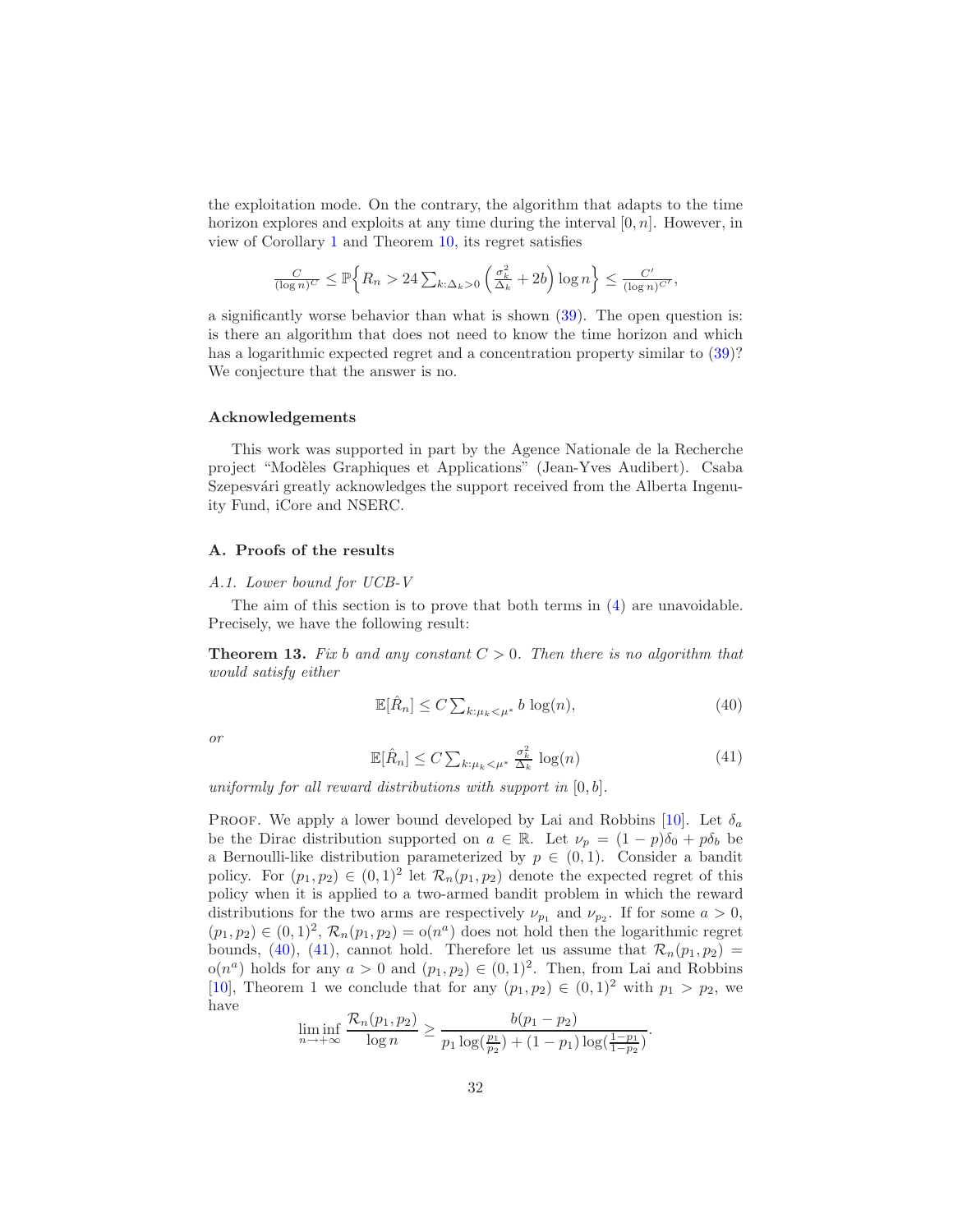Let  $\Theta(p_1, p_2)$  denote the r.h.s. of this inequality. Let us consider  $p_1 = (1 + \delta)/2$ and  $p_2 = (1-\delta)/2$  with  $\delta \in (0,1)$ . Then we have  $\Theta(p_1, p_2) = b/\log[(1+\delta)/(1-\delta)]$ δ)]. Since the logarithmic term goes to 0 when δ goes to 0, there is no algorithm which can satisfy [\(40\)](#page-31-1) for all reward distributions in  $\{\nu_p : p \in (0,1)\}\$ . Besides, we have  $\sigma_2^2 = b^2(1 - \delta^2)/4$ ,  $\Delta_2 = b\delta$  and

$$
\frac{\Delta_2}{\sigma_2^2} \Theta(p_1, p_2) = \frac{4\delta}{(1 - \delta^2) \log[(1 + \delta)/(1 - \delta)]}.
$$

Since the last r.h.s. goes to infinity when  $\delta$  goes to 1, there is no algorithm which can satisfy [\(41\)](#page-31-2) for all reward distributions in  $\{\nu_p : p \in (0,1)\}\.$ 

# <span id="page-32-1"></span><span id="page-32-0"></span>*A.2. Lower bound for UCB1*

Proposition 1. *There exist arm rewards in* [0, b] *such that UCB1 (defined by the bias factor* [\(1\)](#page-2-1)) has an expected regret  $\mathbb{E}[R_n] = \Omega(b^2 \log n)$ , while UCB-V *with*  $c = 1$  *and*  $\zeta = 1.2$  *satisfies*  $\mathbb{E}[R_n] \leq 20b \log n$ .

PROOF. Consider the 2-armed deterministic bandit problem such that arm 1 yields the reward  $\Delta$ , and arm 2 yields the reward 0. In this case, Theorem [4](#page-12-0) gives the desired property of UCB-V. For UCB1, in order to obtain a lower bound on the regret, we look for a lower bound on  $T_2(n)$ .

First consider the "balance equation"

<span id="page-32-2"></span>
$$
\Delta + b \sqrt{\frac{2 \log(n+1)}{n - p(n)}} = b \sqrt{\frac{2 \log(n+1)}{p(n)}},
$$
\n(42)

where  $p(n)$  is considered as a function of  $n \geq 1$ . Note that solving [\(42\)](#page-32-2) yields

$$
p(n) = \frac{n}{2} \left[ 1 - \sqrt{1 - 4\left(\frac{\sqrt{1 + n\Delta^2/(2b^2\log(n+1))} - 1}{n\Delta^2/(2b^2\log(n+1))}\right)^2} \right].
$$

Besides, we have the property that:  $p(n) \geq \frac{2b^2}{\Delta^2} \log(n+1) - \frac{4\sqrt{2}b^3}{\Delta^3}$ ∆<sup>3</sup>  $\frac{(\log(n+1))^{3/2}}{\sqrt{n}},$ whose first term is dominant when *n* is large. Thus  $p(n) = \Omega(\frac{b^2}{\Delta^2} \log(n+1))$ 

The intuition is that UCB1 works by keeping the upper bound  $B_{1,T_1(n),n+1}$ of the first arm close to that of the second arm  $B_{2,T_2(n),n+1}$  since the algorithm chooses at each time step the arm that has the highest bound, which, as a consequence, decreases its value.<sup>[6](#page-32-3)</sup> Thus we expect that  $T_2(n)$  will be close to  $p(n)$ . For that purpose, let us prove the following result.

<span id="page-32-4"></span>**Lemma 4.** At any time step n+1, if UCB1 chooses arm 1 then we have  $T_2(n) \ge$ p(n)*, otherwise we have*  $T_2(n) \leq p(n)$ *. We deduce that for all*  $n \geq 3$ *,*  $T_2(n) \geq$  $p(n-1)$ .

<span id="page-32-3"></span><sup>6</sup>The same holds for UCB-V. However, the corresponding "balance" equation for UCB-V looks different.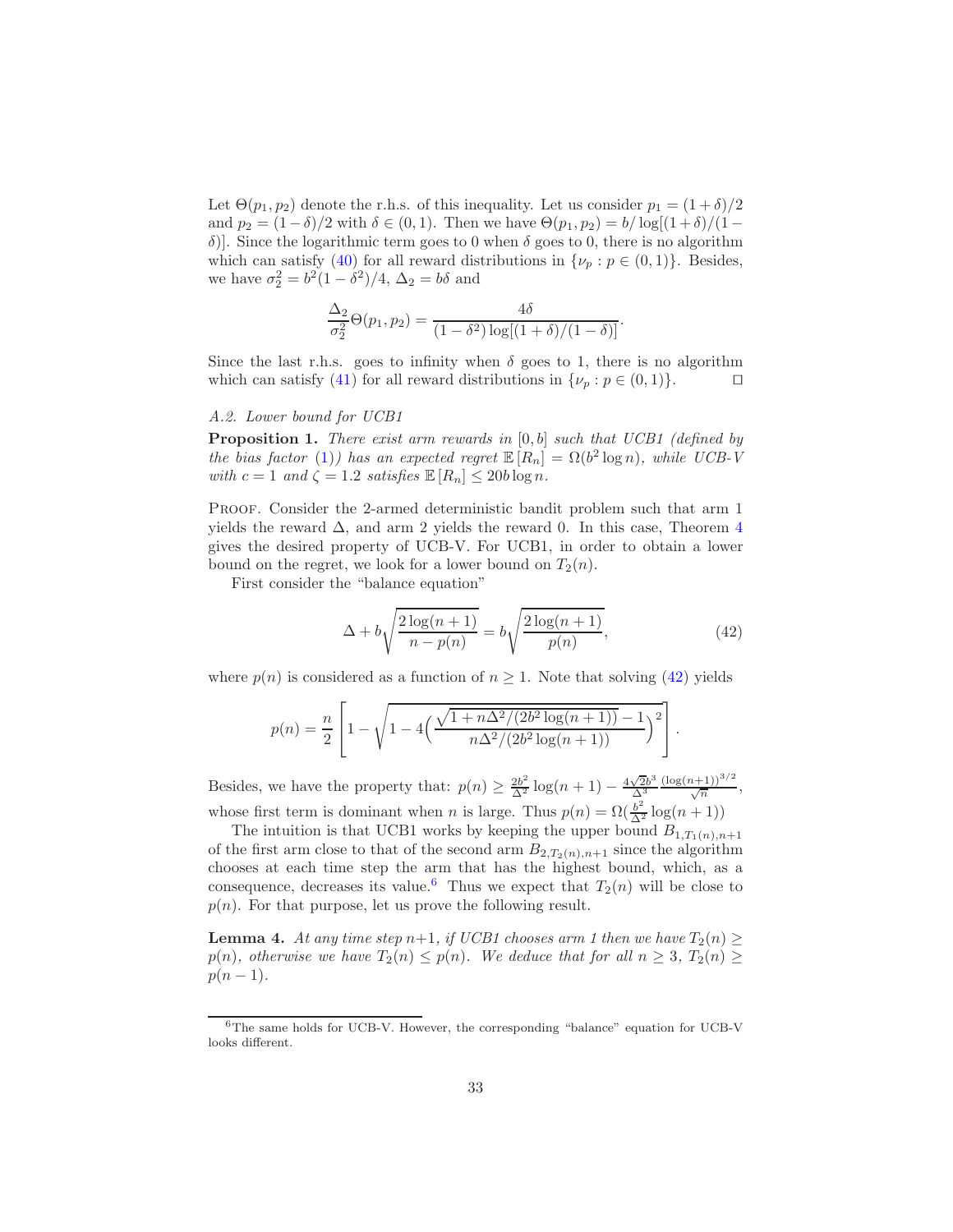PROOF (OF LEMMA  $4$ ). The fist part of the lemma comes from the fact that if  $T_2(n) < p(n)$ , then  $T_1(n) > n - p(n)$ , thus

$$
B_{2,T_2(n),n+1} = b\sqrt{\frac{2\log(n+1)}{T_2(n)}} > b\sqrt{\frac{2\log(n+1)}{p(n)}} = \Delta + b\sqrt{\frac{2\log(n+1)}{n-p(n)}}
$$
  
>  $\Delta + b\sqrt{\frac{2\log(n+1)}{T_1(n)}} = B_{1,T_1(n),n+1},$ 

which implies that arm 2 is chosen. A similar reasoning holds in the other case.

Now, let us prove the second part of the lemma. The proof by contradiction: Let  $n \geq 3$  be the first time when  $T_2(n) < p(n-1)$ , and let n denote the first such time. Thus  $T_2(n-1) \ge p(n-2)$  (note that this is also true if  $n=3$  since  $T_2(2) = 1$  and  $p(1) \leq 1/2$ . Thus  $T_2(n-1) \leq T_2(n) < p(n-1)$  which, from the first part of the proposition, implies that at time  $n$ , arm 2 is chosen. We deduce that

$$
p(n-1) > T_2(n) = T_2(n-1) + 1 \ge p(n-2) + 1.
$$

This is impossible since the function  $x \to p(x)$  has a slope bounded by  $1/2$  in the domain  $[1, \infty)$ , thus  $p(n-1) \leq p(n-2) + 1/2$ . the domain  $[1, \infty)$ , thus  $p(n - 1) \leq p(n - 2) + 1/2$ .

From the previous lemma, we deduce that  $T_2(n) = \Omega(\frac{b^2}{\Delta^2} \log n)$  and thus the regret of UCB1 satisfies  $R_n = T_2(n)\Delta = \Omega(\frac{b^2}{\Delta})$  $\frac{b^2}{\Delta} \log n$ . □

# <span id="page-33-0"></span>*A.3. Proof of Theorem [1](#page-7-0)*

The result follows from a version of Bennett's inequality which gives a highprobability confidence interval for the mean of an i.i.d. sequence:

**Lemma 5.** Let U be a real-valued random variable such that almost surely  $U \leq$  $b''$  for some  $b'' \in \mathbb{R}$ *.* Let  $\mu = \mathbb{E}[U]$ ,  $b' \triangleq b'' - \mu$ , and  $b''_+ = b'' \vee 0$ *.* Let  $U_1, \ldots, U_n$ *be i.i.d. copies of* U,  $\overline{U}_t = 1/t \sum_{s=1}^t U_s$ . The following statements are true for *any*  $x > 0$ *:* 

• *with probability at least*  $1 - e^{-x}$ *, simultaneously for*  $1 \le t \le n$ *,* 

<span id="page-33-3"></span><span id="page-33-1"></span>
$$
t(\overline{U}_t - \mu) \le \sqrt{2n\mathbb{E}\left[U^2\right]x} + b''_+x/3,\tag{43}
$$

• *with probability at least*  $1 - e^{-x}$ *, simultaneously for*  $1 \le t \le n$ *,* 

<span id="page-33-2"></span>
$$
t(\overline{U}_t - \mu) \le \sqrt{2n \operatorname{Var}(U)x} + b'x/3. \tag{44}
$$

PROOF (OF LEMMA [5\)](#page-33-1). Let  $v = (\text{Var } U)/(b')^2$ . To prove this inequality, we use Result (1.6) of Freedman [\[5](#page-41-10)] to obtain that for any  $a > 0$ 

$$
\mathbb{P}(\exists t : 0 \le t \le n \text{ and } t(\overline{U}_t - \mu)/b' \ge a)
$$
  
\$\le e^{a + (a + nv) \log[nv/(nv+a)]}\$.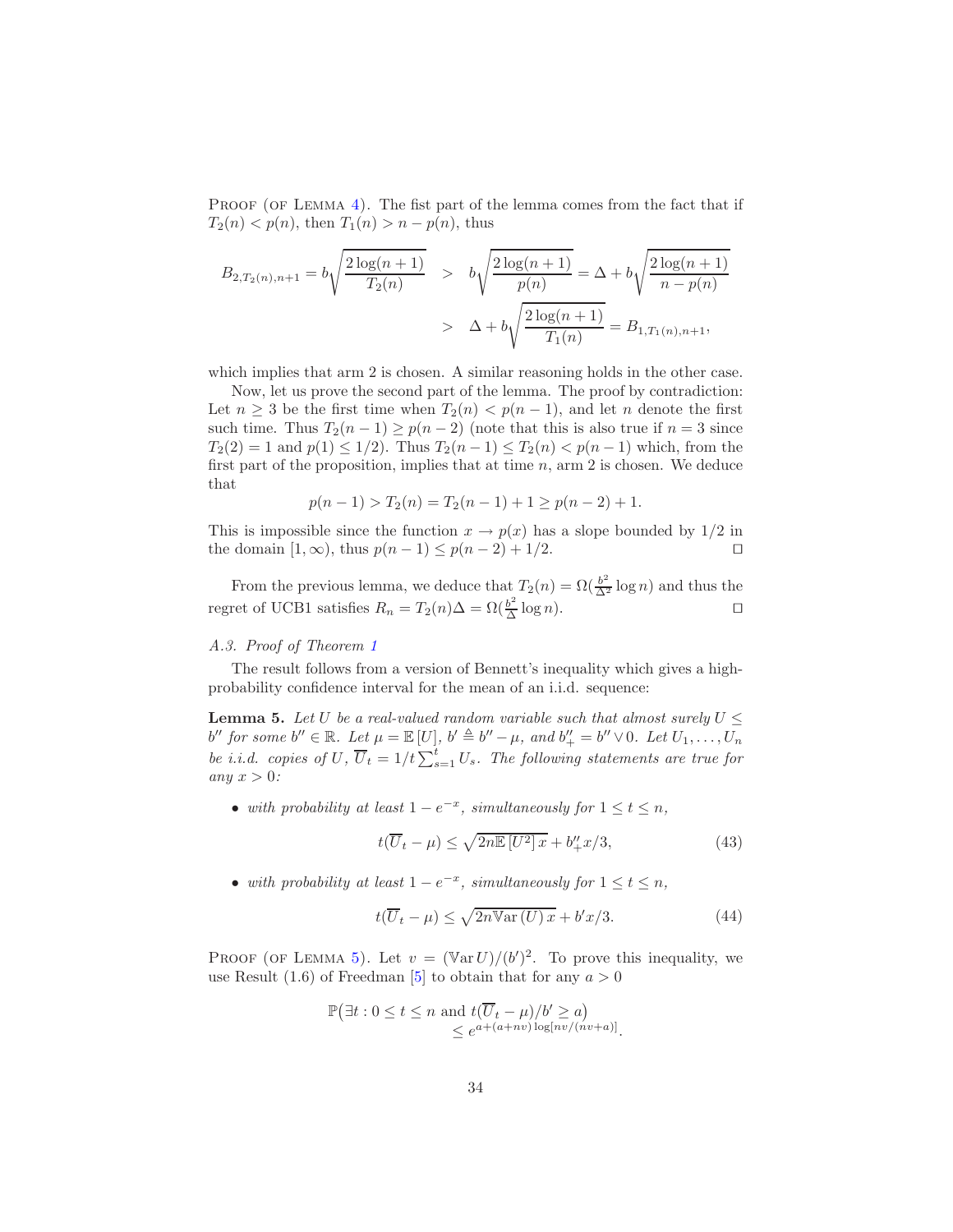In other words, introducing  $h(u) = (1 + u) \log(1 + u) - u$ , with probability at least  $1 - e^{-nvh[a/(nv)]}$ , simultaneously for  $1 \le t \le n$ ,

$$
t(\overline{U}_t-\mu)
$$

Consider  $a = \sqrt{2nv}x + x/3$ . To prove [\(44\)](#page-33-2), it remains to check that

<span id="page-34-1"></span>
$$
nvh[a/(nv)] \ge x. \tag{45}
$$

This can be done by introducing  $\varphi(r) = (1 + r + r^2/6) \log(1 + r + r^2/6) - r 2r^2/3$ . For any  $r \ge 0$ , we have  $\varphi'(r) = (1 + r/3) \log(1 + r + r^2/6) - r$  and  $3\varphi''(r) = \log(1 + r + r^2/6) - (r + r^2/6)/(1 + r + r^2/6)$ , which is nonnegative since  $\log(1+r') \ge r'/(1+r')$  for any  $r' \ge 0$ . The proof of [\(44\)](#page-33-2) is finished since  $\varphi(\sqrt{2x/(nv)}) \ge 0$  implies [\(45\)](#page-34-1).

To prove [\(43\)](#page-33-3), we need to modify the martingale argument underlying Freedman's result. Precisely, let  $g(r) \triangleq (e^r - 1 - r)/r^2$ . Then we replace

$$
\mathbb{E}\left[e^{\lambda[U-\mathbb{E}U-\lambda g(\lambda b')\mathbb{V}\mathrm{ar}\,U]}\right]\leq 1
$$

by (see e.g., Audibert  $[2]$ , Chap. 2: Inequality  $(8.2)$  and Remark  $8.1)$ 

$$
\mathbb{E}\left[e^{\lambda[U-\mathbb{E}U-\lambda g(\lambda b'')\mathbb{E}U^2]}\right]\leq 1.
$$

By following Freedman's arguments, we get

$$
\mathbb{P}(\exists t : 0 \le t \le n \text{ and } t(\overline{U}_t - \mu) \ge a) \le \min_{\lambda > 0} e^{-\lambda a + \lambda^2 g(\lambda b'')n \mathbb{E}[U^2]}.
$$

Now if  $b'' \leq 0$ , this minimum is upper bounded by

$$
\min_{\lambda > 0} e^{-\lambda a + \frac{1}{2}\lambda^2 n \mathbb{E}[U^2]} = e^{-\frac{a^2}{2n \mathbb{E}[U^2]}},
$$

which leads to  $(43)$  when  $b'' \leq 0$ . When  $b'' > 0$ , the minimum is reached for  $\lambda b'' = \log \left( \frac{b'' a + n \mathbb{E}[U^2]}{n \mathbb{E}[U^2]} \right)$ . The computations then are similar to the one developed to obtain  $(44)$ . □

Remark 3. Lemma [5](#page-33-1) differs from the standard version of Bernstein's inequality in a few ways. The standard form of Bernstein's inequality (using the notation of this lemma) is as follows: for any  $w > 0$ ,

<span id="page-34-0"></span>
$$
\mathbb{P}(\overline{U}_n - \mu > w) \le e^{-\frac{nw^2}{2\text{Var}(U) + (2b'w)/3}}.
$$
\n(46)

When this inequality is used to derive high-probability confidence interval, we get

$$
n(\overline{U}_n - \mu) \le \sqrt{2n \operatorname{Var}(U) x} + 2\frac{b'x}{3}.
$$

Compared with [\(44\)](#page-33-2) we see that the second term here is larger by a multiplicative factor of 2. This factor is saved thanks to the use of Bennett's inequality. Another difference is that Lemma [5](#page-33-1) allows the time indices to vary in an interval. This form follows from a martingale argument due to Freedman [\[5\]](#page-41-10).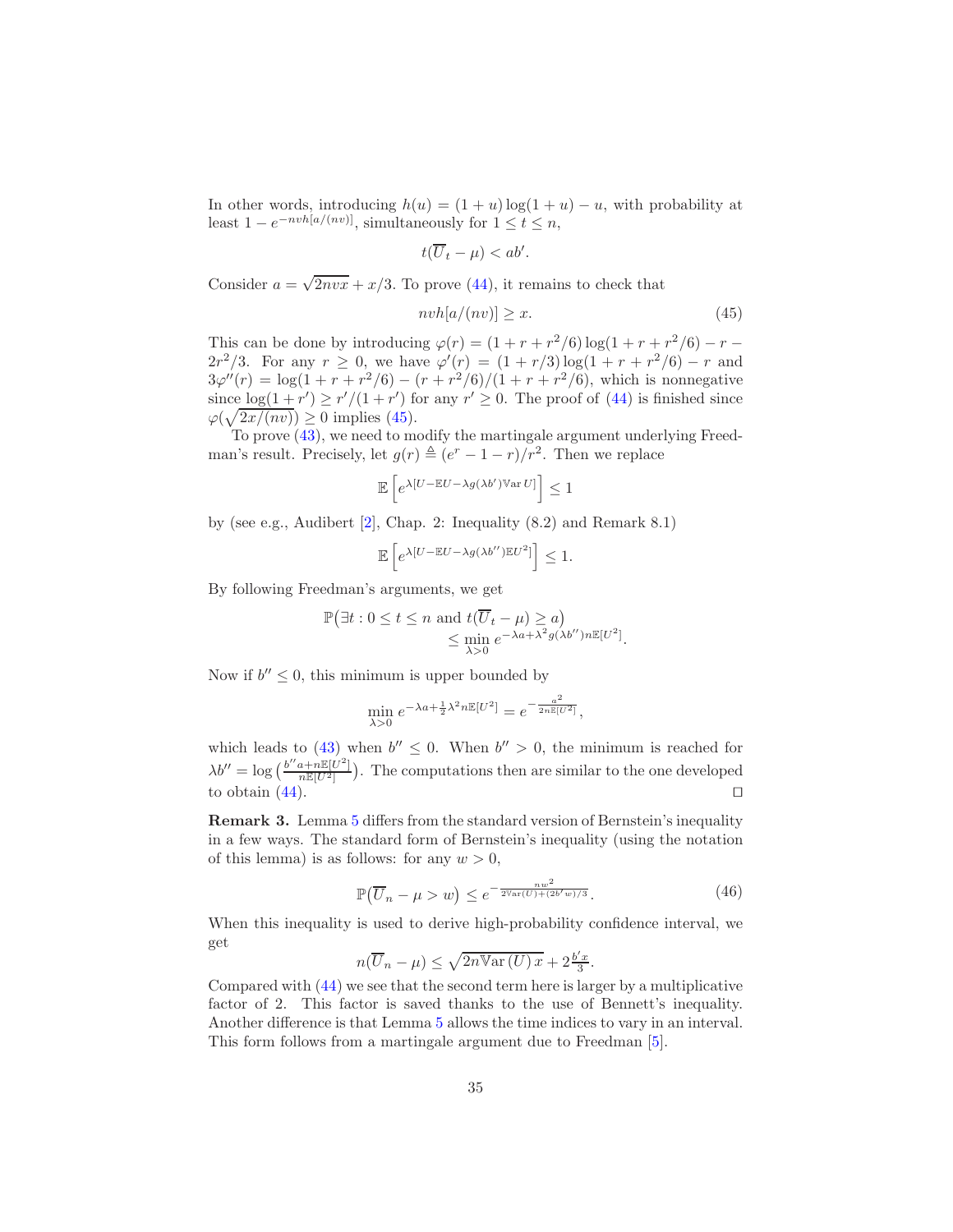PROOF (OF THEOREM [1\)](#page-7-0). Given Lemma [5,](#page-33-1) the proof essentially reduces to an application of the "square-root trick". For the first part of the theorem, we will prove the following result: for any  $x > 0$  and  $n \in \mathbb{N}$ , with probability at least  $1 - 3e^{-x}$ , for any  $0 \le t \le n$ ,

<span id="page-35-0"></span>
$$
|\overline{X}_t - \mu| < \frac{\sqrt{2nV_t x}}{t} + \frac{3bn x}{t^2}.\tag{47}
$$

Note that this is slightly stronger than the first part of Theorem [1.](#page-7-0) We prove this result since we need it in the proof of the second part of the Theorem.

First, notice that if we prove the theorem for random variables with  $b = 1$ then the theorem follows for the general case by a simple scaling argument.

Let  $\sigma$  denote the standard deviation of  $X_1$ :  $\sigma^2 \triangleq \text{Var } X_1$ , and introduce  $\mathcal{V} \triangleq \mathbb{E}[(X_1 - \mathbb{E}X_1)^4]$ . Lemma [5,](#page-33-1) [\(44\)](#page-33-2) with the choices  $U_i = X_i$ ,  $U_i = -X_i$ , and Lemma [5,](#page-33-1) [\(43\)](#page-33-3) with the choice  $U_i = -(X_i - \mathbb{E}[X_1])^2$  yield that with probability at least  $1 - 3e^{-x}$ , for any  $0 \le t \le n$ , we simultaneously have

<span id="page-35-1"></span>
$$
|\overline{X}_t - \mu| \le \sigma \frac{\sqrt{2nx}}{t} + \frac{x}{3t} \tag{48}
$$

and

<span id="page-35-2"></span>
$$
\sigma^2 \le V_t + (\mu - \overline{X}_t)^2 + \frac{\sqrt{2nVx}}{t}.\tag{49}
$$

Let  $L \triangleq nx/t^2$ . We claim that from [\(48\)](#page-35-1) and [\(49\)](#page-35-2), it follows that

<span id="page-35-3"></span>
$$
\sigma \le \sqrt{V_t} + 1.8\sqrt{L}.\tag{50}
$$

Since the random variable  $X_1$  takes its values in [0, 1], we necessarily have  $\sigma \leq 1/2$ . Hence, when  $1.8\sqrt{L} \geq 1/2$  then [\(50\)](#page-35-3) is trivially satisfied, so from now on we may assume that  $1.8\sqrt{L} \le 1/2$ , i.e.,  $L \le (3.6)^{-2}$ . Noting that  $V \le \sigma^2$ , plugging [\(48\)](#page-35-1) into [\(49\)](#page-35-2) for  $0 \le t \le n$  we obtain

$$
\begin{array}{rcl}\n\sigma^2 & \leq & V_t + 2L\sigma^2 + \frac{2L}{3}\sigma\sqrt{2L} + \frac{L^2}{9} + \sigma\sqrt{2L} \\
& \leq & V_t + \frac{\sqrt{L}\sigma}{3.6} + \frac{2}{3\times(3.6)^2}\sigma\sqrt{2L} + \frac{L}{9\times(3.6)^2} + \sigma\sqrt{2L} \\
& \leq & V_t + 1.77\sqrt{L}\sigma + \frac{L}{100},\n\end{array}
$$

or  $\sigma^2 - 1.77\sqrt{L}\sigma - (V_t + \frac{L}{100}) \leq 0$ . The l.h.s. when viewed as a second order polynomial in  $\sigma$  has a positive leading term, hence its larger root gives an upper bound on  $\sigma: \sigma \leq \frac{1.77}{2}$  $\sqrt{L} + \sqrt{V_t + 0.8L} \leq \sqrt{V_t} + 1.8\sqrt{L}$ , finishing the proof of  $(50)$ . Plugging  $(50)$  into  $(48)$ , we obtain

$$
|\overline{X}_t-\mu|\leq \sqrt{2V_tL}+\big[1.8\sqrt{2}+1/3\big]L<\sqrt{2V_tL}+3L,
$$

which, given the definition of L, proves  $(47)$ , and thus the first part of Theorem [1.](#page-7-0)

<span id="page-35-4"></span>Let us now consider the second part of the theorem: Fix  $t_1 \leq t_2, t_1, t_2 \in \mathbb{N}$ and let  $\alpha \geq t_2/t_1$ . From [\(47\)](#page-35-0) it follows that simultaneously for  $t \in \{t_1, \ldots, t_2\}$ we have with probability at least  $1 - 3e^{-x/\alpha}$  that

$$
t|\overline{X}_t - \mu| < \sqrt{2t_2 V_t x/\alpha} + 3x/\alpha
$$
\n
$$
\leq \sqrt{2t V_t x} + 3x. \tag{51}
$$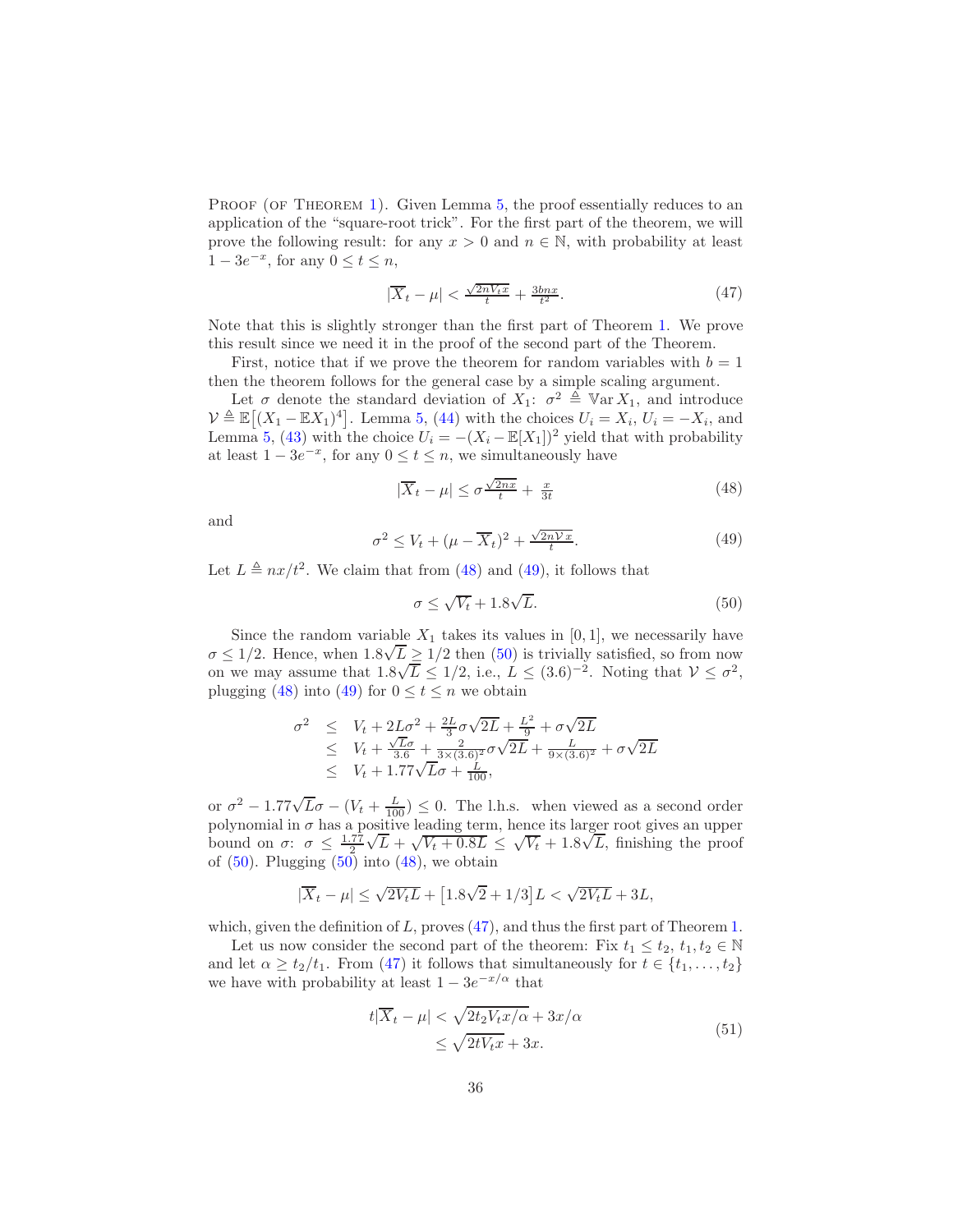To finish the proof we will use this inequality for a sequence of suitably chosen intervals  $[t_1, t_2]$  that form a partition of  $[4, n]$ . (It suffices to consider a partition of [4, n], because for  $1 - 3e^{-x/\alpha} \ge 0$  the r.h.s. of [\(51\)](#page-35-4) is always greater than 3. Thus, for  $t \leq 3$  inequality [\(51\)](#page-35-4) holds with probability one.) For the rigorous reasoning, introduce

$$
\bar{\beta}(x,n) \triangleq 3 \inf_{\substack{M \in \mathbb{N} \\ s_0 = 3 < s_1 < \dots < s_M = n, \\ \text{s.t. } s_{j+1} \leq \alpha(s_j+1)}} \sum_{j=0}^{M-1} e^{-x/\alpha}.
$$

and let  $s_0, \ldots, s_M$  be a grid realizing the above minimum. Then we have

$$
\mathbb{P}\left(\exists t : 1 \le t \le n \text{ s.t. } |\overline{X}_t - \mu| > \sqrt{\frac{2V_t x}{t}} + \frac{3x}{t}\right)
$$
\n
$$
\le \sum_{j=0}^{M-1} \mathbb{P}\left(\exists t : s_j < t \le s_{j+1} \text{ s.t. } t|\overline{X}_t - \mu| > \sqrt{2tV_t x} + 3x\right)
$$
\n
$$
\le 3 \sum_{j=0}^{M-1} e^{-x/\alpha} = \overline{\beta}(x, n) \le \beta(x, n),
$$

where the last inequality follows since  $s_0, \ldots, s_M$  forms a complete geometric grid of  $\{3, 4, \ldots, n\}$  with step-size  $\alpha$ . This finishes the proof of Theorem [1.](#page-7-0) □

**Remark 4.** Any PAC empirical bound on  $|\overline{X}_t - \mu|$  leads to a corresponding UCB policy. The tighter the bound is, the more efficient (in terms of expected regret) the UCB policy is. Theorem [1](#page-7-0) is essentially obtained by using Bernstein's inequality for both the empirical mean and variance. There is a small cost to consider the variance when it is high. Indeed, in the worst case, the variance is equal to  $b^2/4$ , so that [\(47\)](#page-35-0) leads to that with probability at least  $1 - 3e^{-x}$ ,  $|\overline{X}_t - \mu| < b\sqrt{\frac{x}{2t}} + \frac{3bx}{t}$ . This inequality has to be compared with Hoeffding's inequality (the one used in UCB1), which, for the same level of confidence,  $1 - 3e^{-x}$ , reads  $|\overline{X}_t - \mu| < b\sqrt{\frac{x - \log 3}{2t}}$ . This is much tighter than the former inequality when  $x/t$  is not very small. Note that Theorem [1](#page-7-0) (and therefore UCB-V policy) can be (numerically) improved by using [\(48\)](#page-35-1) and  $\sigma \leq b/2$ . This gives: for any  $t \in \mathbb{N}$  and  $x > 0$ , with probability at least  $1 - 3e^{-x}$ ,

$$
|\overline{X}_t-\mu|\leq \left(\sqrt{\frac{2V_tx}{t}}+\frac{3bx}{t}\right)\wedge \left(b\sqrt{\frac{x}{2t}}+\frac{bx}{3t}\right),
$$

and with probability at least  $1 - \beta(x, t)$ , for any  $s \in \{1, 2, \ldots, t\}$ ,

$$
|\overline{X}_s - \mu| \le \left(\sqrt{\frac{2V_sx}{s}} + \frac{3bx}{s}\right) \wedge \left(b\sqrt{\frac{x}{2s}} + \frac{bx}{3s}\right).
$$

Finally, the last term in  $B_{k,s,t}$ , which corresponds to the  $bx/s$  term in the previous inequality, does play a role when the variance is very small. It cannot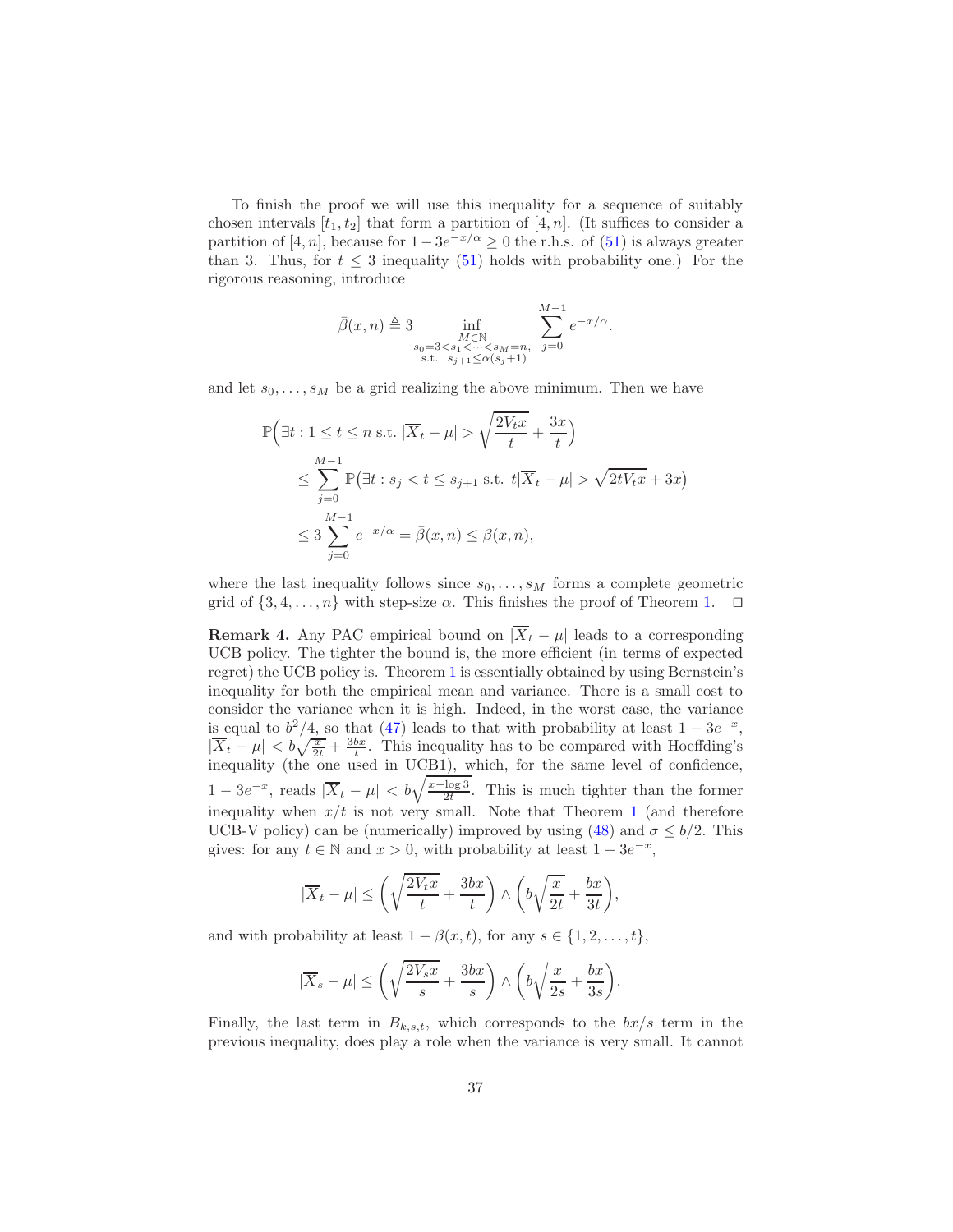be eliminated as can be seen by considering the case when  $X_1$  is a Bernoulli of parameter  $\lambda/s$  with  $\lambda > 0$ . Indeed, in this case,  $s\overline{X}_s$  has the distribution  $\text{Bin}(s, \lambda/s)$ , which converges in law to  $\text{Poisson}(\lambda)$  for s tending to infinity. Now, it is known that there are no positive constants  $c_1$  and  $c_2$  such that the inequality  $\mathbb{P}(|Z - \mathbb{E}Z| \ge c_1 \sqrt{x \text{Var }Z}) \le c_2 e^{-x}$  holds for all Poisson distributions (because of the left "tail" of the Poisson distributions).

Remark 5. One may also write a one-sided version of Theorem [1](#page-7-0) taking into account the previous remark, namely for any  $t \in \mathbb{N}$  and  $x > 0$ , with probability at least  $1 - 2e^{-x}$ ,

<span id="page-37-1"></span>
$$
\overline{X}_t - \mu \le \left(\sqrt{\frac{2V_t x}{t}} + \frac{3bx}{t}\right) \wedge \left(b\sqrt{\frac{x}{2t}} + \frac{bx}{3t}\right),\tag{52}
$$

and with probability at least  $1-2$  inf<br> $1<\alpha\leq 3$  $\left(\frac{\log t}{\log \alpha} \wedge t\right) e^{-x/\alpha}$ , for any  $s \in \{1, 2, \ldots, t\}$ ,

<span id="page-37-2"></span>
$$
\overline{X}_s - \mu \le \left(\sqrt{\frac{2V_s x}{s}} + \frac{3bx}{s}\right) \wedge \left(b\sqrt{\frac{x}{2s}} + \frac{bx}{3s}\right). \tag{53}
$$

To prove  $(52)$ , we use  $(49)$  and the one-sided version of  $(48)$ , which holds simultaneously with probability  $1 - 2e^{-x}$ . We claim that these inequalities imply that either [\(50\)](#page-35-3) holds or  $\overline{X}_s - \mu \leq 0$ . In both cases, [\(52\)](#page-37-1) follows. Inequality [\(53\)](#page-37-2) follows from a similar argument.

## <span id="page-37-0"></span>*A.4. Proof of Theorem [6](#page-15-0)*

<span id="page-37-3"></span>We will prove the following, slightly stronger result.

**Theorem 14.** *Consider*  $\mathcal{E}_t = \zeta \log t$ *. For any*  $\zeta > 0$  *and*  $p \in (0,1)$ *, if*  $c\zeta <$ p −3 log(1−p) *, there exist probability distributions of the rewards such that the mean reward of the optimal arm is* pb *and the UCB-V algorithm suffers a polynomial loss.*

Theorem [14](#page-37-3) implies Theorem [6](#page-15-0) by letting  $p \to 0$ .

PROOF (OF THEOREM [14\)](#page-37-3). For  $c\zeta < \frac{p}{-3\log(1-p)}$ , there exists  $\varepsilon \in (0,1)$  such that

<span id="page-37-4"></span>
$$
c\zeta = \varepsilon^2 \frac{p}{-3\log(1-p)}\tag{54}
$$

Consider the following two-armed bandit problem: Let  $\{X_{1,t}\}\$ be an i.i.d. sequence with  $\mathbb{P}(X_{1,t} = b) = p = 1 - \mathbb{P}(X_{1,t} = 0)$ . Let  $\{X_{2,t}\}\)$  be the deterministic sequence given by  $X_{2,t} = p b \varepsilon$ . Arm 1 is then the optimal arm and its mean reward is pb. Fix  $n \in \mathbb{N}$ . Let  $T = \lceil \gamma \log n \rceil$  with  $\gamma = -\varepsilon / \log(1-p)$ . We consider large values of n for which  $n > T$ .

**Claim:** Consider an event when during the first  $T$  pulls the optimal arm always returns 0. On such an event the optimal arm is not pulled more than  $T$  times during the time interval [1, n], i.e.,  $T_1(n) \leq T$ .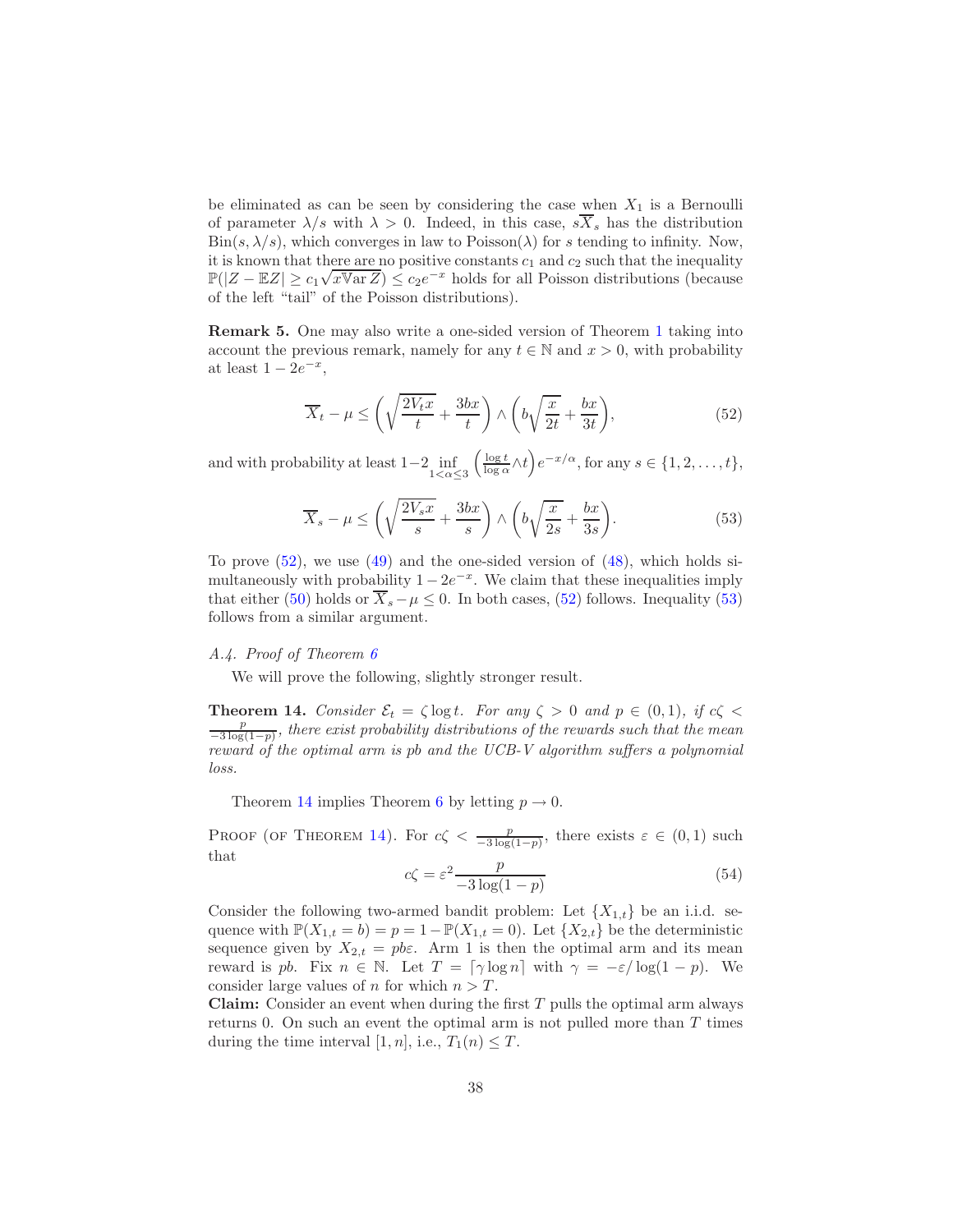Proof. The claim is proved by contradiction. Assume that on the considered event, the optimal arm is pulled more than T times. Then, at some time  $t_1 \leq n$ , the optimal arm is drawn for the  $(T+1)$ -th time, hence  $B_{1,T,t_1} \ge B_{2,T_2(t_1-1),t_1}$ . Now, since  $V_{1,T} = 0$  and  $\overline{X}_{1,T} = 0$ , we have

$$
B_{1,T,t_1} = \frac{3c\zeta b \log(t_1)}{T} \le \frac{3c\zeta b}{\gamma} \le pb\varepsilon,
$$

where in the last inequality we used [\(54\)](#page-37-4) and the definition of  $\gamma$ . Further,  $B_{2,T_2(t_1-1),t_1} = p b \varepsilon + 3c \zeta \log(t_1)/T_2(t_1-1) > p b \varepsilon$ , hence we get the desired contradiction. contradiction.

Now observe that the probability of the event that the optimal arm returns 0 during its first  $T$  pulls is

$$
(1-p)^{T} \ge (1-p)^{1+\gamma \log n} = (1-p)n^{\gamma \log(1-p)} = (1-p)n^{-\varepsilon}.
$$

Further, when this event holds the regret is at least  $(n-T)pb(1-\varepsilon)$ . Thus, the expected regret is at least  $(1-p)pb(1-\varepsilon)n^{1-\varepsilon}(1-\gamma(\log n)/n)$ , which is indeed polynomial in *n* since  $1 - \varepsilon > 0$ . □

# <span id="page-38-0"></span>*A.5. Proof of Theorem [11](#page-29-1)*

PROOF. Without the loss of generality (by a scaling argument), we may assume that  $b = 1$ . We prove the theorem by first proving three claims. **Claim:** Consider the event  $\mathcal A$  on which

<span id="page-38-1"></span>
$$
\forall s \ge 7 \quad \forall k \in \{1, ..., K\} \quad \left\{ \begin{array}{l} |\overline{X}_{k,s} - \mu_k| < \sigma_k \sqrt{\frac{2\mathcal{E}_s}{s}} + \frac{\mathcal{E}_s}{3s} \\ \sigma_k \le \sqrt{V_{k,s}} + 1.8 \sqrt{\frac{\mathcal{E}_s}{s}} \\ \sqrt{V_{k,s}} \le \sigma_k + \sqrt{\frac{\mathcal{E}_s}{2s}} \end{array} \right. \tag{55}
$$

This event holds with probability at least  $1 - \beta$ .

PROOF. The arguments that we will use to prove the first two inequalities are similar to the ones used in the proof of Theorem [1.](#page-7-0) The main difference here is that we want the third inequality to hold simultaneously with the first two inequalities. We apply Lemma [5](#page-33-1) with  $x = \mathcal{E}_s$ ,  $n = s$  and different i.i.d. random variables:  $W_i = X_{k,i}$ ,  $W_i = -X_{k,i}$ ,  $W_i = (X_{k,i} - \mu_k)^2$  and  $W_i = -(X_{k,i} - \mu_k)^2$  $(\mu_k)^2$ . We use that the second moment of the last two random variables satisfies  $\mathbb{E}[(X_{k,1} - \mu_k)^4] \leq \sigma_k^2$  and that the empirical expectation of  $(X_{k,i} - \mu_k)^2$  is

$$
\frac{1}{s}\sum_{i=1}^{s}(X_{k,i}-\mu_k)^2=V_{k,s}+(\overline{X}_{k,s}-\mu_k)^2.
$$

We obtain that for any  $s \geq 7$  and  $k \in \{1, ..., K\}$ , with probability at least  $1-4e^{-\mathcal{E}_s}$ 

$$
\begin{cases} \left| \overline{X}_{k,s} - \mu_k \right| < \sigma_k \sqrt{\frac{2\mathcal{E}_s}{s}} + \frac{\mathcal{E}_s}{3s} \\ \sigma_k^2 \le V_{k,s} + (\overline{X}_{k,s} - \mu_k)^2 + \sqrt{\frac{2\sigma_k^2 \mathcal{E}_s}{s}} \\ V_{k,s} + (\overline{X}_{k,s} - \mu_k)^2 \le \sigma_k^2 + \sigma_k \sqrt{\frac{2\mathcal{E}_s}{s}} + \frac{\mathcal{E}_s}{3s} \le \left( \sigma_k + \sqrt{\frac{\mathcal{E}_s}{2s}} \right)^2 \end{cases}
$$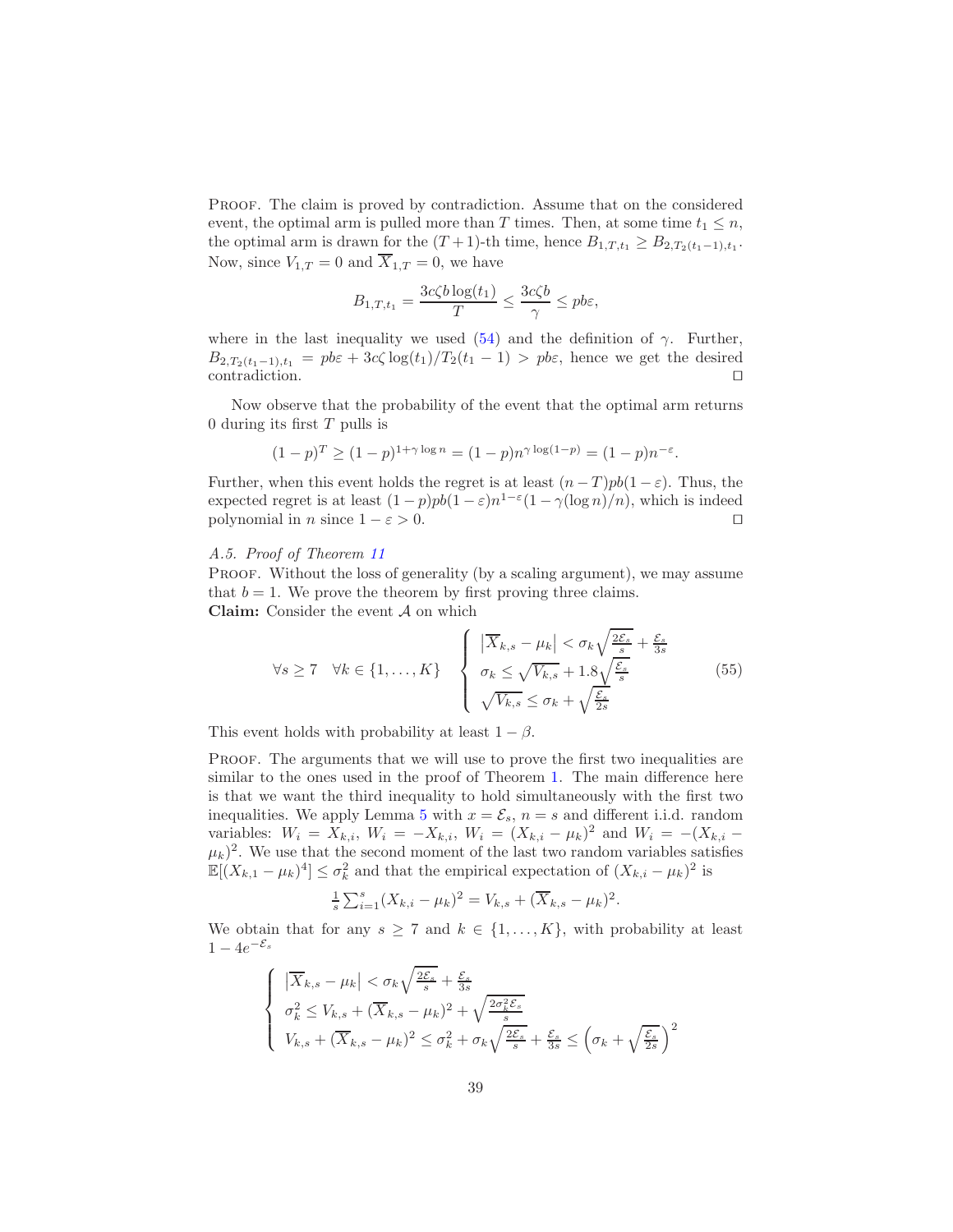As we have seen in Section [A.3,](#page-33-0) the first two of these inequalities imply the first two inequalities of [\(55\)](#page-38-1). The last inequality of [\(55\)](#page-38-1) is obtained by taking the square root in the above third inequality.

Using an union bound, all these inequalities hold simultaneously with probability at least

$$
1 - 4\sum_{k=1}^{K} \sum_{s \ge 7} e^{-\mathcal{E}_s} \ge 1 - \beta.
$$

Remember that  $B_{k,s} \triangleq \overline{X}_{k,s} + \sqrt{\frac{2V_{k,s}\mathcal{E}_s}{s}} + \frac{3\mathcal{E}_s}{s}$ . We have the following claim: **Claim:** On the event A, for any  $s \geq 1$  and  $k \in \{1, ..., K\}$ , the following inequalities hold:

<span id="page-39-0"></span>
$$
\mu_k \leq B_{k,s}, \tag{56}
$$

$$
B_{k,s} \leq \mu_k + 2\sigma_k \sqrt{\frac{2\mathcal{E}_s}{s}} + \frac{13\mathcal{E}_s}{3s} \tag{57}
$$

PROOF. Inequality [\(56\)](#page-39-0) is obtained by plugging the second inequality of [\(55\)](#page-38-1) into the first one of [\(55\)](#page-38-1) and by noting that since  $\mathcal{E}_s \geq 2$ , [\(56\)](#page-39-0) is trivial for  $s \leq 6$ . Introduce  $L_s = \frac{\varepsilon_s}{s}$ . To prove [\(57\)](#page-39-0), we use the first and third inequalities of [\(55\)](#page-38-1) to obtain

$$
B_{k,s} \leq \mu_k + \sigma_k \sqrt{2L_s} + \frac{L_s}{3} + \sqrt{2L_s} (\sigma_k + \sqrt{L_s/2}) + 3L_s
$$
  
=  $\mu_k + 2\sigma_k \sqrt{2L_s} + \frac{13L_s}{3}.$ 

Once more, the inequality is trivial for  $s \leq 6$ . □

**Claim:** The choice of  $u_k$  in Theorem [11](#page-29-1) guarantees that

<span id="page-39-1"></span>
$$
\mu_k + 2\sigma_k \sqrt{\frac{2\mathcal{E}_{u_k}}{u_k}} + \frac{13\mathcal{E}_{u_k}}{3u_k} < \mu^*.\tag{58}
$$

PROOF. For the sake of compactness, for a moment we drop the arm indices, so that [\(58\)](#page-39-1) is equivalent to

<span id="page-39-2"></span>
$$
2\sigma\sqrt{\frac{2\mathcal{E}_u}{u}} + \frac{13\mathcal{E}_u}{3u} < \Delta. \tag{59}
$$

Let  $r = u/\mathcal{E}_u$ . Given that  $r \geq 0$ , we have

$$
(59) \Leftrightarrow r - \frac{13}{3\Delta} > \frac{2\sigma}{\Delta}\sqrt{2r}
$$
  
\n
$$
\Leftrightarrow r > \frac{13}{3\Delta} \text{ and } \left(r - \frac{13}{3\Delta}\right)^2 > \frac{8\sigma^2}{\Delta^2}r
$$
  
\n
$$
\Leftrightarrow r > \frac{13}{3\Delta} \text{ and } r^2 - \left(\frac{8\sigma^2}{\Delta^2} + \frac{26}{3\Delta}\right)r + \frac{169}{9\Delta^2} > 0
$$

This trivially holds when  $r > \frac{8\sigma^2}{\Delta^2} + \frac{26}{3\Delta}$ .

| ۰ | ۰ |
|---|---|
|   |   |
|   |   |
|   |   |
|   |   |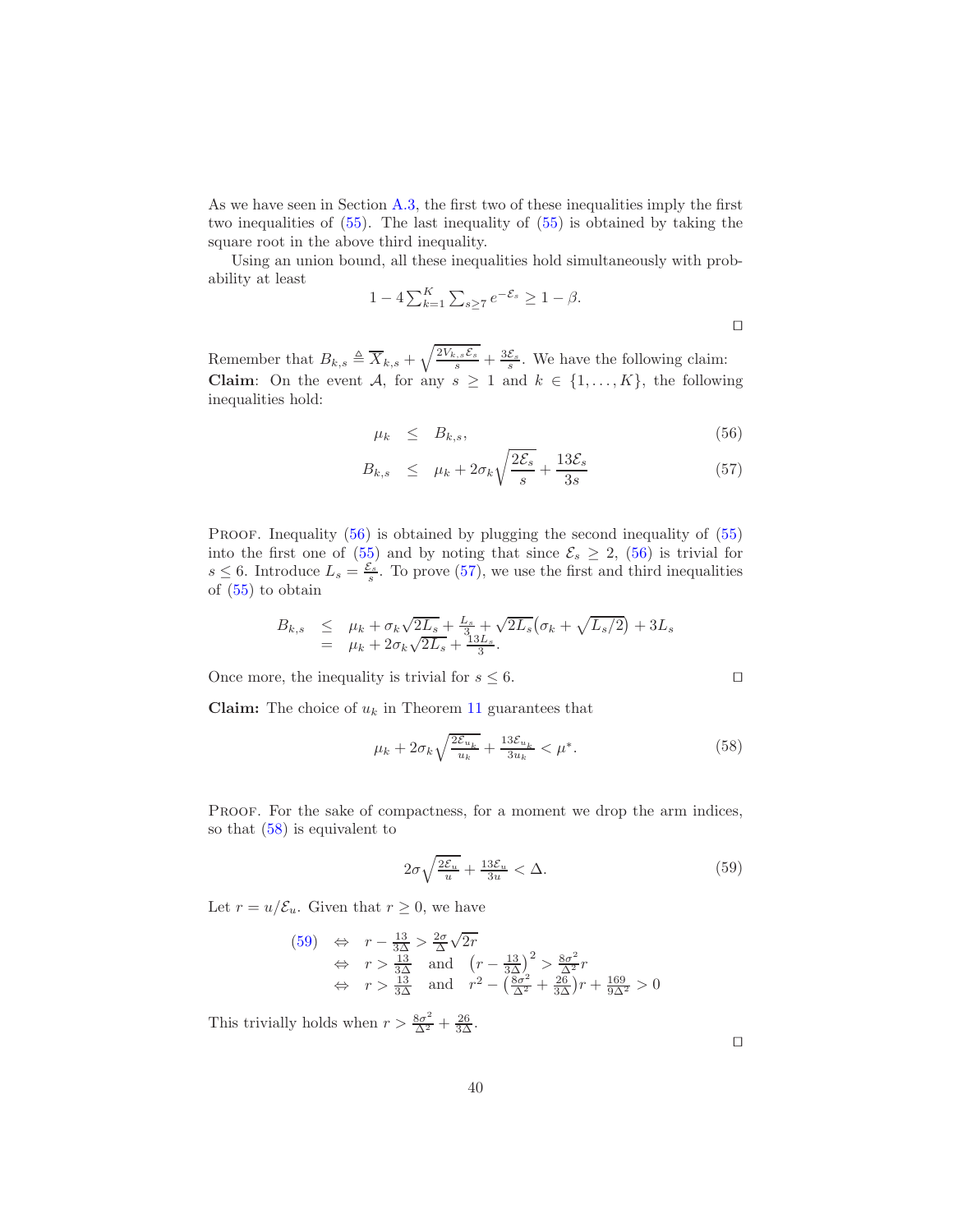Let  $\mathcal{B} = \{\exists k : T_k(\infty) > u_k\}$  be the event that arm k is pulled more than  $u_k$ times. By adapting the argument used in the proof Theorem [2](#page-9-0) to prove [\(13\)](#page-10-4) one can show that

$$
\mathcal{B} \subset \left\{ \exists k \text{ s.t. } B_{k,u_k} > \tau \right\} \cup \left\{ \exists s \geq 1 \text{ s.t. } B_{k^*,s} \leq \tau \right\}.
$$

Taking  $\tau = \mu^*$  and using [\(58\)](#page-39-1), [\(56\)](#page-39-0) and [\(57\)](#page-39-0), we get

$$
\mathcal{B} \subset \left\{ \exists k \text{ s.t. } B_{k,u_k} > \mu_k + 2\sigma_k \sqrt{\frac{2\mathcal{E}_{u_k}}{u_k}} + \frac{13\mathcal{E}_{u_k}}{3u_k} \right\} \bigcup \left\{ \exists s \ge 1 \text{ s.t. } B_{k^*,s} \le \mu^* \right\} \subset \overline{\mathcal{A}},
$$

where  $\overline{\mathcal{A}}$  denotes the complementer of  $\mathcal{A}$ . Taking probabilities we get  $\mathbb{P}(\mathcal{B}) \leq \mathbb{P}(\overline{\mathcal{A}}) \leq \beta$  thus finishing the proof  $\mathbb{P}(\overline{\mathcal{A}}) \leq \beta$ , thus finishing the proof.

# <span id="page-40-1"></span>*A.6. Proof of Theorem [12](#page-30-2)*

PROOF. Consider the following sequence  $\tilde{\mathcal{E}}_s = \log[Kn(s+1)]$  for  $s \leq n$  and  $\tilde{\mathcal{E}}_s =$  $\infty$  otherwise. For this sequence, the assumptions of Theorem [11](#page-29-1) are satisfied for  $\beta = \frac{4 \log(n/7)}{n}$  $\sum_{n=1}^{\lfloor n/7 \rfloor}$  since  $\sum_{7 \leq s \leq n} 1/(s+1) \leq \log(n/7)$ . Besides, to consider the sequence  $(\tilde{\mathcal{E}}_s)_{s\geq 0}$  instead of  $(\overline{\mathcal{E}}_s)_{s\geq 0}$  does not modify the algorithm up to time n. Therefore with probability at least  $1 - \beta$ , we have

$$
\frac{T_k(n)-1}{\mathcal{E}_{T_k(n)-1}} \le \frac{8\sigma_k^2}{\Delta_k^2} + \frac{26b}{3\Delta_k}
$$

hence

<span id="page-40-3"></span>
$$
T_k(n) \le 1 + \left(\frac{8\sigma_k^2}{\Delta_k^2} + \frac{26b}{3\Delta_k}\right) \log[KnT_k(n)],\tag{60}
$$

,

which gives the first assertion.

For the second assertion, first note that since  $R_n \leq n$ , [\(38\)](#page-30-3) is non-trivial only when  $30 \log n < n$ . So the bound is trivial when  $n \leq 100$ . Besides, from the first assertion of Theorem [2,](#page-9-0) we have  $T_k(n) = 1$  if  $K \geq n$ , in which case [\(38\)](#page-30-3) is trivial. For  $n > 100$  and  $K < n$ , [\(60\)](#page-40-3) gives

$$
T_k(n) \le 1 + \left(\frac{8\sigma_k^2}{\Delta_k^2} + \frac{26b}{3\Delta_k}\right) \log(n^3) = 1 + \left(\frac{24\sigma_k^2}{\Delta_k^2} + \frac{26b}{\Delta_k}\right) \log n,
$$

hence

$$
\mathbb{E}[T_k(n)] \le 4\log(n/7) + 1 + \left(\frac{24\sigma_k^2}{\Delta_k^2} + \frac{26b}{\Delta_k}\right)\log n \le \left(\frac{24\sigma_k^2}{\Delta_k^2} + \frac{30b}{\Delta_k}\right)\log n.
$$

#### References

- <span id="page-40-0"></span>[1] R. Agrawal. Sample mean based index policies with  $O(\log n)$  regret for the multi-armed bandit problem. *Advances in Applied Probability*, 27:1054– 1078, 1995.
- <span id="page-40-2"></span>[2] J.-Y. Audibert. *PAC-Bayesian statistical learning theory*. PhD thesis, Laboratoire de Probabilités et Modèles Aléatoires, Universités Paris 6 and Paris 7, 2004. <http://certis.enpc.fr/~audibert/ThesePack.zip>.